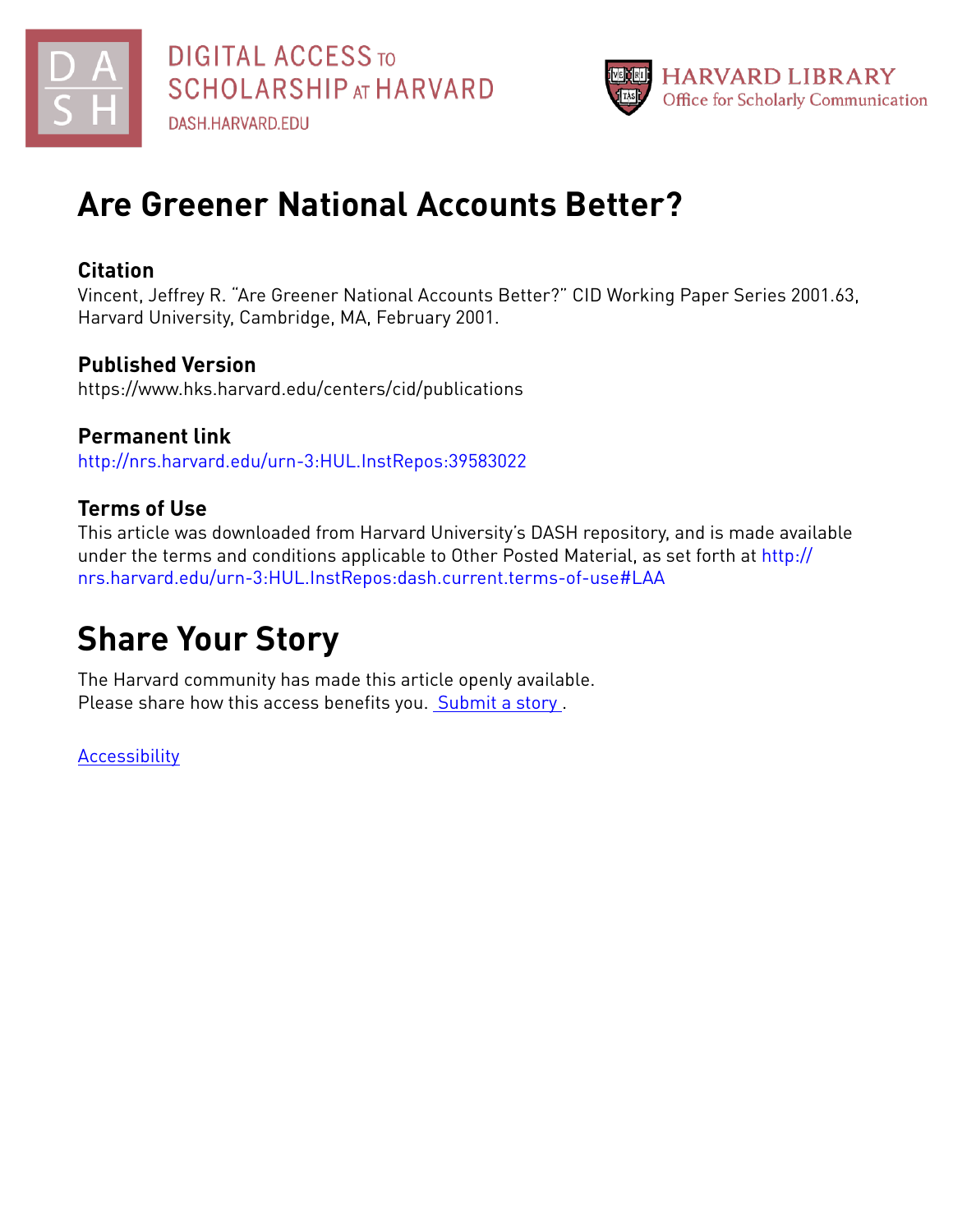# **Are Greener National Accounts Better?**

Jeffrey R. Vincent

CID Working Paper No. 63 February 2001 *Environment and Development Paper No. 5*

 Copyright 2001 Jeffrey R. Vincent and the President and Fellows of Harvard College



# Working Papers

at Harvard University Center for International Development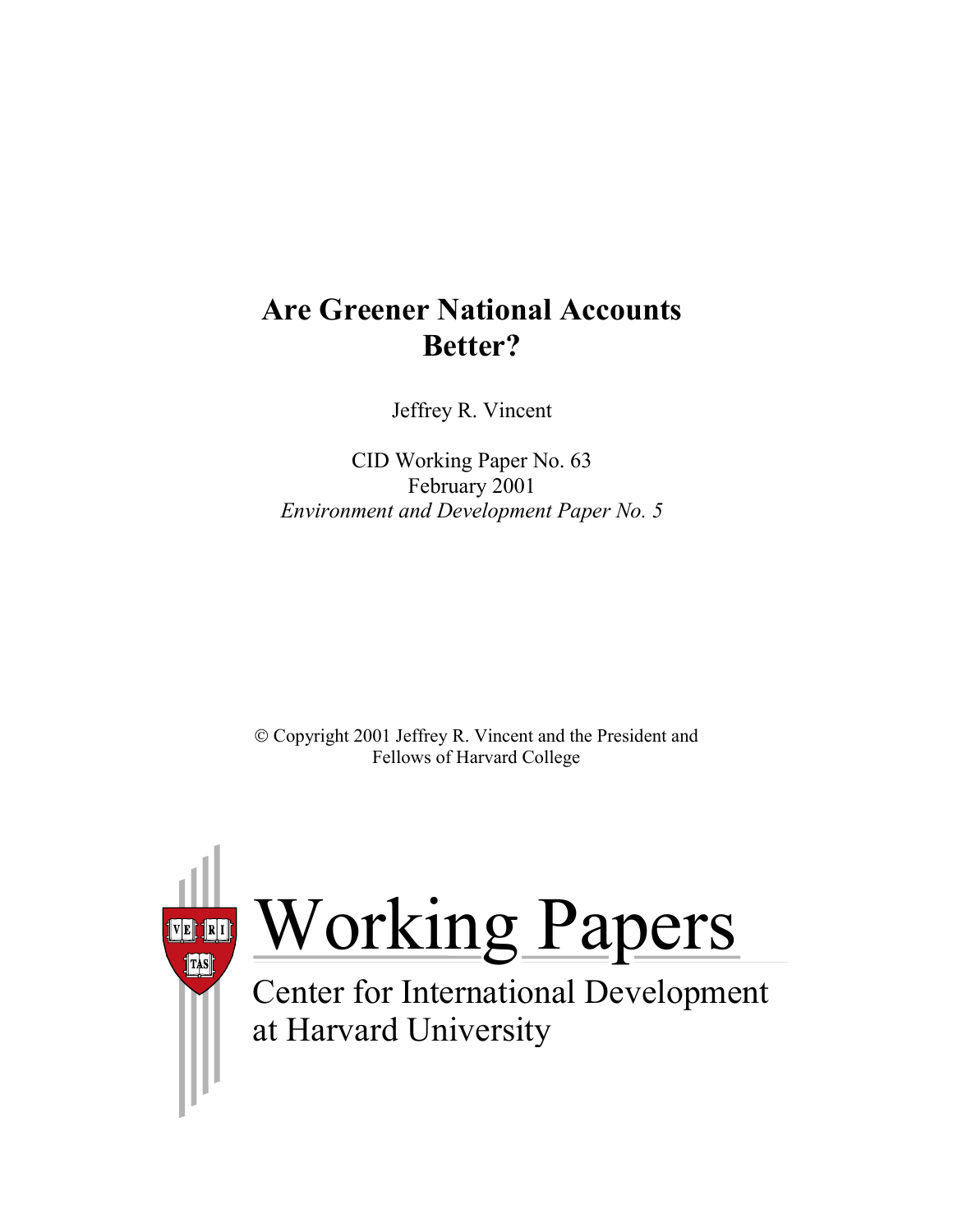#### **Are Greener National Accounts Better?**

#### Jeffrey R. Vincent

#### **Abstract**

"Green accounting" refers to the incorporation of changes in wealth, in particular natural resource wealth, into a country's national accounts. Despite a large body of theoretical work and considerable promotional efforts by international and national organizations, there is no firm evidence that greener national accounting measures provide better indicators of long-run economic possibilities. In this paper I construct per capita estimates of green net national product (NNP) and genuine savings for 13 countries in Latin America during 1973-86. I then test econometrically whether these measures are systematically related to consumption in subsequent years. I deal with possible nonstationarity in the data series by estimating models expressed in first-differences, in addition to models expressed in levels. Despite incomplete adjustments and crude data, my estimates of genuine savings are related to future consumption in a manner consistent with theoretical predictions. In particular, all the coefficients on the individual components of genuine savings have the correct signs and are highly statistically significant in both the models with levels and the models with first-differences. Results are more mixed for green NNP. An irony of my results is that physical capital, not natural capital, appears to be the greater source of data problems for green accounting.

**Keywords:** National Accounts, Green Accounting, Sustainability, Natural Resources, Latin America.

 $\_$  , and the contribution of the contribution of the contribution of the contribution of  $\mathcal{L}_\text{max}$ 

**JEL Codes:** E2, O1, Q0

**Jeffrey R. Vincent** is a Fellow at the Center for International Development at Harvard University.

I thank the AVINA Foundation for financial support; Francisco Montoya and Gernot Wagner for research assistance; Robert Cairns and Theodore Panayotou for collaboration on a precursor to this study; Geir Asheim, Partha Dasgupta, Eliezer Diniz, Robert Faris, Karl-Göran Mäler, Jamal Othman, Mario Piedra, and Joaquín Vial for comments on earlier drafts of this paper; and numerous individuals, in particular Marcel Claude, Graham Davis, Michael Farrell, Kirk Hamilton, Ricardo Hausman, Tom Holmes, Richard Rice, Ronaldo Serôa da Motta, Nigel Sizer, and Steven Stone, for their help in obtaining data and other information. Any errors that remain despite all this help are solely my responsibility.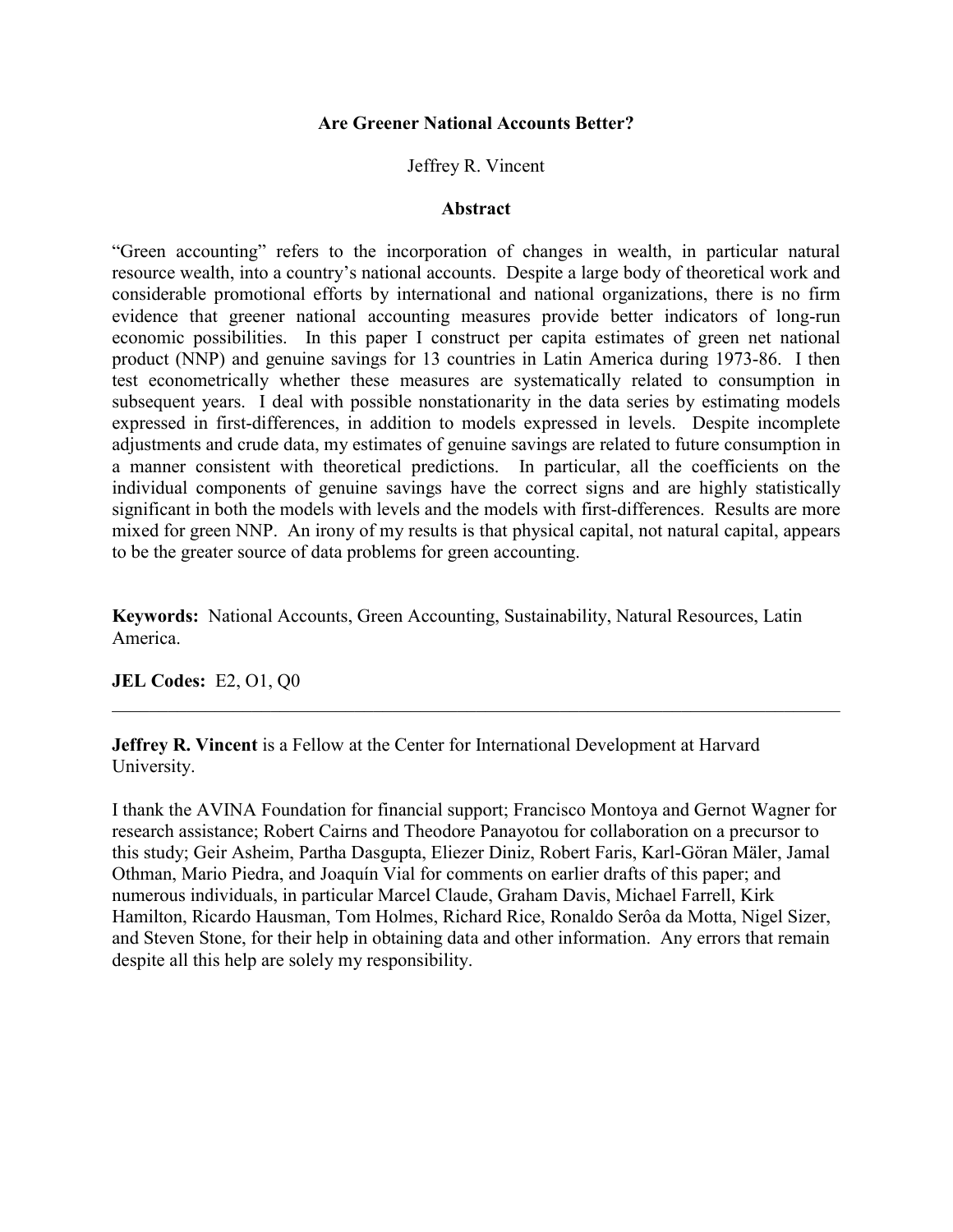#### **Are Greener National Accounts Better?**

Jeffrey R. Vincent

The idea that conventional measures of national income and wealth can provide misleading signals about a country's long-run economic possibilities has been in the economics literature for decades (Martin L. Weitzman 1976, John M. Hartwick 1977, Partha S. Dasgupta and Geoffrey M. Heal 1979). It has spawned a large body of theoretical work.<sup>1</sup> Most of the studies have focused on the divergence between gross and net income, and gross and net investment, in countries with large natural resource sectors. This focus is not surprising, given long-standing concerns about a "resource curse" in developing countries (Alan Gelb and Associates 1988) and econometric evidence that resource-rich countries have grown more slowly than their resource-poor counterparts (Jeffrey D. Sachs and Andrew M. Warner 1995). Indeed, the best-known "green accounting" study, by the World Resources Institute (Robert Repetto et al. 1989), estimated that the unsustainable liquidation of natural resource wealth accounted for nearly half of the increase in gross domestic product in Indonesia during 1971-84.

Green accounting is increasingly accepted and promoted by high-profile international and national organizations. In 1993, the United Nations' Department for Economic and Social Information and Policy Analysis, which coordinates international standards for national accounts, published guidelines for adjustments related to natural resource depletion and environmental degradation (United Nations 1993). Since then, it has organized regular meetings to refine the guidelines and has sponsored pilot tests in selected countries. The World Bank recently began including estimates of "genuine savings"—national savings net of resource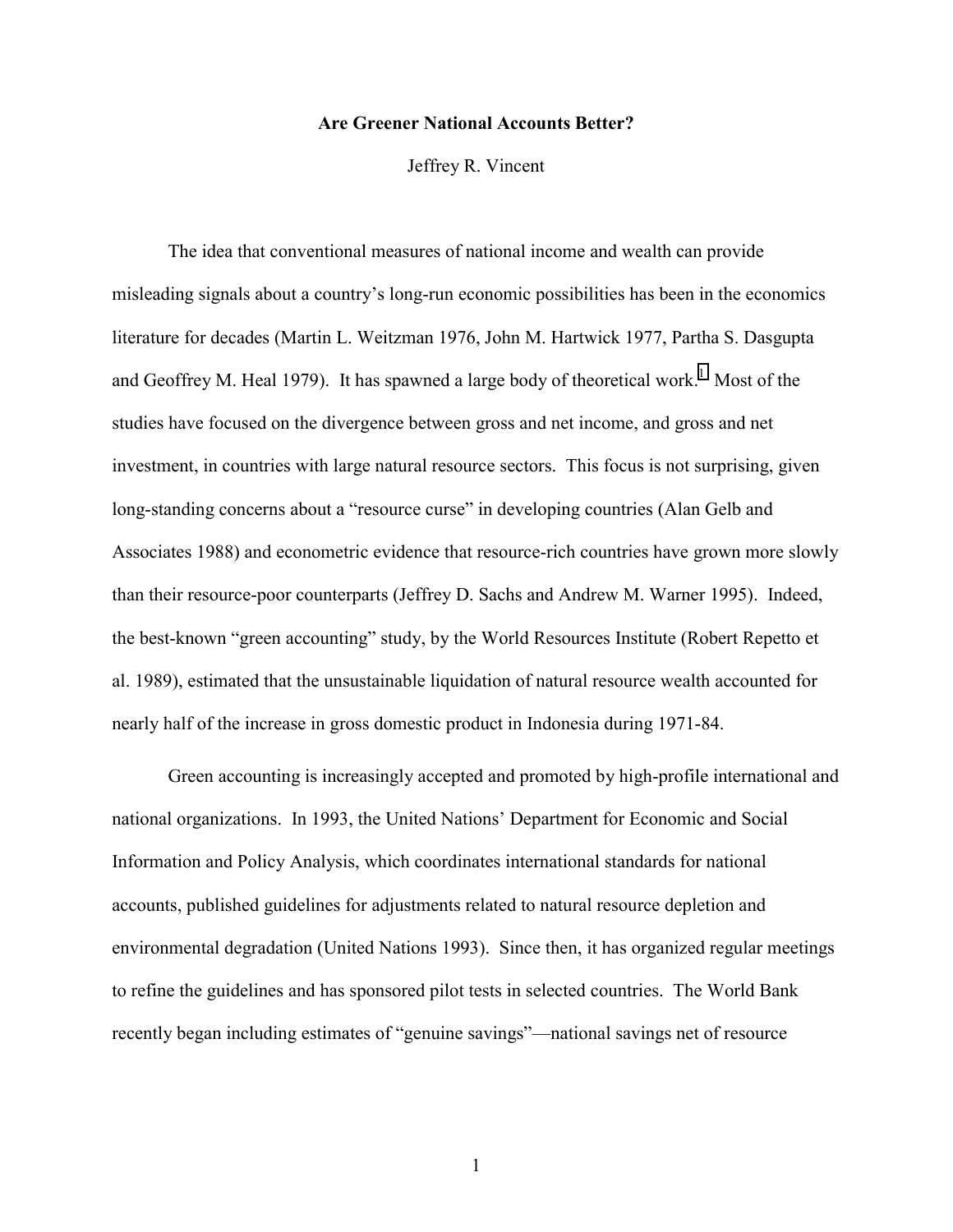depletion—in its *World Development Indicators* database, which is the most widely used source of international macroeconomic data. In 1999, the U.S. National Academy of Sciences issued a report on the greening of the United States' national accounts (William D. Nordhaus and Edward C. Kokkelenberg 1999).

Given all this attention, one would expect that there is by now firm evidence that greener national accounting measures are indeed better long-run economic indicators. In fact, no such evidence exists. Coming closest is a suggestive figure in a report by the World Bank (1997, Figure 2.2), which indicates that genuine savings rates were highest during 1970-93 in East Asia and the Pacific, followed by Latin America and the Caribbean and then sub-Saharan Africa. This ranking mirrors the relative economic growth rates among the three regions during that period. But this "evidence" is simply a visual correlation. Moreover, the correlation is essentially contemporaneous. Hence, it does not demonstrate that genuine savings estimates for earlier periods predict what happens in subsequent periods.

The lack of a serious effort to assess the predictive power of greener national accounting measures is troubling, because the adjustments made in constructing these measures are always incomplete and crude. The adjustments involve estimating changes in the values of a country's capital stocks. In principle, these stocks should include *all* forms of capital: not only physical (human-made) capital like equipment, structures, and infrastructure, but also human capital (including knowledge), stocks of natural resources (e.g., minerals, timber, land, fish, freshwater), and environmental quality (e.g., air and water quality). In practice, green accounting studies make partial adjustments using very incomplete data. Regarding natural capital, they typically include only a few of the commercially most important natural resource commodities in a

 $\frac{1}{1}$ <sup>1</sup> A book by Thomas Aronsson et al. (1997) and articles in a special issue of the journal *Environment and*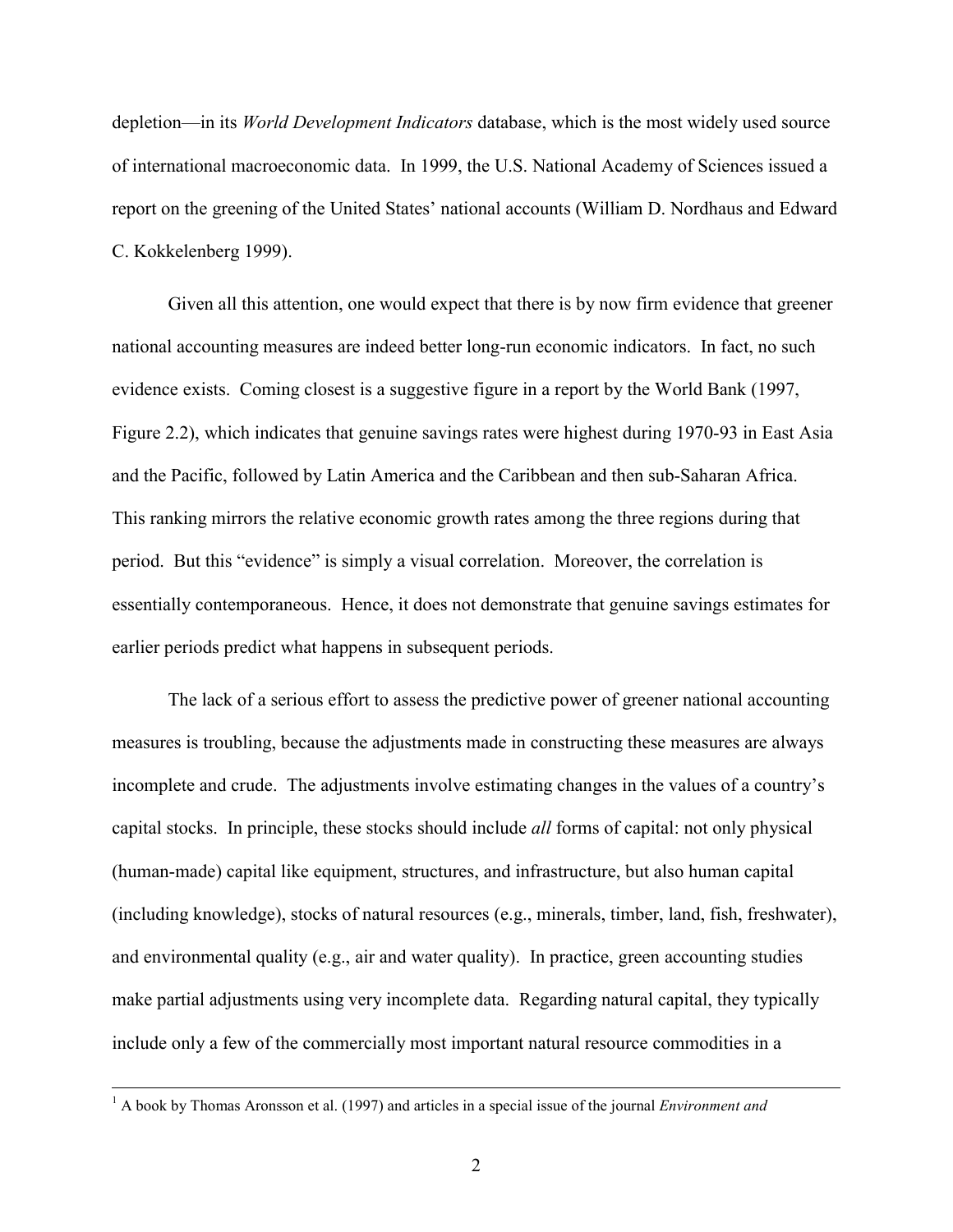country, and they usually ignore environmental quality altogether. Limited data on the revenues and costs of natural resource extraction lead to the ample use of "guesstimates." For example, studies might assume, on the basis of a single data point (perhaps from another country!), that extraction costs are a constant proportion of resource revenues. They then insert these "data" into short-cut valuation formulas that rely on assumptions that are obviously, and grossly, violated in the real world (e.g., natural resources are managed optimally, and commodity prices or extraction cost curves do not change).<sup>2</sup> Although "capital" is inherently a forward-looking concept, green accounting studies typically estimate physical capital stocks by using the recursive, "perpetual inventory model." Lant Pritchett (2000) has argued that this model can yield wildly inaccurate estimates of capital stocks in developing countries, where a substantial portion of so-called "investment" is public expenditure that frequently does not generate future returns. Finally, the studies typically ignore human capital altogether, despite its obvious importance to economic growth.<sup>3</sup>

In this paper I formally test the predictive power of green accounting measures. I use panel data for 1973-97 to develop per capita estimates of green net national product (NNP) and genuine savings for 13 countries in Latin America: all countries in mainland South America except French Guiana, plus Mexico. As in previous studies, my estimates are rough. I ignore human capital, I estimate physical capital using the perpetual inventory model, and, although I include most of the major natural resource commodities produced in the region, I exclude agricultural land, marine resources, freshwater, and environmental quality.

*Development Economics* (vol. 5, nos. 1 & 2, February & May 2000) provide recent surveys of this literature. <sup>2</sup>  $2$  Eric Neumayer (2000) provides a critique of several of these methods.

 $3$  The World Bank (1997) included educational expenditures as a proxy for investment in human capital in its genuine savings estimates.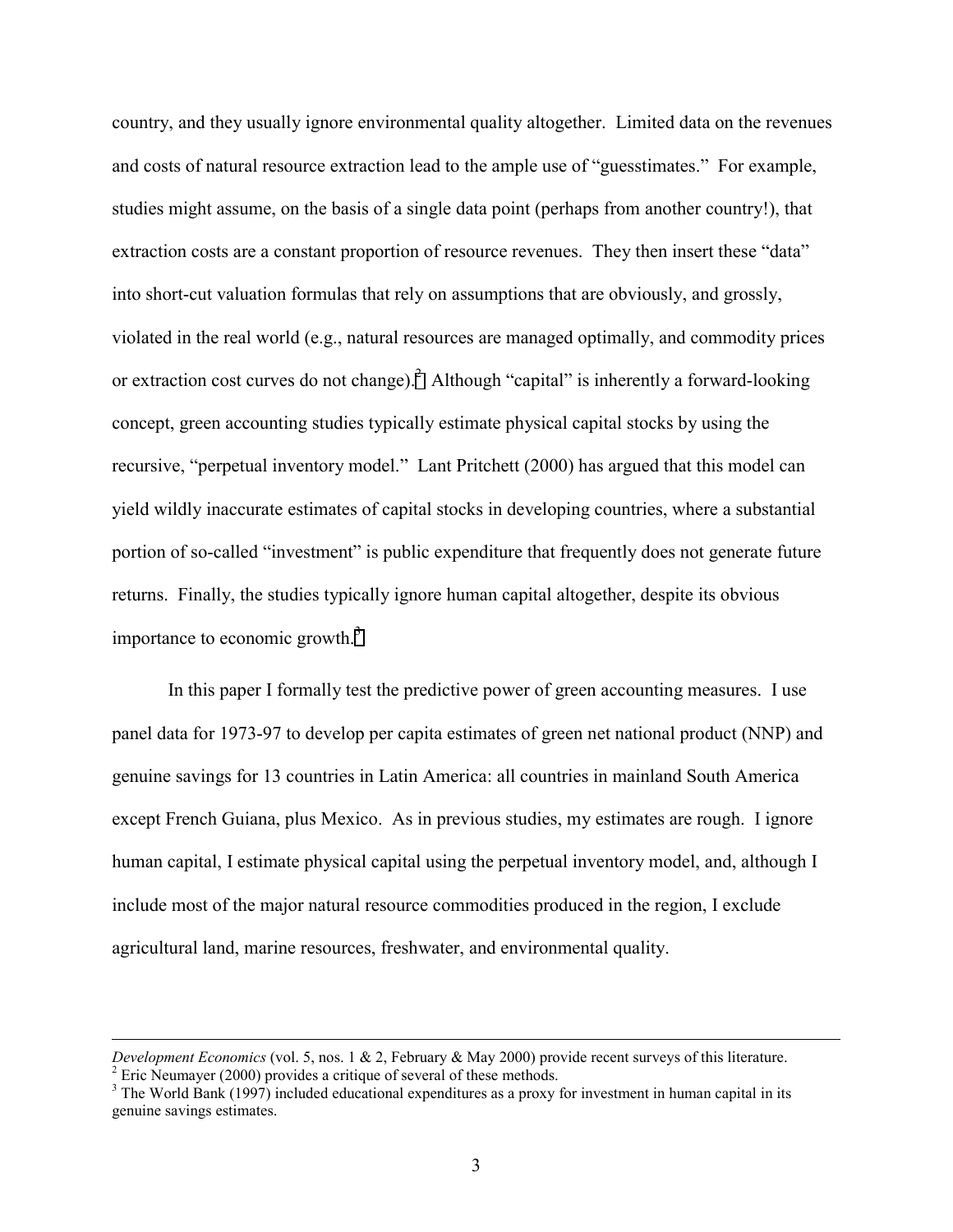To test the predictive power of green NNP and genuine savings, I use regression models to determine the relationship between these variables in earlier periods and aggregate consumption expenditures in later periods. According to green accounting theory, if the accounting system is complete and its entries are measured accurately, then green NNP should equal the "stationary equivalent" of future consumption. This is a specific kind of moving average, which I will explain later. Genuine savings should equal the difference between the stationary equivalent and current consumption.

As a preview and to illustrate why testing these propositions is not entirely straightforward, Figures 1 and 2 show my estimates of these variables pooled across the countries and years in my dataset.<sup>4</sup> The figures also include the ordinary least squares (OLS) regression lines. A positive relationship between the stationary equivalent and green NNP is immediately obvious from Figure 1. Although there is much more scatter in Figure 2, the regression line is upward-sloping. Hence, it appears that the greener accounting measures, especially green NNP, do indeed predict average future consumption outcomes.

These apparent relationships might be illusory, however, for at least two reasons. First, familiar macroeconomic identities might explain the correlations in Figures 1 and 2. Consider green NNP. In constructing this variable, one starts with ordinary gross national product (GNP) and then makes a series of adjustments. Consumption is the major component of GNP, and it tends to evolve gradually over time. The presence of conventional GNP in green NNP, and the former's correlation with consumption, might therefore explain the relationship in Figure 1.

 $4$  The sample period in these figures is 1973-86, not 1973-97, because I estimated the stationary equivalent and natural capital using a 10-year time horizon. I explain this point in section III.A.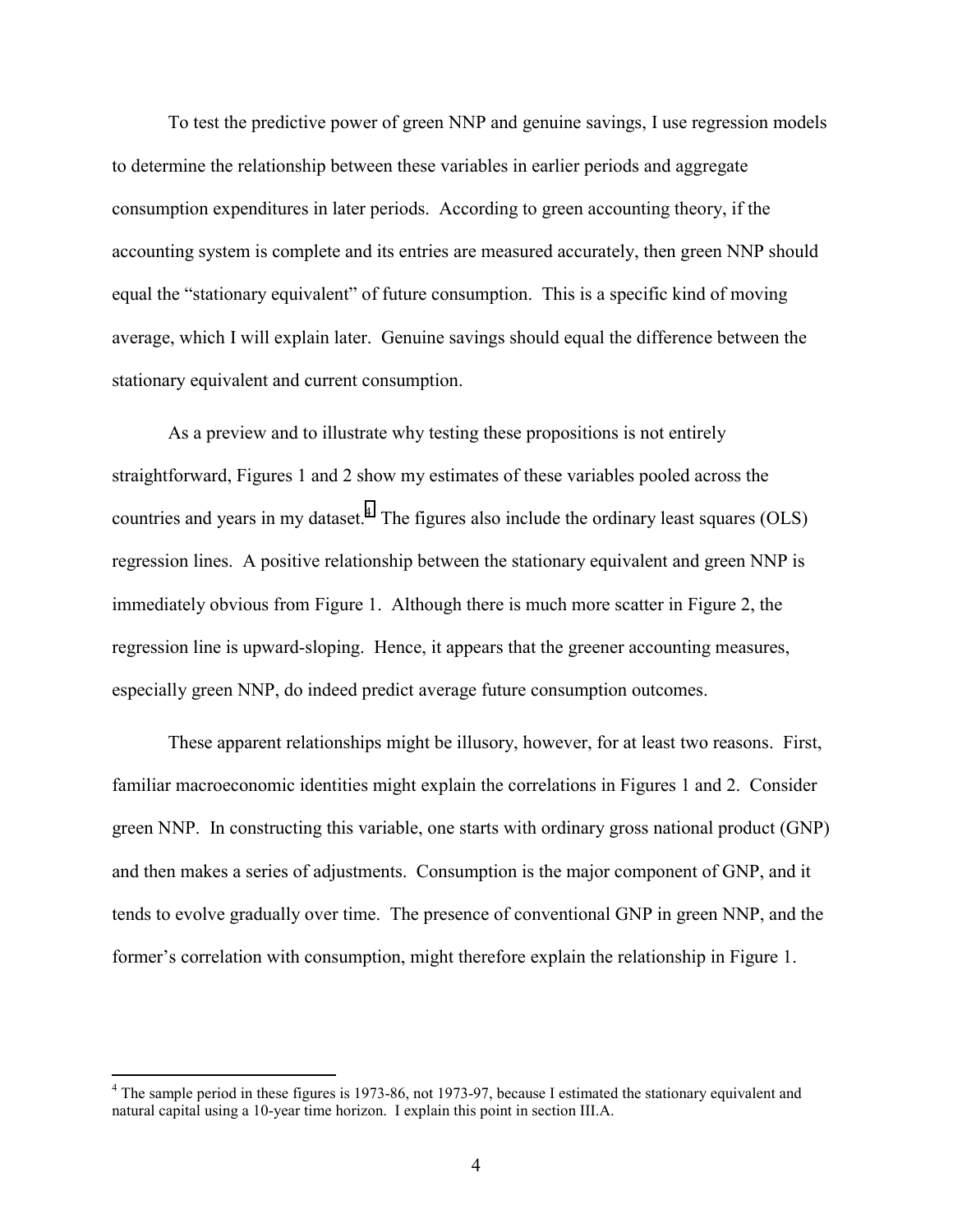A second reason follows from Robert E. Hall's (1978) famous observation that consumption expenditure in the United States has a unit root (i.e., follows a random walk):  $\lambda_t = 1$ in the autoregressive reduced-form equation,<sup>5</sup>

$$
E_t = \lambda E_{t-1} + \mu_t \tag{1}
$$

Because the dependent variables in the OLS regressions in Figures 1 and 2 involve linear combinations of consumption expenditure, they too might have unit roots if the Latin American consumption data do. Moreover, many studies have presented evidence that other macroeconomic time series, including per capita GNP, also have unit roots.<sup>6</sup> Unit roots in dependent and explanatory variables can violate the asymptotic properties of least-squares estimators and test statistics (e.g., *t* statistics). The correlations in Figures 1 and 2 might therefore be spurious, and statistical inferences based on the OLS results might be misleading.

I addressed the first issue, macroeconomic identities, by estimating not only aggregate models like those depicted in Figures 1 and 2 but also disaggregated models in which I included the individual components of green NNP and genuine savings as separate regressors. Hence, I investigated whether the individual green accounting adjustments add any information. I addressed the second issue, unit roots, by estimating not only models that included the levels of variables, as in Figures 1 and 2, but also models in which the variables were expressed in firstdifferences. My data series were far too short to deal more thoroughly with unit roots by testing for cointegration and developing error-correction models. I also estimated cross-sectional models, which avoid unit root problems by removing the time dimension.

 $<sup>5</sup>$  Although Hall found that adding lagged values of other variables, such as income and wealth, to (1) had a</sup> negligible impact on the equation's explanatory power, he emphasized that this does not imply the nonexistence of a long-term, structural relationship involving consumption, income, and wealth. Green accounting highlights the role of natural capital in this relationship.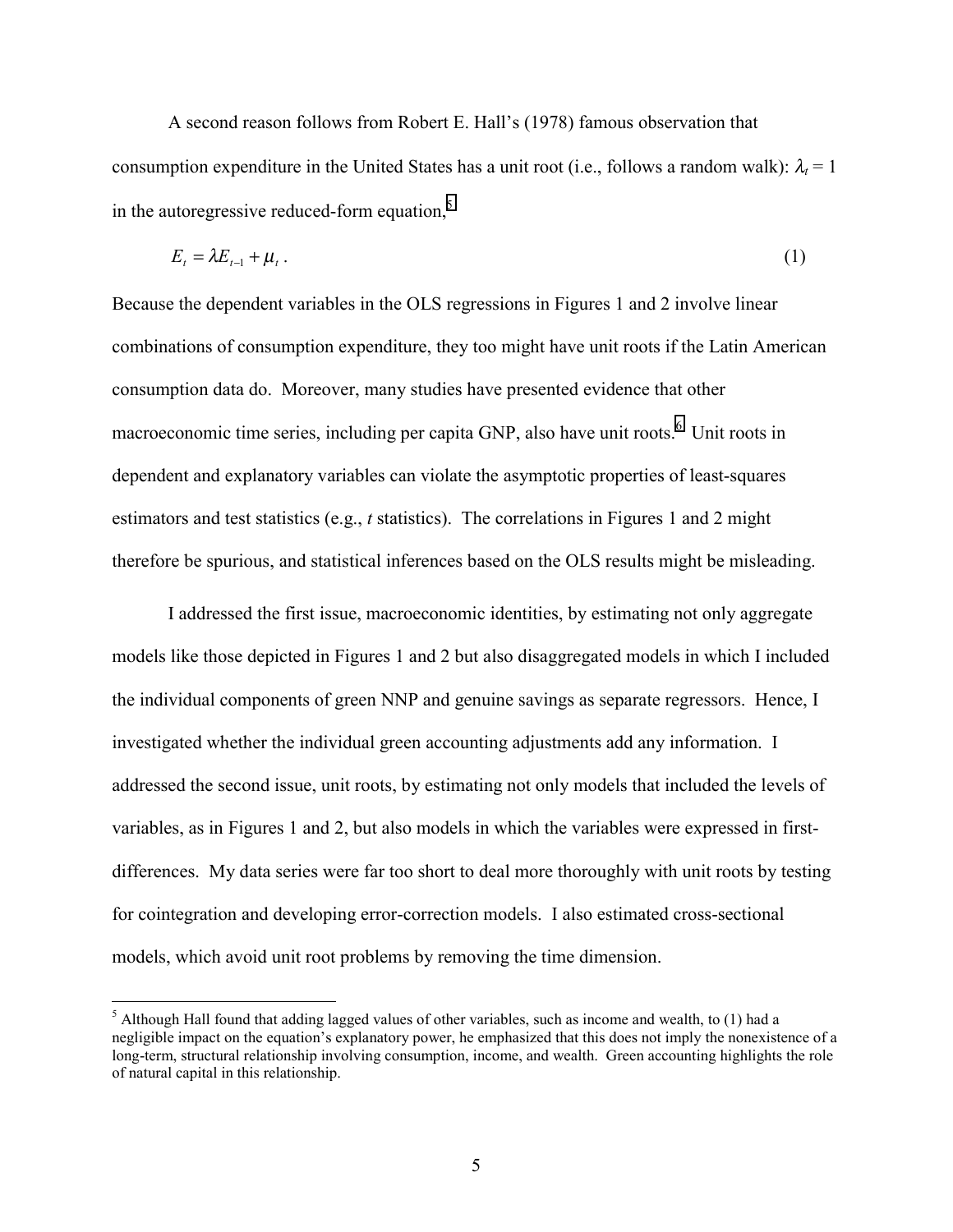I begin the paper by reviewing essential green accounting theory, highlighting the derivation of the relationships stated above and the valuation of changes in wealth, especially natural wealth. Next, I develop econometric models for testing these hypotheses for both green NNP and genuine savings. I then describe the data that I used to construct the variables in these models. I point out the many limitations in the data. After that I present the regression results, starting with the panel models involving levels of variables, followed by the panel models involving first-differences, and finishing with the cross-sectional models. Finally, I conclude by summarizing the main findings and discussing their implications for the interpretation of green accounting measures.

#### **I. Green Accounting Theory**

#### A. *Wealth and Income in Utility and Consumption Terms*

Define a country's long-run welfare,  $W_t$ , as the discounted sum of the utility of consumption,

$$
W_t \equiv \int_t^\infty U(C_s)e^{-\rho(s-t)}ds\,. \tag{2}
$$

*C* is a single, homogeneous consumption good.  $C_s$  in (2) refers the country's actual consumption path, which is not necessarily optimal. Being a discounted sum, welfare defined in this fashion is essentially a measure of the country's wealth, expressed in utils rather than money (Dasgupta and Karl-Göran Mäler 2000). Differentiating (2) with respect to time, we obtain the change in welfare,

$$
\dot{W}_t = \rho W_t - U(C_t).
$$

 $\frac{1}{6}$  $6$  The best-known early study was by C.R. Nelson and C.I. Plosser (1982). Pierre Perron (1989) challenged its conclusions, arguing that the apparent nonstationarity in Nelson and Plosser's data was caused by structural breaks,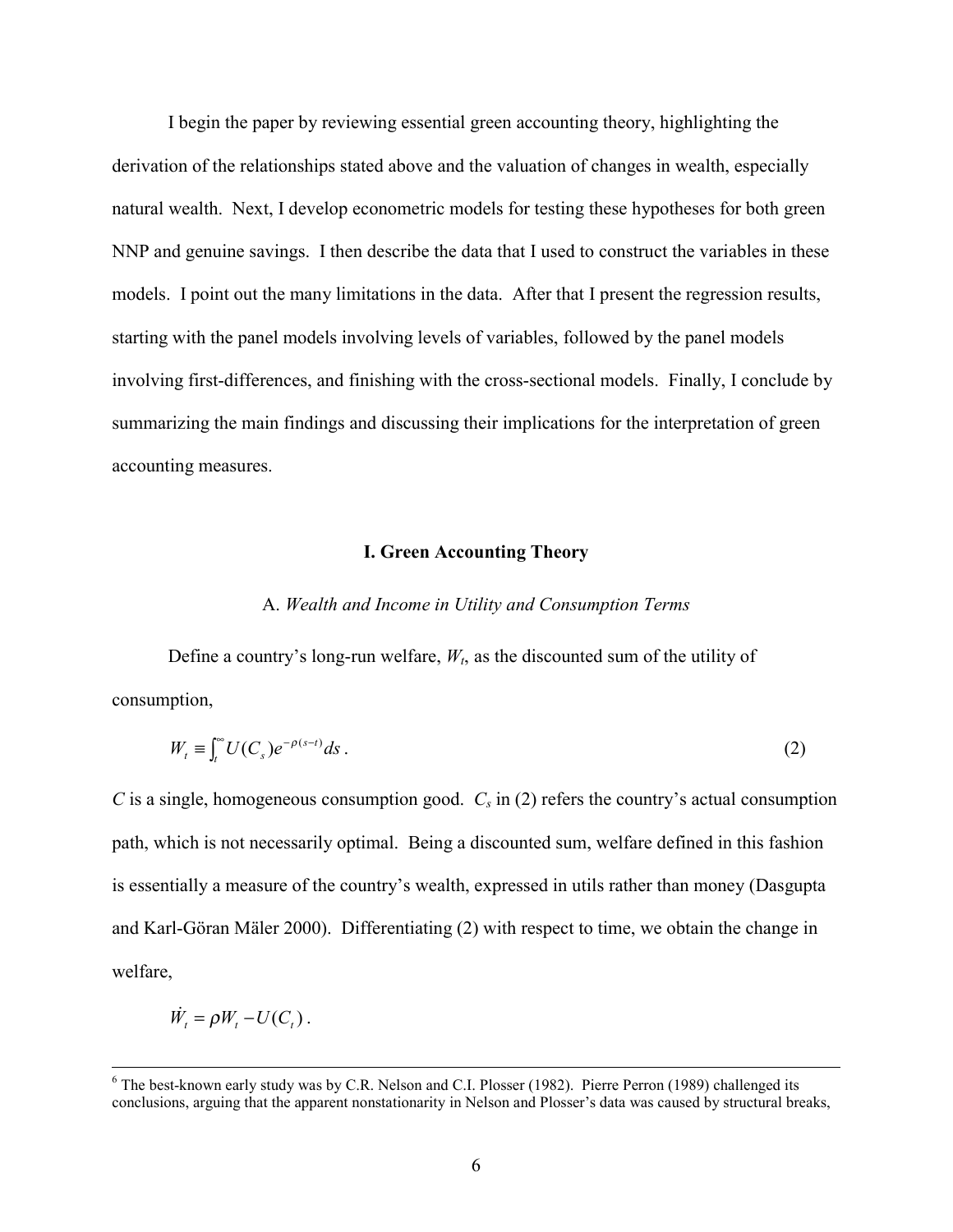Reorganizing, we obtain

$$
\rho W_t = U(C_t) + \dot{W}_t. \tag{3}
$$

The right-hand side of (3) can be termed "utility NNP": it is the sum of the utility value of current consumption and the change in wealth, also in utility terms.<sup>7</sup>

It will be useful below to express the left-hand side in a different form. First, implicitly define the stationary equivalent of utility,  $U(\overline{C}_t)$ :

$$
\int_t^{\infty} U(\overline{C}_t) e^{-\rho(s-t)} ds = \int_t^{\infty} U(C_s) e^{-\rho(s-t)} ds.
$$
\n(4)

 $\overline{C}_t$  is the hypothetical amount which, if consumed indefinitely, would yield the same discounted sum of utility as the actual consumption path from period *t* forward. Solving for  $U(\overline{C})$ , we obtain

$$
U(\overline{C}_t)=\Big|\int_t^{\infty}U(C_s)e^{-\rho(s-t)}ds\Big|\Big|\int_t^{\infty}e^{-\rho(s-t)}ds\Big|,
$$

which simplifies to

$$
U(\overline{C}_t) = \rho W_t. \tag{5}
$$

Substituting  $(5)$  into  $(3)$ , we obtain

$$
U(\overline{C}_t) = U(C_t) + \dot{W}_t. \tag{6}
$$

Utility NNP equals the stationary equivalent of utility, a result first demonstrated by Weitzman  $(1970)^8$ 

If we could measure utility, then (6) would provide the basis for an econometric test: we would investigate whether the stationary equivalent of utility is indeed positively and

not unit roots.

 $<sup>7</sup>$  In an optimal control jargon, the right-hand side of (2) is the Hamiltonian.</sup>

<sup>&</sup>lt;sup>8</sup> Weitzman (1976) is the most frequently cited source of this result, but that paper considered a special case,  $U(C)$  = *C*.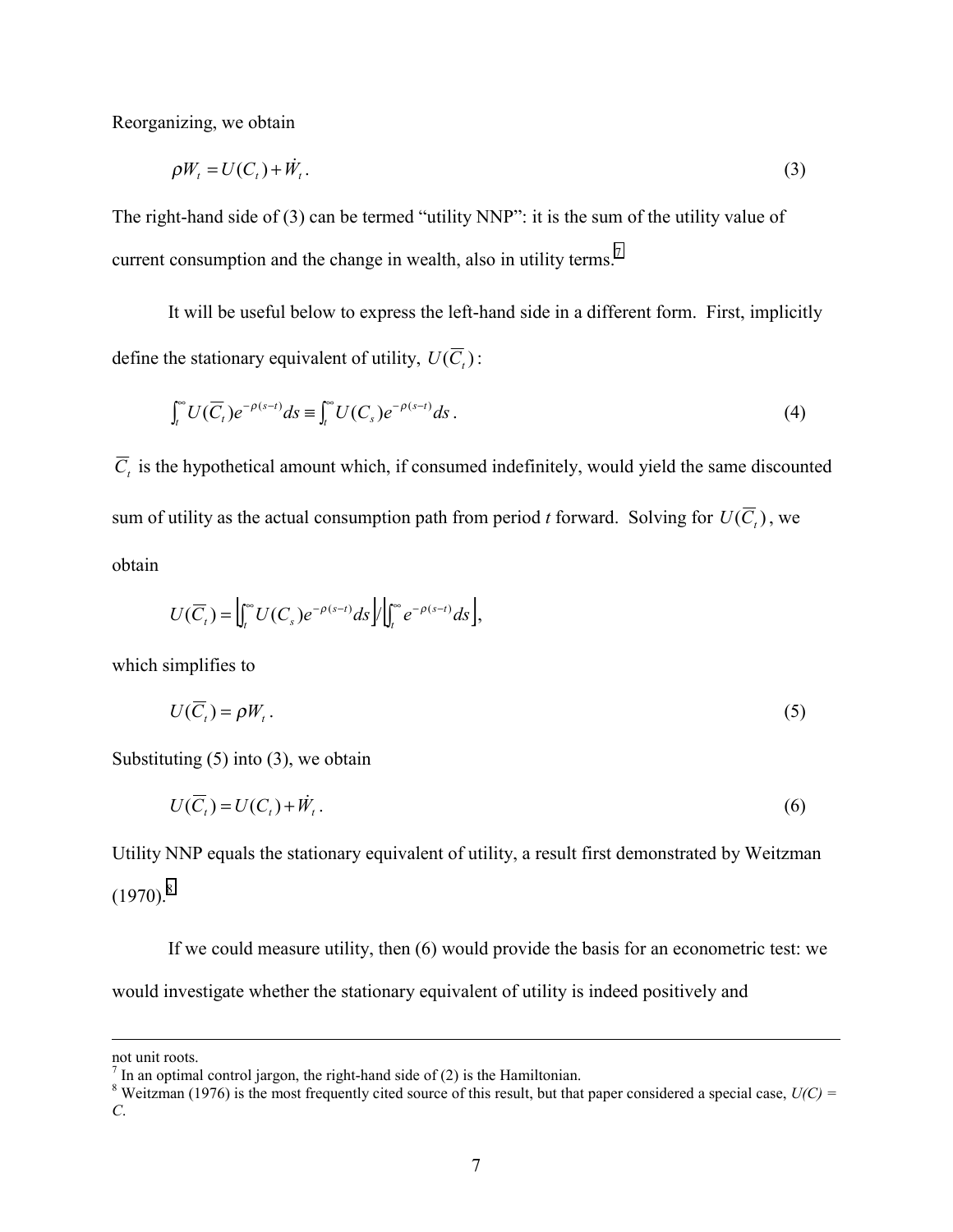significantly related to utility NNP. But we instead measure consumption, NNP, and other national accounting measures in monetary terms. To develop a testable hypothesis expressed in non-utility terms, begin with a first-order approximation to  $W_t$ :

$$
W_t \cong \int_t^\infty U'(C_s) C_s e^{-\rho(s-t)} ds. \tag{7}
$$

We can convert to a consumption numeraire by dividing through by the current marginal utility of consumption,  $U'(C_i)$ :

$$
\widetilde{W}_t = \int_t^{\infty} \frac{U'(C_s)}{U'(C_t)} C_s e^{-\rho(s-t)} ds.
$$
\n(8)

Denoting the ratio of marginal utilities by  $P_s$ —the real price of consumption, with *t* as the base year—we can rewrite this as

$$
\widetilde{W}_t = \int_t^{\infty} P_s C_s e^{-\rho(s-t)} ds \ . \tag{9}
$$

In national accounting terms, we can think of  $P_sC_s$  as aggregate consumption expenditure.<sup>9</sup> For this reason I will denote it below by  $E_s$ , but to save on words I will refer to it simply as "consumption."

Through derivations similar to those in  $(3)-(6)$ , we obtain as an analogue to  $(6)$ 

$$
\overline{E}_t = E_t + \dot{\overline{W}}_t,\tag{10}
$$

where

$$
\overline{E}_t \equiv \left(\rho - \frac{U''(C_t)}{U'(C_t)} \dot{C}_t\right) \widetilde{W}_t.
$$
\n(11)

The term in parentheses is the consumption discount rate, which I will denote below by  $r_t$ .<sup>10</sup> Note the difference compared to (5), where  $W_t$  is multiplied by the *utility* discount rate. Note also that  $r_t$  is not necessarily constant over time.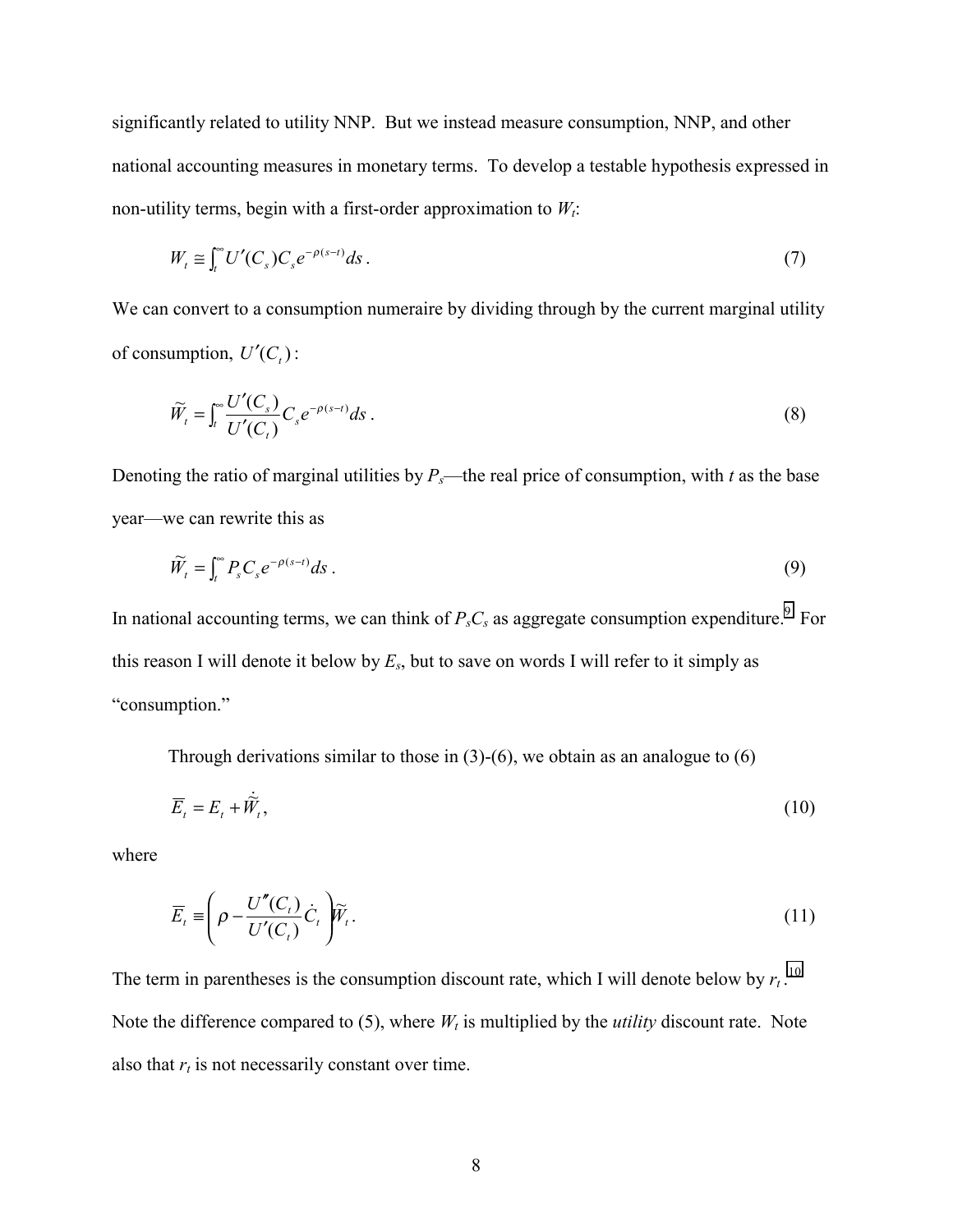Equation (10) provides the theoretical basis for my empirical analysis. Its implications can be expressed in the form of two equivalent hypotheses:

- 1. Green NNP, calculated as the sum of current consumption  $(E_t)$  and change in wealth  $(\hat{W}_t)$ , should predict the stationary equivalent of consumption  $(\overline{E}_t)$ .
- 2. The change in wealth, or genuine savings, should predict the difference between the stationary equivalent of consumption and current consumption (i.e.,  $\overline{E}_t - E_t$ ).

The second hypothesis follows from subtracting  $E_t$  from each side of (10).

#### B. *Changes in Wealth*

Although  $\hat{W}_t$  in (10) should include all forms of capital that directly or indirectly finance consumption, as mentioned in the introduction I assumed simply that

$$
\dot{\widetilde{W}}_t = \dot{V}_t + \dot{K}_t, \tag{12}
$$

where  $\dot{V}_t$  is the change in value of natural capital and  $\dot{K}_t$  is the change in value of physical capital. For natural resources that yield marketable commodities, the value of natural capital is defined as

$$
V_t \equiv \int_t^{\infty} R_s e^{-r(s-t)} ds,
$$
\n(13)

where *Rs* is aggregate resource rent in period *s*: the difference between the total revenues and total costs of resource extraction. This is natural capital in consumption, not utility, terms. For simplicity, I am assuming here that the consumption discount rate is constant over time.

<sup>-&</sup>lt;br>9  $\degree$  See Weitzman (2000) for a model that includes multiple consumption goods.

<sup>&</sup>lt;sup>10</sup> In effect, long-term consumption is the return on wealth, in accordance with life cycle-permanent income theory.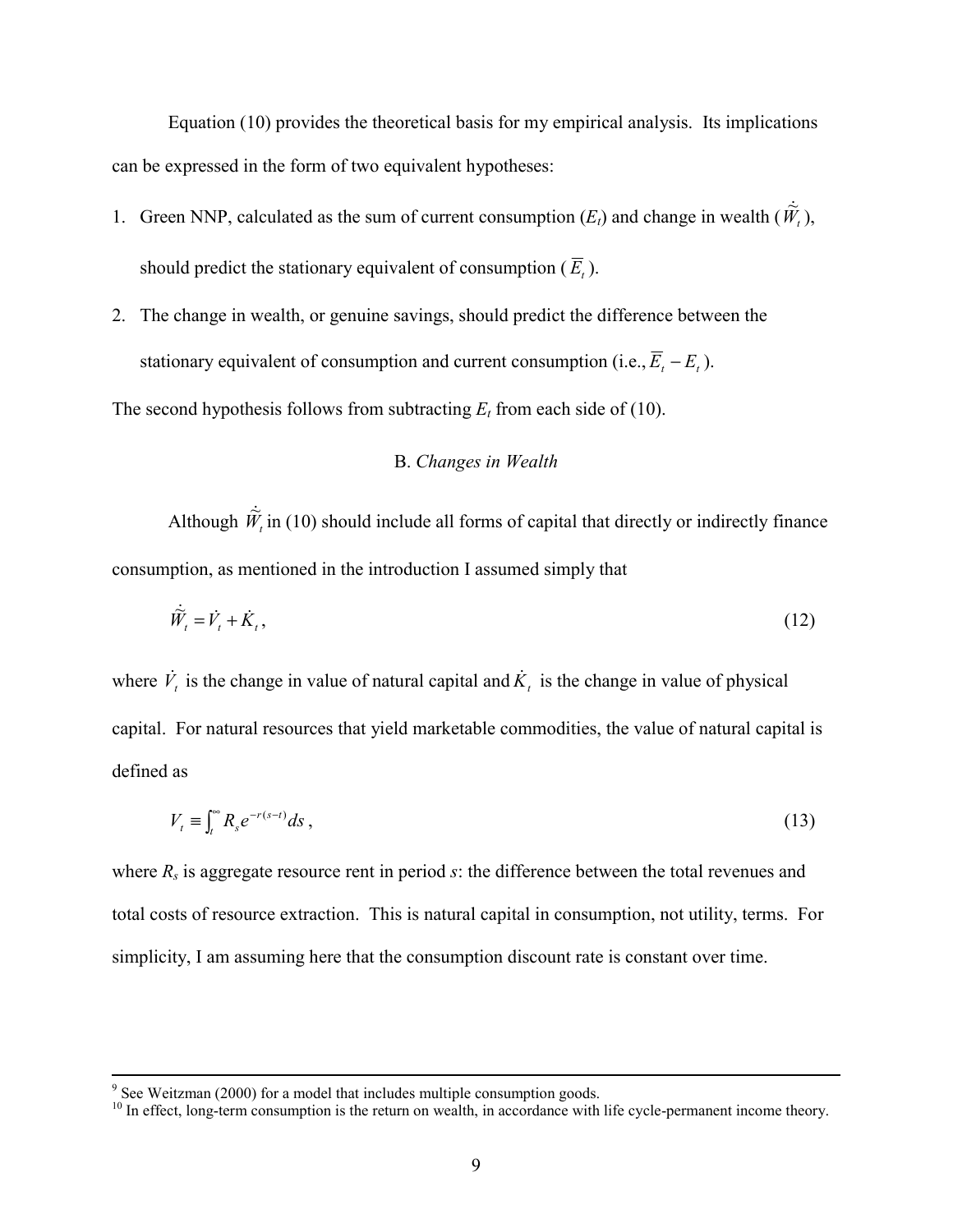Differentiating (13), the change in value of natural capital is

$$
\dot{V}_t = rV_t - R_t \,. \tag{14}
$$

The change reflects the offsetting influences of two forces: (i) appreciation of the remaining resource stock as time passes and future rent flows are discounted less heavily (the first term on the right-hand side), and (ii) depletion due to extraction in the current period (the second term). Most applied green accounting studies, including those by Repetto et al. (1989) and World Bank (1997), have ignored stock appreciation and thus have been biased toward predicting that natural capital is declining.

I estimated natural capital values using the following discrete-time versions of (13) and  $(14)$ :

$$
V_t = \sum_{s=t}^{t+T} R_s (1+r)^{-(s-t)}
$$
(13a)

$$
\dot{V}_t = V_{t+1} - V_t \tag{14a}
$$

As (13a) implies,  $V_t$  refers to asset values at the beginning of period *t*. I combined (14) and (14a) to calculate stock appreciation,  $rV_t$ , as  $\dot{V}_t + R_t$ . I will discuss the choice of the discount rate (*r*) and the time horizon (*T*) in section III.

Although changes in physical capital should also be estimated using a forward-looking expression like  $(13)$ ,<sup>11</sup> they are instead typically estimated using the perpetual inventory model,

$$
\dot{K}_t = I_t - \delta_t K_t,\tag{15}
$$

where  $I_t$  is investment and  $\delta_t$  is the depreciation rate. I used a discrete-time version of this model in the empirical analysis,

 $11$  Which equals the market prices of capital goods if markets are dynamically efficient.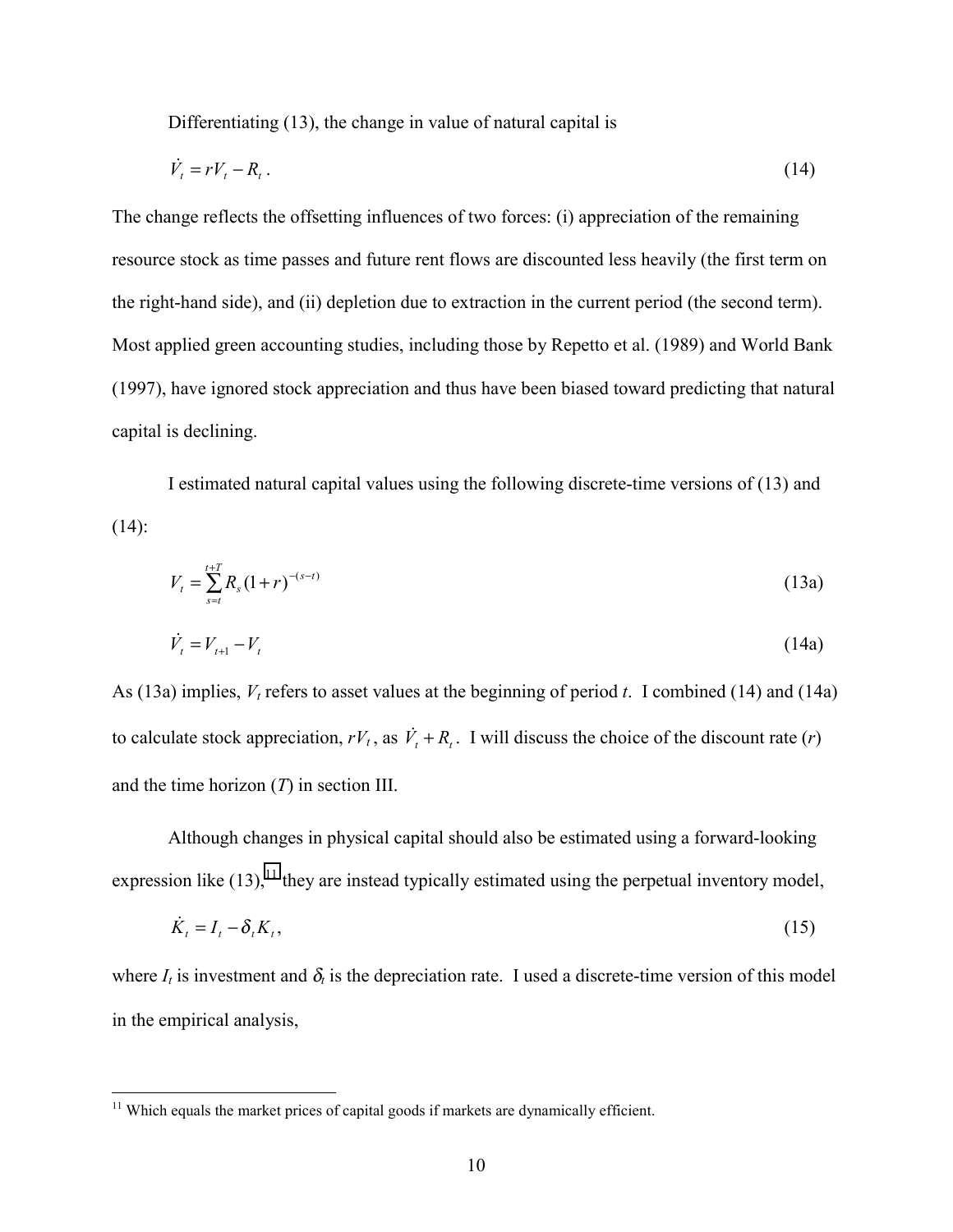$$
K_t - K_{t-1} = I_{t-1} + \delta_{t-1} K_{t-1}.
$$
\n(15a)

As in the case of  $V_t$ ,  $K_t$  refers to values at the beginning of period *t*.

#### **II. Econometric Issues**

#### A. *Specification of Models for Green NNP*

Substituting (15) into (12) and the resulting expression into (10), and denoting  $E_t + I_t$  by  $GNP_t$ , we obtain the following expression for green NNP:

$$
\widetilde{Y}_t \equiv GNP_t - \delta_t K_t + \dot{V}_t. \tag{16}
$$

I investigated the predictive power of this measure by estimating both aggregated and

disaggregated models. The aggregated model was

Green NNP: aggregated model, levels of variables  
\n
$$
\overline{E}_{it} = \beta_0 + \beta_1 \widetilde{Y}_{it} + \varepsilon_{it}.
$$
\n(17a)

As I used panel data, *i* denotes country. From (10), we hypothesize that  $\beta_0 = 0$  and  $\beta_1 = 1$ . In the disaggregated model, I separated green NNP into its constituent terms:

Green NNP: disaggregated model, levels of variables  
\n
$$
\overline{E}_{it} = \beta_0 + \beta_{11} GNP_{it} + \beta_{12} (\delta_{it} K_{it}) + \beta_{13} (\dot{V}_{it} + R_{it}) + \beta_{14} R_{it} + \varepsilon_{it}.
$$
\n(17b)

The third variable on the right-hand side,  $\dot{V}_i + R_i$ , is the appreciation of the resource stock (see

(14)). Now, the hypotheses are  $\beta_0 = 0$  and  $\beta_{11} = -\beta_{12} = \beta_{13} = -\beta_{14} = 1$ .

For each country *i*, I defined  $\overline{E}_i$  using the discrete, consumption-based analogue to (4),

$$
\sum_{s=t+1}^{t+T} \overline{E}_{it} (1+r)^{-(s-t)} \equiv \sum_{s=t+1}^{t+T} E_{is} (1+r)^{-(s-t)}.
$$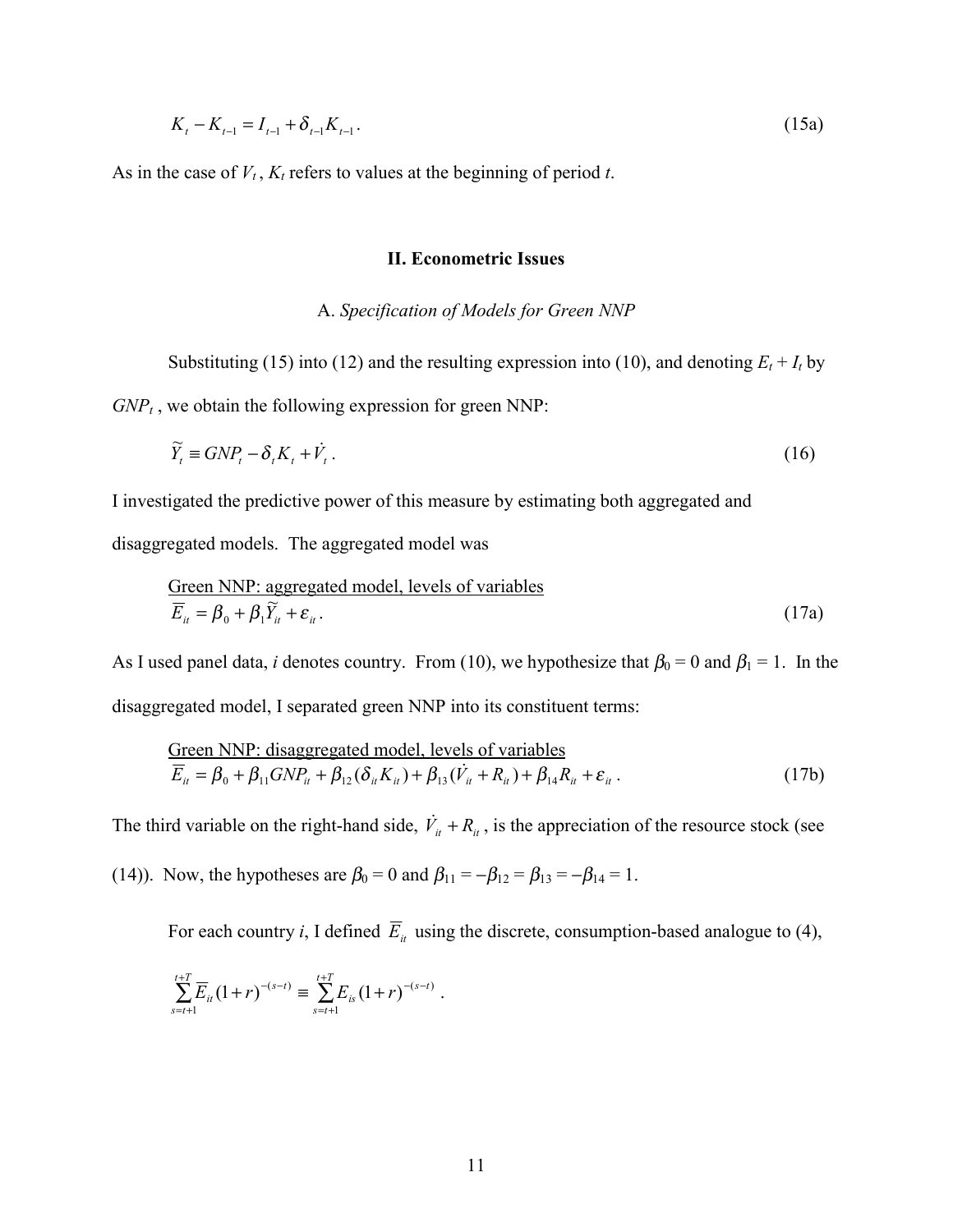Solving for  $\overline{E}_{it}$ , we obtain

$$
\overline{E}_{it} = \left[ \sum_{s=t+1}^{t+T} E_{is} (1+r)^{-(s-t)} \right] / \left[ \sum_{s=t+1}^{t+T} (1+r)^{-(s-t)} \right]. \tag{18}
$$

As this expression indicates, I used the same, constant discount rate in the numerator and denominator. This is a useful simplification, but it is not theoretically correct. Equations (9) and (11) imply that the numerator should include the utility discount rate and the denominator the consumption discount rate. Moreover, as noted earlier, the consumption discount rate is not necessarily constant over time. Given that consumption levels differ among countries, it is not necessarily constant across countries, either.

Equation (18) also indicates that I calculated the stationary equivalent for period *t* using consumption data starting with period  $t+1$ . Hence, there is no simultaneity between the left- and right-hand sides of (17a-b). On the other hand, simultaneity might occur between  $\overline{E}_{it}$  and the stock appreciation variable in (17b), whose calculation involves  $V_{it}$  and thus future resource rents. An aggregate demand shock could conceivably induce a country to modify its production of natural resources to finance the increase or decrease in desired consumption. I used international price series for copper, iron ore, and oil as instruments for the stock appreciation variable.<sup>12</sup> Regression results differed very little between models that used the original stock appreciation variables and models that used the instrumented versions.

Given that the data are for different countries, the variance of the error terms might be heteroscedastic; given that the countries are in the same region, the covariances might be nonzero. For these reasons, I estimated (17a-b) using both OLS and generalized least squares (GLS), and I applied standard tests of the sphericality of the covariance matrix. I also tested for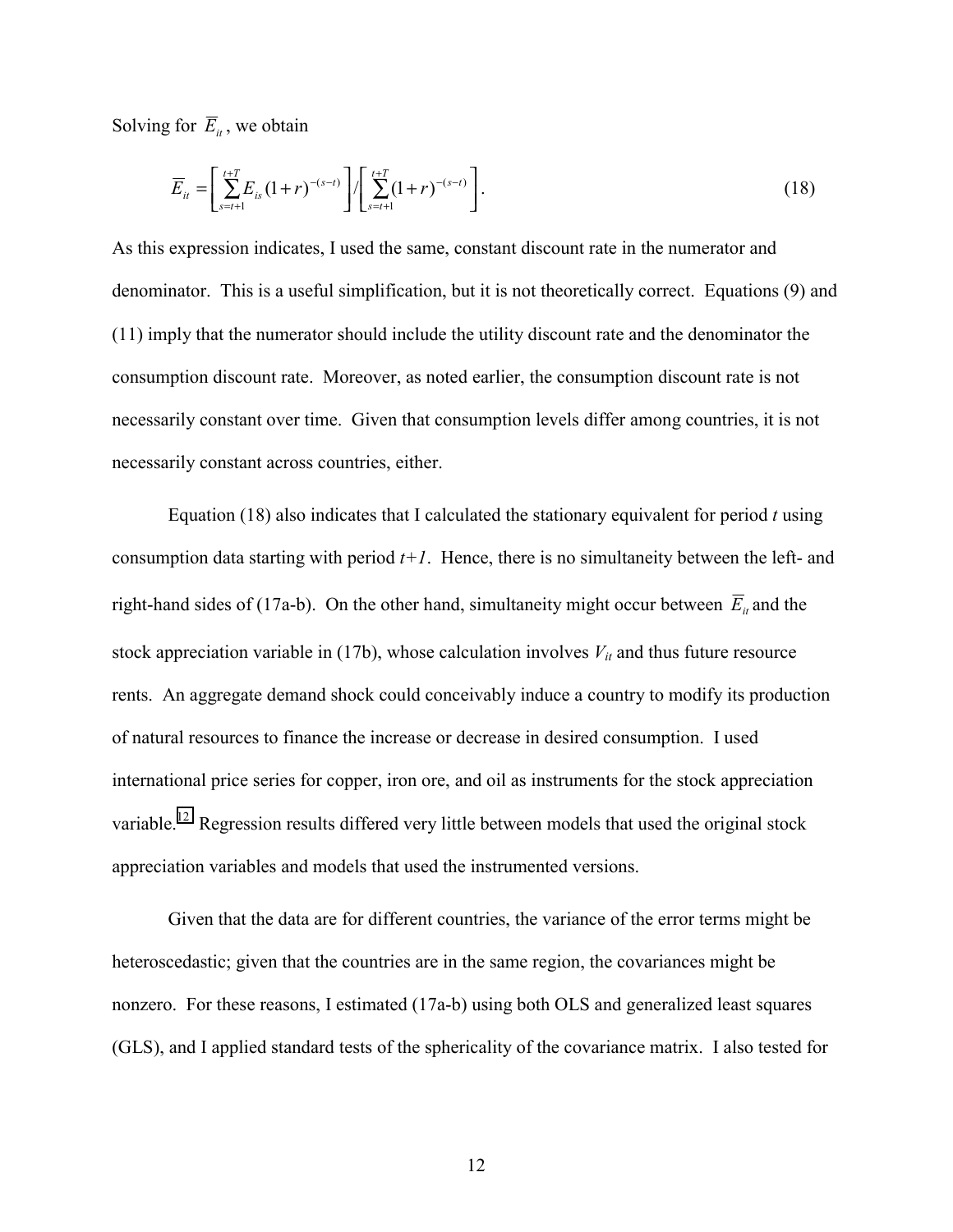the presence of first-order serial correlation, allowing for country-specific serial correlation coefficients, and I made corrections as needed. As discussed in section II.C below, I also explored the implications of nonstationarity of the data series.

A final point is that I controlled for population by dividing the dependent and independent variables by each country's total population in a given year. Hence, the models test the ability of green NNP to predict the future consumption of the *average citizen* in the countries. The genuine savings models discussed in the next section are also per capita models.

#### B. *Specification of Models for Genuine Savings*

Subtracting  $E_t$  from each side of (16) yields an expression for genuine savings,

$$
\widetilde{I}_t \equiv I_t - \delta_t K_t + \dot{V}_t. \tag{19}
$$

The models corresponding to (17a-b) are thus

Genuine savings: aggregated model, levels of variables  
\n
$$
\overline{E}_{it} - E_{it} = \beta_0 + \beta_1 \widetilde{I}_{it} + \varepsilon_{it}
$$
\n(20a)

Genuine savings: disappeared model, levels of variables  
\n
$$
\overline{E}_{it} - E_{it} = \beta_0 + \beta_{11} I_{it} + \beta_{12} (\delta_{it} K_{it}) + \beta_{13} (\dot{V}_{it} - R_{it}) + \beta_{14} R_{it} + \varepsilon_{it}.
$$
\n(20b)

The same hypotheses apply to the coefficients in these models as in the green NNP models. As in the green NNP models, I used instrumental variables for the stock appreciation variable, and I allowed for non-i.i.d. error terms.

<sup>&</sup>lt;sup>12</sup> The data were the IMF commodity price series for copper and iron ore on the London Metals Exchange and oil on the world spot market.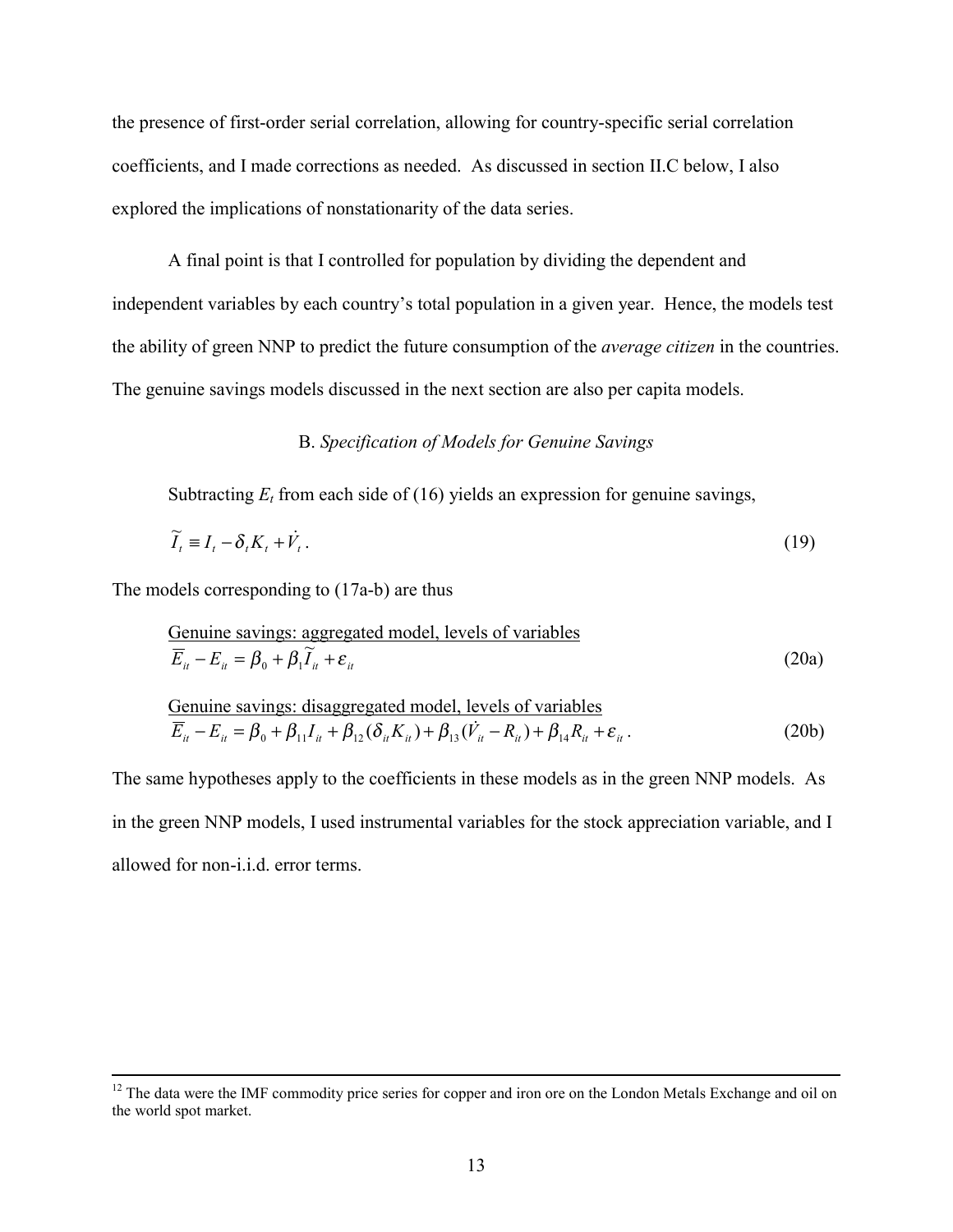#### C. *Estimation in the Presence of Unit Roots*

The development of unit root tests for panel data has been an active area of econometric research in recent years.13 The IPS test, named after Kyung So Im, M. Hashem Pesaran, and Yongcheol Shin (1997), has emerged as the most popular test. As in most unit root tests, the null hypothesis is that unit roots are present. This creates a substantial risk of Type II error—falsely concluding that a unit root is present—if the power of the test is low. Unfortunately, unit root tests have notoriously low power in small samples, $<sup>14</sup>$  and the IPS test is no exception (see Tables</sup> 5-7 in Im, Pesaran, and Shin). For data that do not have a time trend or serially correlated errors, the probability of rejecting a false null hypothesis is only 9.0-11.3 percent if there are 10 time periods and 10 groups (e.g., countries). It rises to only 47.9-54.9 percent if the number of time periods and groups is each 25. Power tends to be even less if the data have trends or serially correlated errors. A simpler test advocated by G.S. Maddala and Shaowen Wu (1999), Fisher's  $p_{\lambda}$  test, has even less power than the IPS test in small samples (see Tables 1 and 2 in their paper). $15$ 

From these findings, I concluded that the power of panel unit root tests in my sample, which contains just 13 countries and 14 years, was so low as to render the tests meaningless. I therefore pursued the alternative approach of assuming that unit roots were present in one or

<sup>&</sup>lt;sup>13</sup> See the special issue of the *Oxford Bulletin of Economics and Statistics* (vol. 61, no. 5, 1999), especially the introductory essay by Anindya Banerjee, and pp. 133-39 in the 1998 book by G.S. Maddala and In-Moo Kim. <sup>14</sup> In Monte Carlo studies of unit root tests, "small samples" sometimes include as many as 100 time periods (e.g., Graham Elliott, Thomas J. Rothenberg, and James H. Stock 1996). This is many times longer than my sample period.

<sup>&</sup>lt;sup>15</sup> The IPS and Fisher tests also depend on an assumption that error terms are not correlated across countries (Maddala and Kim 1998). As noted in section IV.A, my data violate this assumption.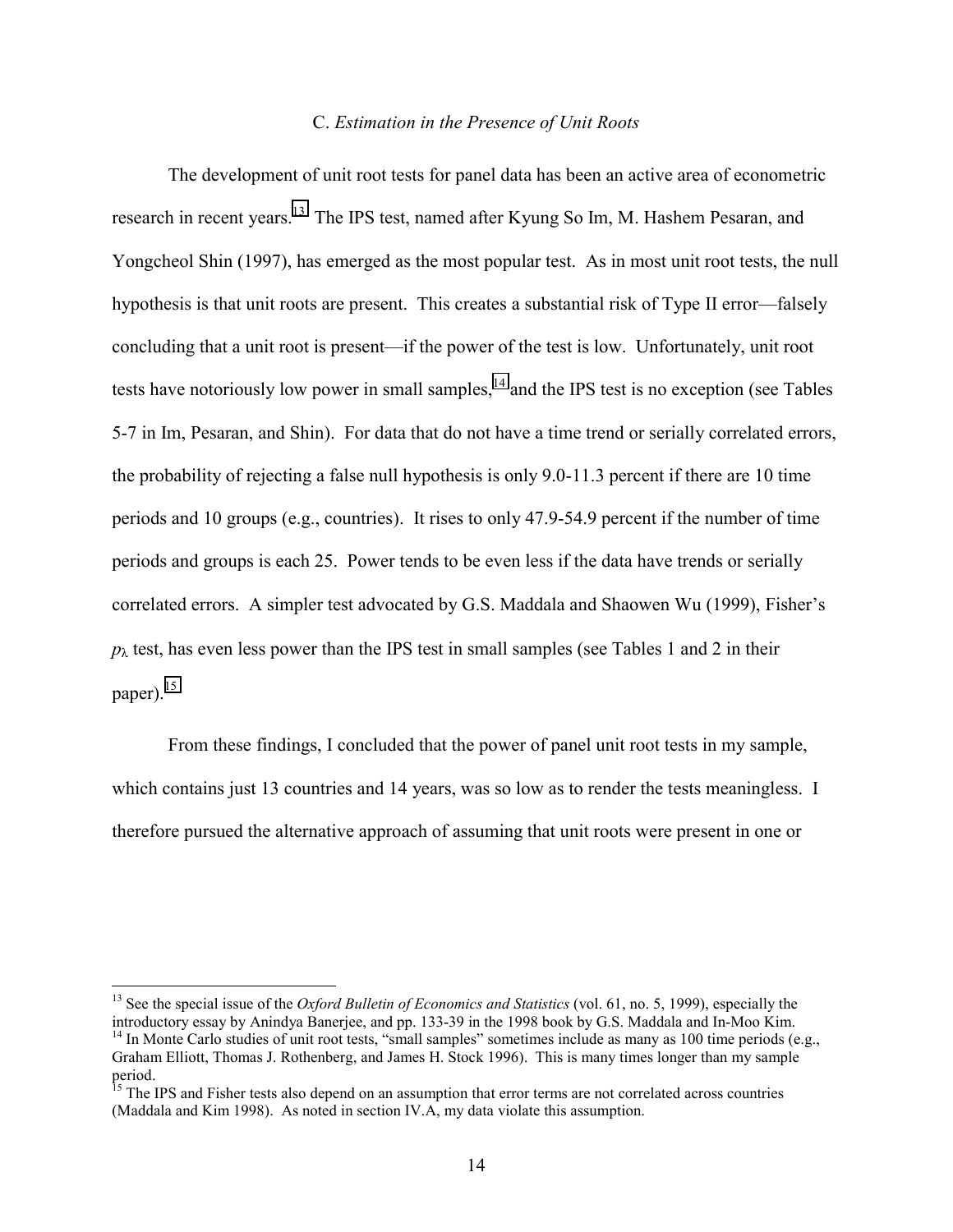more data series and eliminating the unit roots by first-differencing the data:  $\Delta x_t = x_t - x_{t-1}$ .<sup>16</sup>

Expressed in first differences, the models of green NNP (17a-b) and genuine savings (20a-b) are:

Green NNP: aggregated model, first-differences of variables  
\n
$$
\Delta \overline{E}_u = \beta_1 \Delta \widetilde{Y}_u + \Delta \varepsilon_u.
$$
\n(21a)

$$
\frac{\text{Green NNP: disappeared model, first-differences of variables}}{\Delta \overline{E}_{it} = \beta_{11} \Delta G N P_{it} + \beta_{12} \Delta (\delta K_{it}) + \beta_{13} \Delta (\dot{V}_{it} + R_{it}) + \beta_{14} \Delta R_{it} + \Delta \varepsilon_{it}}.
$$
\n(21b)

Genuine savings: aggregated model, first-differences of variables  
\n
$$
\Delta(\overline{E}_u - E_u) = \beta_1 \Delta \widetilde{I}_u + \Delta \varepsilon_u
$$
\n(22a)

Genuine savings: disappeared model, first-differences of variables  
\n
$$
\Delta(\overline{E}_{it} - E_{it}) = \beta_{11} \Delta I_{it} + \beta_{12} \Delta (\delta K_{it}) + \beta_{13} \Delta (\dot{V}_{it} - R_{it}) + \beta_{14} \Delta R_{it} + \Delta \varepsilon_{it}.
$$
\n(22b)

If the data series do indeed have unit roots, then estimation results for these models should differ from results for models with levels of variables, with the former being less biased.

There is reason to expect the green NNP models to be more susceptible to unit root problems. Suppose consumption has a unit root:  $E_{it} = E_{i,t-1} + \mu_{it}$ . Substituting this expression into (18), we can show that

$$
\overline{E}_{it} = \overline{E}_{i,t-1} + \sum_{k=1}^{T} \phi_k \mu_{i,t+k} \tag{23}
$$

where

 $\overline{a}$ 

$$
\phi_k = \frac{(1+r)^{-k}}{\sum_{k=1}^r (1+r)^{-k}} \tag{24}
$$

Hence, the stationary equivalent, which is the dependent variable in (17a-b), is not stationary in a statistical sense if consumption has a unit root.<sup>17</sup>

<sup>&</sup>lt;sup>16</sup> Some evidence of unit roots in Latin American macroeconomic data comes from studies by Eliezer Diniz (2000), who concluded that real GDP in Brazil has a unit root, and David Canning and Peter Pedroni (1999), who concluded from IPS tests that real GDP per worker had a unit root in a panel of 51 countries, which included some Latin American countries.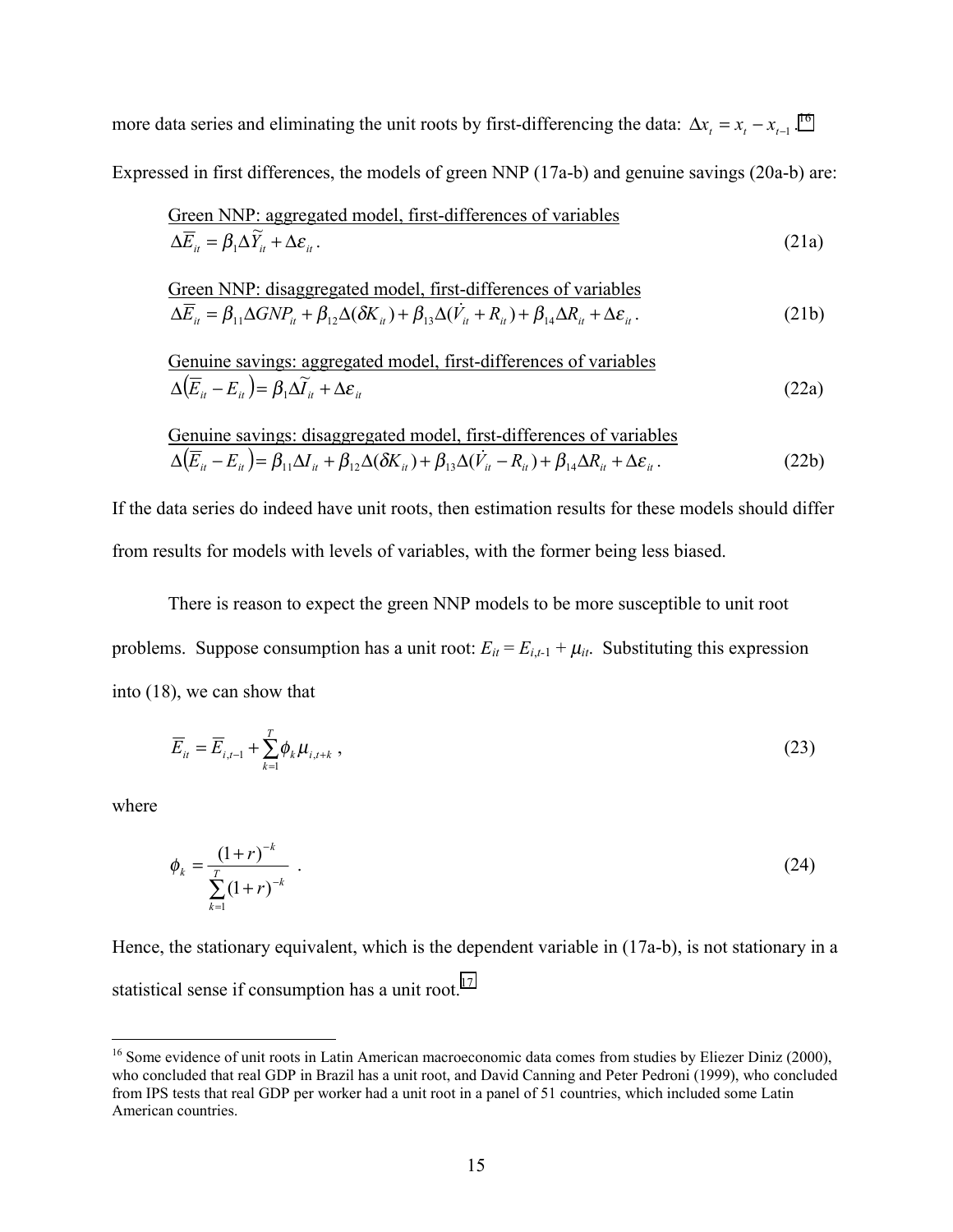We can also express the right-hand side of  $(23)$  in terms of consumption, not the stationary equivalent thereof:

$$
\overline{E}_{it} = E_{it} + \sum_{k=1}^{T} \phi_k \left( \sum_{s=t+1}^{t+k} \mu_s \right).
$$

Subtracting current consumption from each side yields

$$
\overline{E}_{it} - E_{it} = \sum_{k=1}^{T} \phi_k \left( \sum_{s=t+1}^{t+k} \mu_s \right). \tag{25}
$$

The right-hand side is white noise. Hence, the dependent variable in the genuine savings models does not have a unit root, even if consumption does.

As stated in the introduction, I also avoided unit roots by eliminating the time dimension and estimating individual cross-sectional models for each year in the sample period. This is a more drastic approach, as it greatly reduces the sample size and relies solely on the variation that occurs between countries at a given point in time.

#### **III. Data**

#### A. *Sample Period, Time Horizon, and the Discount Rate*

I used annual data for 1973-97 to construct the dependent and explanatory variables in the green NNP and genuine savings models. Incomplete natural resource data, especially data on resource extraction costs, dissuaded me from selecting an earlier starting point. The 1973-74 oil shock induced national and international organizations to expand the collection of natural

<sup>&</sup>lt;sup>17</sup> Equation (23) indicates another, more mechanical reason I did not apply unit root tests. From (23) we can see that the error terms for the stationary equivalent are correlated over 10 years. To test for unit roots using a standard test like the augmented Dickey-Fuller test, I would have had to include a 10-year lag structure. But as I had only 14 years of data, this would not have left enough degrees of freedom for meaningful testing. I encountered the same lack of degrees of freedom in testing the natural resource stock appreciation variable.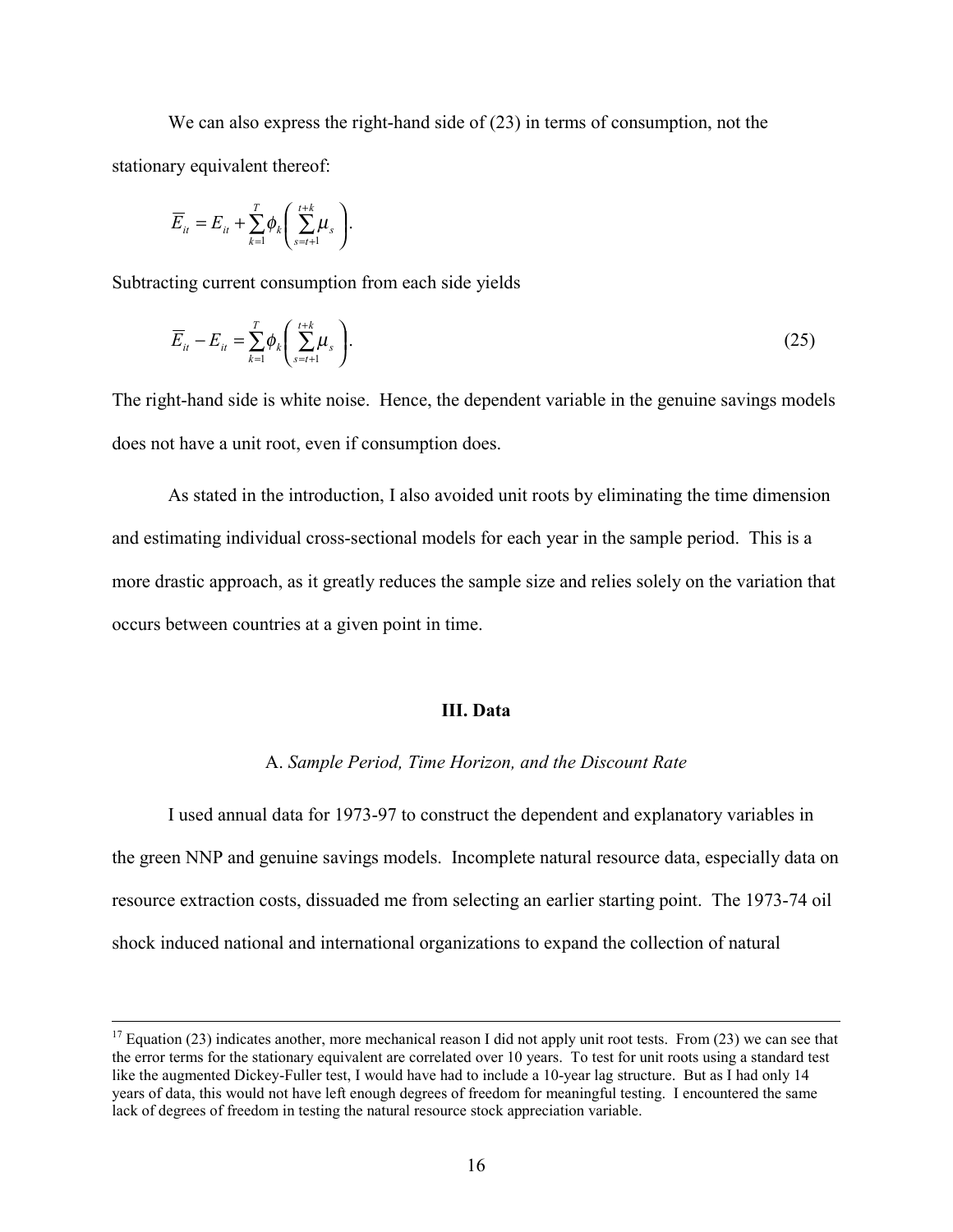resource data. Consequently, data are markedly more complete from that point forward.<sup>18</sup> On the other end of the time range, 1997 was the most recent year with complete data for both macroeconomic and natural resource variables.

In calculating natural capital values and the stationary equivalent, I set the time horizon, *T*, in (13a) and (18) equal to 10 years.<sup>19</sup> Although this is an arbitrary number, it is a relatively long period from the standpoint of macroeconomic planning. Development plans in developing countries typically span five years. This 10-year time horizon reduced the sample period for the econometric analysis to 1973-86.<sup>20</sup>

I used the same discount rate, *r*, for all countries and all years in calculating the natural capital values and the stationary equivalent. I selected 2 percent as the baseline value. This corresponds approximately to the median value of the fairly spotty data on the real deposit rate in the 13 countries during 1973-97.<sup>21</sup> I also performed sensitivity analysis using a 5-percent rate, which corresponds approximately to the median real lending rate.<sup>22</sup> This range includes the rate that the World Bank (1997) used in constructing its wealth estimates, 4 percent.<sup>23</sup>

 $18$  The choice of starting date depends on one's confidence in estimates constructed by extrapolating backwards from data for later periods. The World Bank (1997), for example, constructed genuine savings estimates from 1970 forward. I chose to be more conservative.

<sup>&</sup>lt;sup>19</sup> The estimates of  $V_t$  and  $\overline{E}_t$  were within-sample estimates: I did not project  $R_s$  and  $E_s$  beyond 1997.

<sup>&</sup>lt;sup>20</sup> The end date is 1986 instead of 1987 due to the discrete nature of the data: one year is "lost" because  $\dot{V}_i$  is the change in value over the course of a year.

<sup>21</sup> The series FR.INR.DPST in the World Bank's *World Development Indicators 2000* CD-ROM, deflated by the consumer price index in each country (base year = 1987).<br><sup>22</sup> The series in FR.INR.LEND in the *World Development Indicators 2000*.

<sup>&</sup>lt;sup>23</sup> As is well known from the project appraisal literature, transactions costs, taxes, and other distortions drive a wedge between the consumption discount rate and the rate of return on investment, thus causing the prices of capital goods to deviate from prices expressed in consumption terms. The market interest rate on deposits typically exceeds the consumption discount rate, while the market lending rate typically is smaller than the rate of return on investment. Ideally, I would have calculated country-specific estimates of consumption discount rates from data on deposit rates and tax rates, and calculated consumption-based shadow prices for investment flows. While such adjustments are feasible when appraising an individual investment project, the available national data were either too aggregate (investment) or too spotty (deposit rates, tax rates) to support these adjustments at a country level.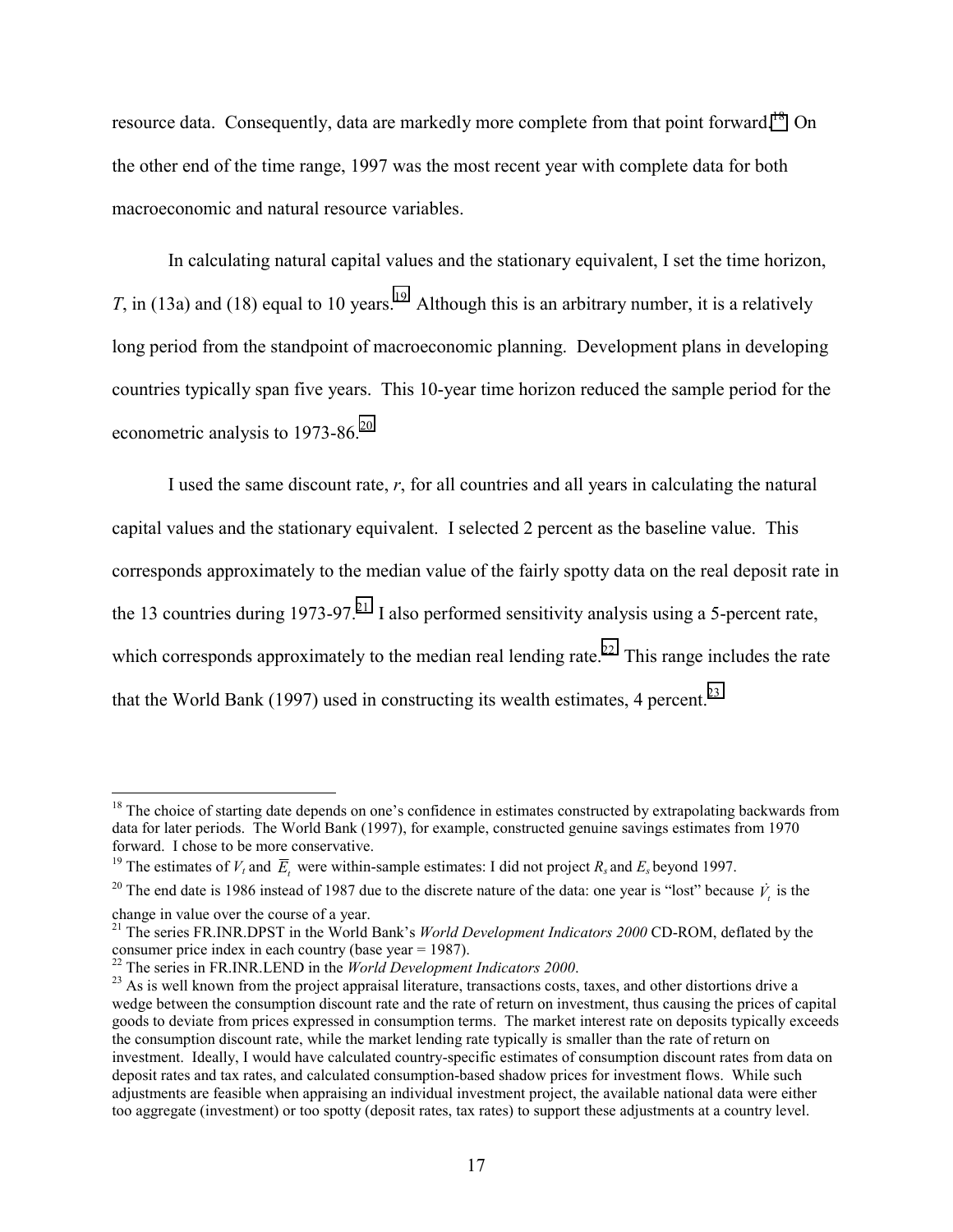#### B. *Stationary Equivalent of Consumption, Green NNP, and Genuine Savings*

To calculate the stationary equivalent, I set  $E_{is}$  in (18) equal to total consumption: the sum of private and government consumption. I obtained data on total consumption from the World Bank's *World Development Indicators 2000* CD-ROM (hereafter, WDI 2000). I selected the series NE.CON.TETC.CN, which is expressed in local currencies at current prices. I deflated by the consumer price index in each country (the series FP.CPI.TOTL), which I first rescaled to a base year of 1987. I then converted to U.S. dollars by using the 1987 official exchange rate (the series PA.NUS.FCRF). I converted to dollars to scale the variables in roughly comparable terms: when expressed in constant local currencies, the variables differed by several orders of magnitude between some countries. Finally, I divided by the country's total population (the series SP.POP.TOTL).

I calculated green NNP and genuine savings using (16) and (19). I obtained data on GNP from the WDI 2000, selecting the series NY.GNP.MKTP.CN. Like the consumption series, it is expressed in local currencies at current prices. I followed the steps described in the previous paragraph to convert it to a per capita value in 1987 U.S. dollars. I set ordinary savings, *Iis* , equal to the difference between GNP and consumption. This is a broad measure of savings that implicitly accounts for trade imbalances.

#### C. *Depreciation of Physical Capital*

Vikram Nehru and Ashok Dhareshwar (1993) used the perpetual inventory model to estimate values of physical capital stocks  $(K)$  and depreciation  $(\delta K)$  for a large sample of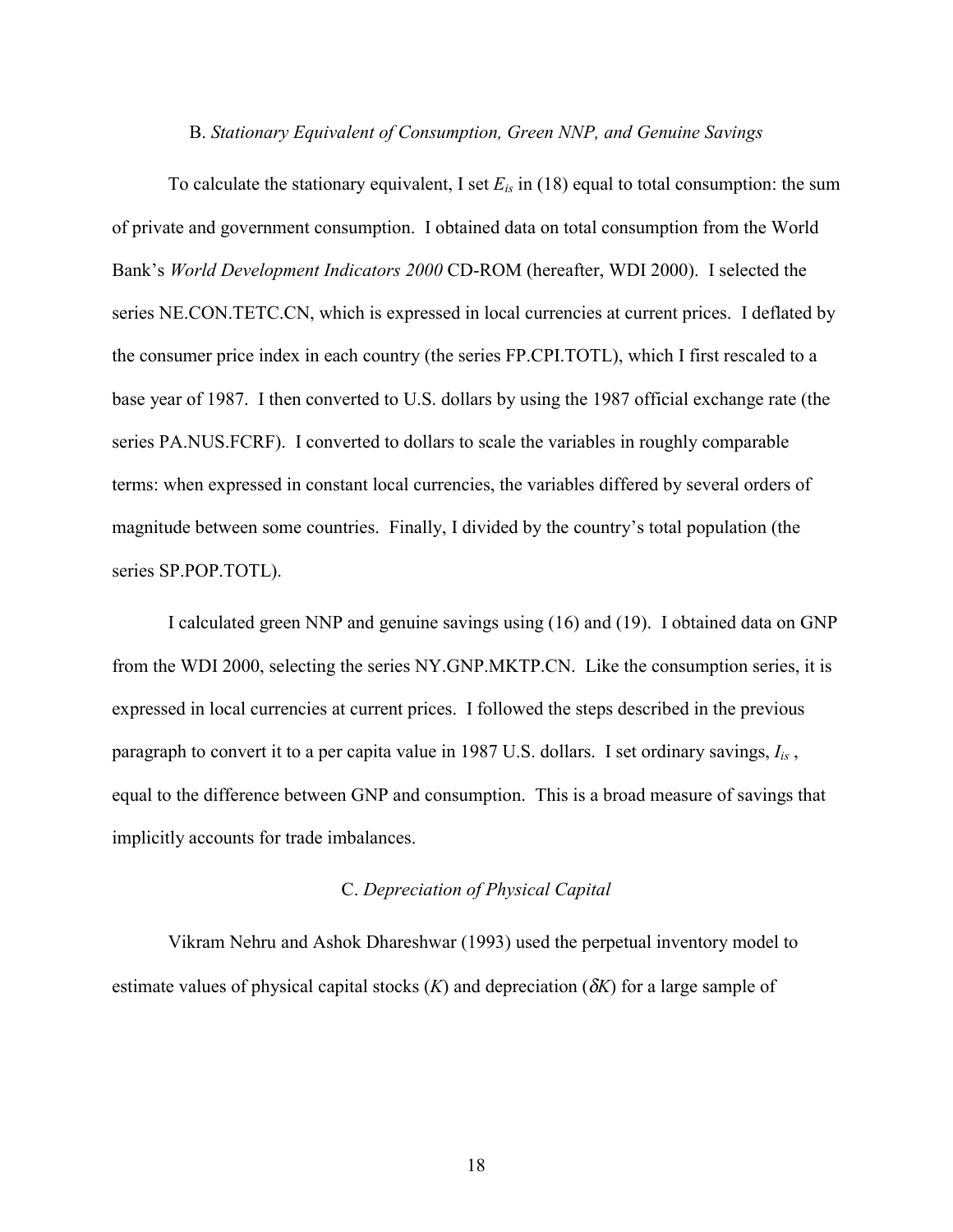developing countries during 1950-90.<sup>24</sup> Their estimates were in local currencies at 1987 prices. They set investment equal to gross domestic fixed investment and assumed a depreciation rate of 4 percent for all countries and all years. Their sample included all the countries in my sample except Suriname. I used their estimates for 1973-80 for all other countries. I generated updated estimates for 1981-90, and new estimates for 1991-97, by running (15a) forward with more recent data on gross domestic fixed investment from the WDI 2000 (the series

#### NE.GDI.FTOT.KN).

1

For Suriname, I assumed that the *I/K* ratio in 1960 equaled that in Guyana. I then used (15a) and data on gross domestic fixed investment to construct the capital stock and depreciation series.

I converted all the estimates to per capita values expressed in U.S. dollars using the procedures described in section III.A.

#### D. *Change in Natural Capital*

As (13a) and (14a) indicate, calculating the change in natural capital requires annual estimates of resource rents. I defined rent as  $R_s = q_s (p_s - c_s)$ , where *q* is resource output, *p* is price of the extracted resource, and *c* is average total cost. Resource output refers to production quantities actually used by humans. It excludes unused portions of production, such as roundwood that is damaged during logging or natural gas that is flared or reinjected. It includes some noncommercial uses, however, such as household consumption of fuelwood. I obtained data on roundwood output from the U.N. Food and Agriculture Organization's website (www.fao.org). I obtained data on fossil fuel output from the websites of the U.S. Energy

<sup>&</sup>lt;sup>24</sup> The estimates of capital stocks by Nehru and Dhareshwar are for the end of a year, not the beginning as in (15a). I was careful to assign their estimates to the correct years in constructing my variables.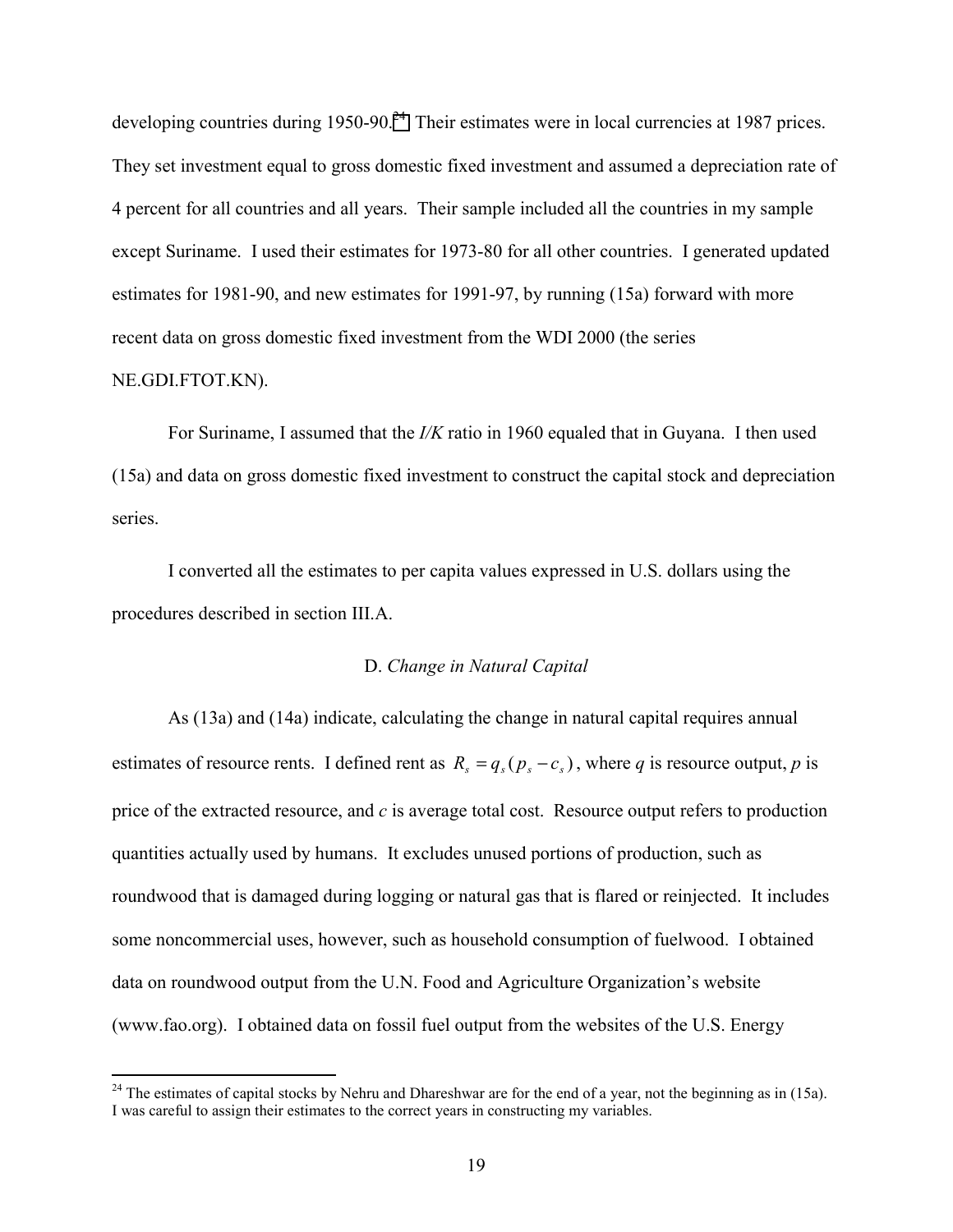Information Administration (www.eia.doe.gov), the International Energy Information Agency (www.iea.org), and BP Amoco (www.bpamoco.com/worldenergy). I supplemented the online data with data from various yearbooks of the same organizations. I obtained data on production of metal ores from the U.S. Geological Service's website (www.usgs.gov), yearbooks of the same agency and the now-defunct U.S. Bureau of Mines, and the UNCTAD *Yearbook of International Commodity Statistics*.

I set natural resource price, *p*, equal to the unit value of a country's exports of that resource. If data were not available for a particular country, I set price equal to the unit value for exports by other Latin American countries. The sources listed in the previous paragraph provided most of the data on export values and quantities. Two additional useful sources were the UNCTAD *Commodity Yearbook 1989* (for the years 1983-87) and the UNCTAD *Handbook of World Mineral Trade Statistics* (for the years 1992-97).

I defined average total cost as variable cost plus a normal return to capital. I excluded depreciation of capital used in resource extraction, because the estimates of economy-wide depreciation (δ*K*) implicitly include it along with depreciation of other physical capital. Like previous green accounting researchers, I faced considerable difficulty obtaining data on average total cost and its components. I began my search with the data sources listed in Appendix B of Arundhati Kunte et al. (1998). I augmented these sources with various other information, including point estimates for the 1990s from several published and unpublished studies on logging costs in individual countries or regions<sup>25</sup>; estimates of production and development costs

<sup>&</sup>lt;sup>25</sup> Principal studies included Andew J. Ewing and J.G. Devitt (1986), L.A.J. Hunter (1987), Charles Peters et al. (1989), Adalbérto Veríssimo et al. (1992), Douglas Southgate et al. (1993), Jan van Tongeren et al. (1993), Lorene Flaming (1995), John V. Kellenberg (1995), Nigel Sizer and Richard Rice (1995), Fernando Montenegro S. (1996), Steven Stone (1997, 1998), Paulo Barreto et al. (1998), Thomas P. Holmes et al. (1999), Adrian Whiteman (1999a, 1999b), Marcel Claude and Rodrigo Pizarro (undated), and Rigoberto Stewart et al. (undated).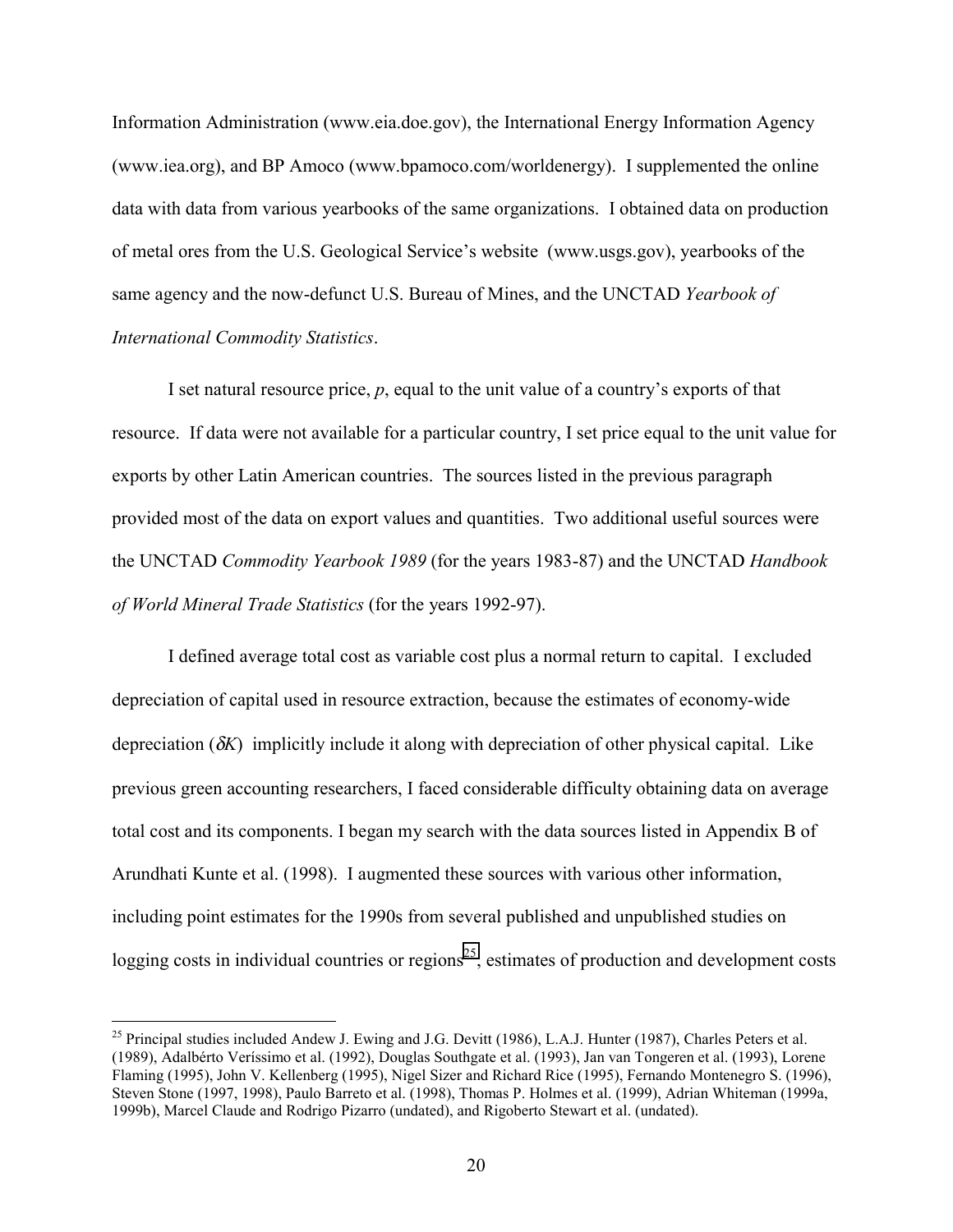for oil during 1973-85 from Morris Adelman and Manoj Shahi (1989)<sup>26</sup>; a cross-country study by the Copper Commission of Chile (Aldo Picozzi B. 1996); and production cost estimates for individual mines in the 1990s kindly provided by the World Mine Cost Data Exchange.<sup>27</sup>

Even with this additional information, cost estimates were not available for many years for many countries and resources. For all resources except oil, I filled in the missing data by assuming that the ratio of average total cost to price in the missing year equaled the median value of the available estimates for that country and resource. The available data indicated that these ratios were fairly constant over time. If a country lacked cost data entirely, I set the ratio equal to the median value for countries with data. Data were more complete for oil. I assumed that the average production cost in years without data equaled the mean of the values in the preceding and succeeding years, in real terms.

Sources typically reported price and cost data in current U.S. dollars. I used the official exchange rates for each year to convert to local currencies, deflated using the countries' consumer price indices, and then reconverted to dollars using 1987 exchange rates. I summed rents across resources before calculating the value of natural capital. That is, I used an aggregate *Rs* in (13a) and thus calculated a single natural capital estimate for each country in each year.

#### E. *Data Limitations*

It is evident from sections III.A-D that my estimates of the dependent and explanatory variables are crude, especially the estimates for resource-related variables. To illustrate just how crude they are, consider copper, which is one of the resources with the *best* data. Eight countries, led by Chile, produced this mineral during 1973-97. Complete data series on annual

<sup>&</sup>lt;sup>26</sup> Adelman and Shahi provide estimates back to 1960, but they note that these estimates are likely to be less accurate than the ones for the 1970s and 1980s.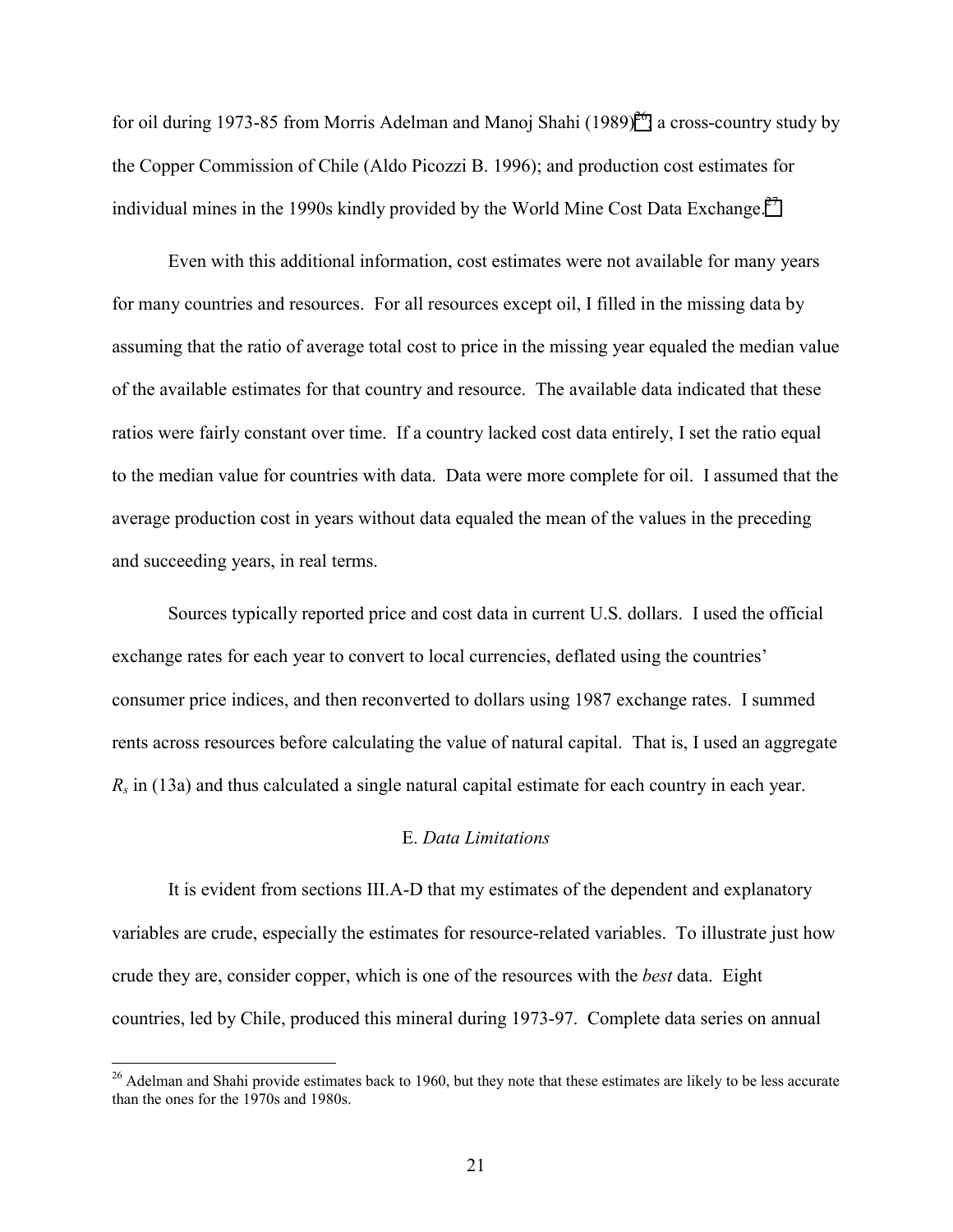output were available for all eight. Complete data series on total export value and quantity, and thus complete data on export unit values, were available for just Chile and Peru. Data were reasonably complete for Bolivia and Mexico, but no data were available for Argentina, and data were spotty for the remaining three countries. I filled in the missing price data using a weightedaverage of the estimates that were available across the countries in a given year. Complete data on average total cost were not available for any country, although Chile (1975-97) and Peru (1980-97) came close. Cost estimates were available in five or fewer years for Argentina and Mexico, and none were available for the other countries. For Chile, Peru, Argentina, and Mexico, I calculated country-specific median ratios of average total cost to price and multiplied the ratios times price to calculate average total cost in the missing years. I followed a similar procedure for the other countries but used the median ratio across the four countries with data.

The data suffer from many other inaccuracies. Export unit values typically overstate domestic prices in the case of heterogeneous commodities like oil, coal, and industrial roundwood, but I used export unit values to value a country's entire output. The estimates of consumption expenditure exclude consumption of services from durable goods and include an unknown amount of government expenditures that are more properly considered investment. Relative consumption levels across countries are distorted by the conversion into U.S. dollars using official exchange rates.<sup>28</sup> Consumption discount rates surely vary across countries and over time, but I used the same, constant rates, which were loosely based on quite spotty data on deposit and lending rates, which themselves are distorted in ways I did not correct. I calculated the stationary equivalent using the consumption discount rate in both the numerator and the denominator of (18) instead of using the utility discount rate in the former. I mentioned

<sup>&</sup>lt;sup>27</sup> I am grateful to Michael Farrell for providing mining cost models at a deeply discounted price.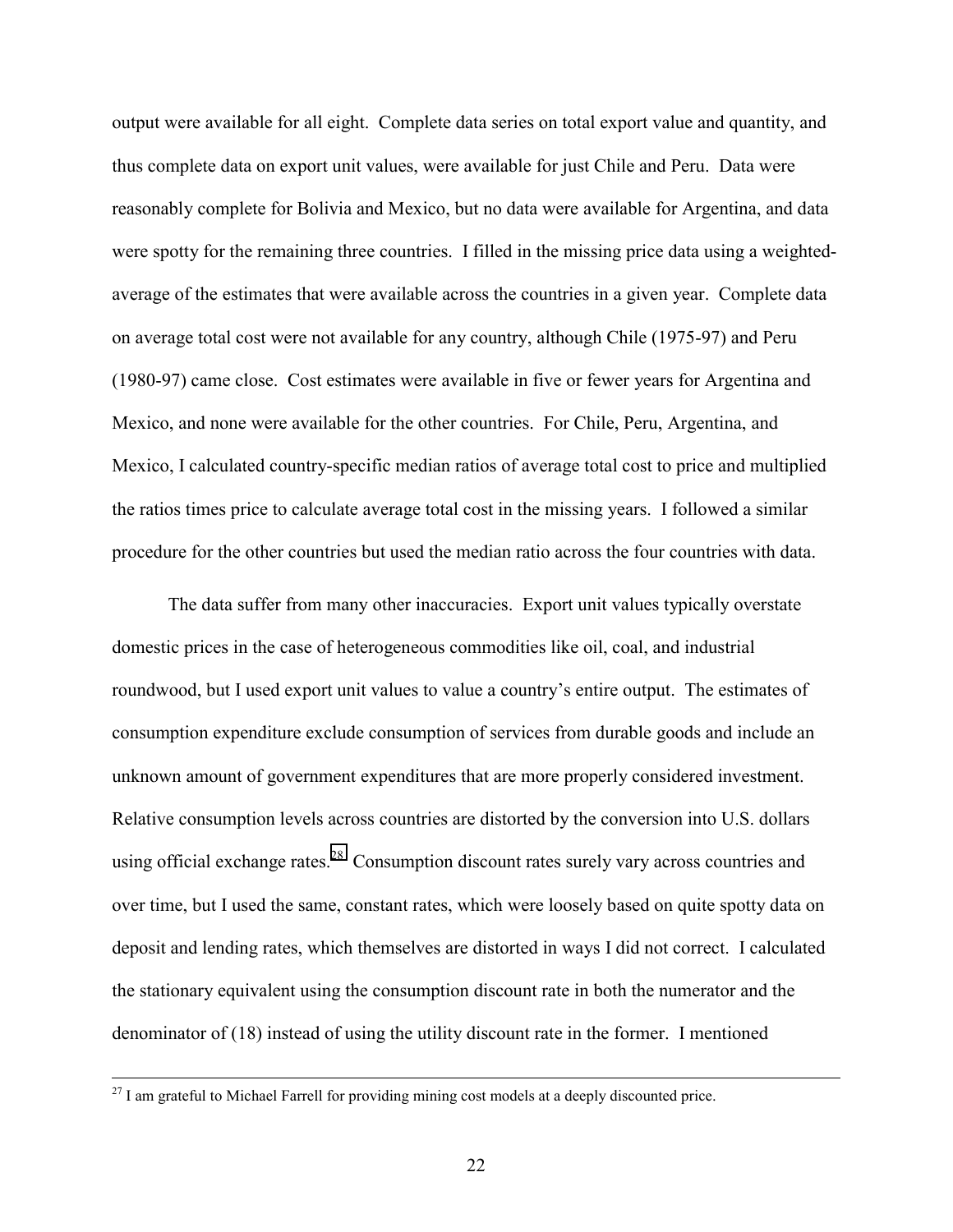Pritchett's (2000) criticism of the perpetual inventory model of capital formation in the introduction. The estimates by Nehru and Dhareshwar (1993) are especially subject to criticism because they lump all types of physical capital together and apply the same depreciation rate in every country and every year.<sup>29</sup> Finally, the theory in section I.A refers to an infinite time horizon, but I truncated my estimates of the stationary equivalent and natural capital at 10 years.

For these and other reasons, one should indeed regard my green accounting adjustments as crude. They are also incomplete. I noted in the introduction and in section I.B that I ignored human and social capital, and the discussion in section III.D indicates that I ignored all forms of natural capital associated with nonmarket environmental services like clean (or polluted!) air and water. Given all these shortcomings in the variables, one might be skeptical about the possibility of detecting systematic relationships between long-run consumption and green accounting measures.

#### F. *Characteristics of the Data*

Although the data are crude and incomplete, Figures 1 and 2 indicate that they do have one desirable property for regression analysis: they exhibit a lot of variation. Table 1 presents summary statistics for the data pooled across countries and years. The statistics for the dependent variables and the aggregated explanatory variables simply quantify what can be observed in the figures. The new information in the table concerns the components of the green accounting measures. All show a great deal of variation, especially the resource-related

<sup>&</sup>lt;sup>28</sup> I considered using purchasing-power parity (PPP) estimates of the variables, but the WDI 2000 does not include PPP data before 1975 for any country in the sample, before 1988 for a few countries, and for Suriname at all. <sup>29</sup> The United Nations Economic Commission for Latin America and the Caribbean recently began reporting investment data separately for equipment and structures on its website (www.eclac.cl/estadisticas), but it does not provide corresponding data on depreciation. Donald F. Larson et al. (2000) recently reported sector-specific estimates of capital stocks, investment, and depreciation for 62 countries during 1967-92, but they included only 7 of the countries in my sample.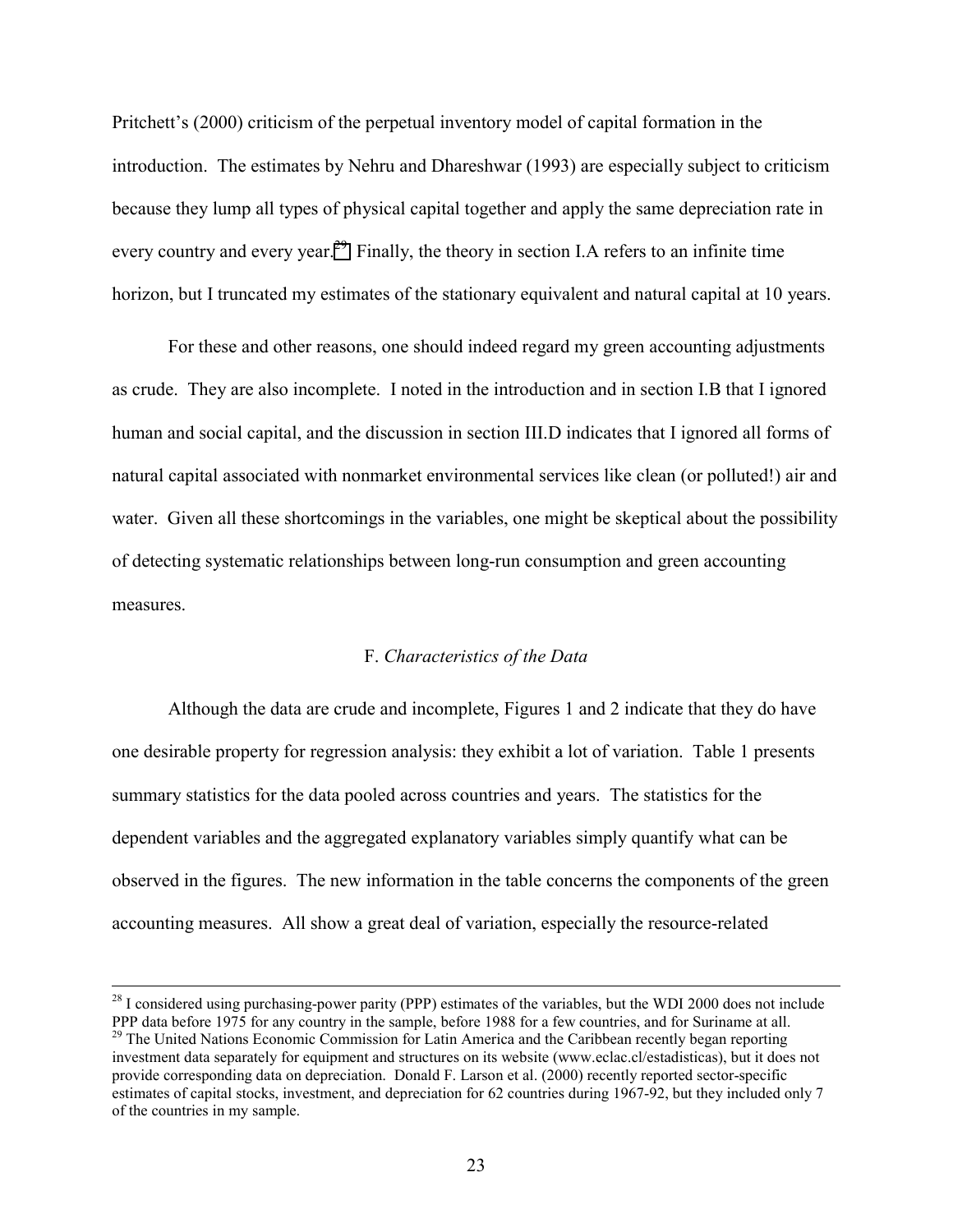components, whose standard deviations exceed their means. Depreciation of physical capital is, on average, the largest adjustment to conventional national accounting measures. Its mean is more than 10 percent of mean GNP and nearly 60 percent of mean savings. The resource-related adjustments are about half as large. Given that the mean of current rent is greater than the mean of stock appreciation, the value of natural capital stocks fell, on average, in the region during the sample period.

Table 2 shows the distribution of the variation in these variables between countries and within countries. Nearly all of the variation in the stationary equivalent is between countries, which is not surprising given that it is a moving average of consumption. The difference between the stationary equivalent and current consumption shows the opposite pattern: most of the variation is within countries. The aggregate explanatory variables show parallel patterns, with green NNP having much more variation between countries (even more than does the stationary equivalent) and genuine savings having more variation within countries (although not as much as its corresponding dependent variable). All of the components of these measures show more variation between countries, especially depreciation of physical capital.

Table 3 shows pair-wise correlations among the explanatory variables. Correlations among several variables—in particular, depreciation of physical capital with GNP and savings, and current resource rent with appreciation of the resource stock—are large and highly significant. This suggests that coefficient estimates might be unstable for these variables. This turns out to be the case more for depreciation of physical capital than for the others.

Table 4 brings out the policy relevance of the variation in the data. This table shows the number of years during the first and second halves of the sample period when my estimates of each country's genuine savings were negative (equivalently, when its current consumption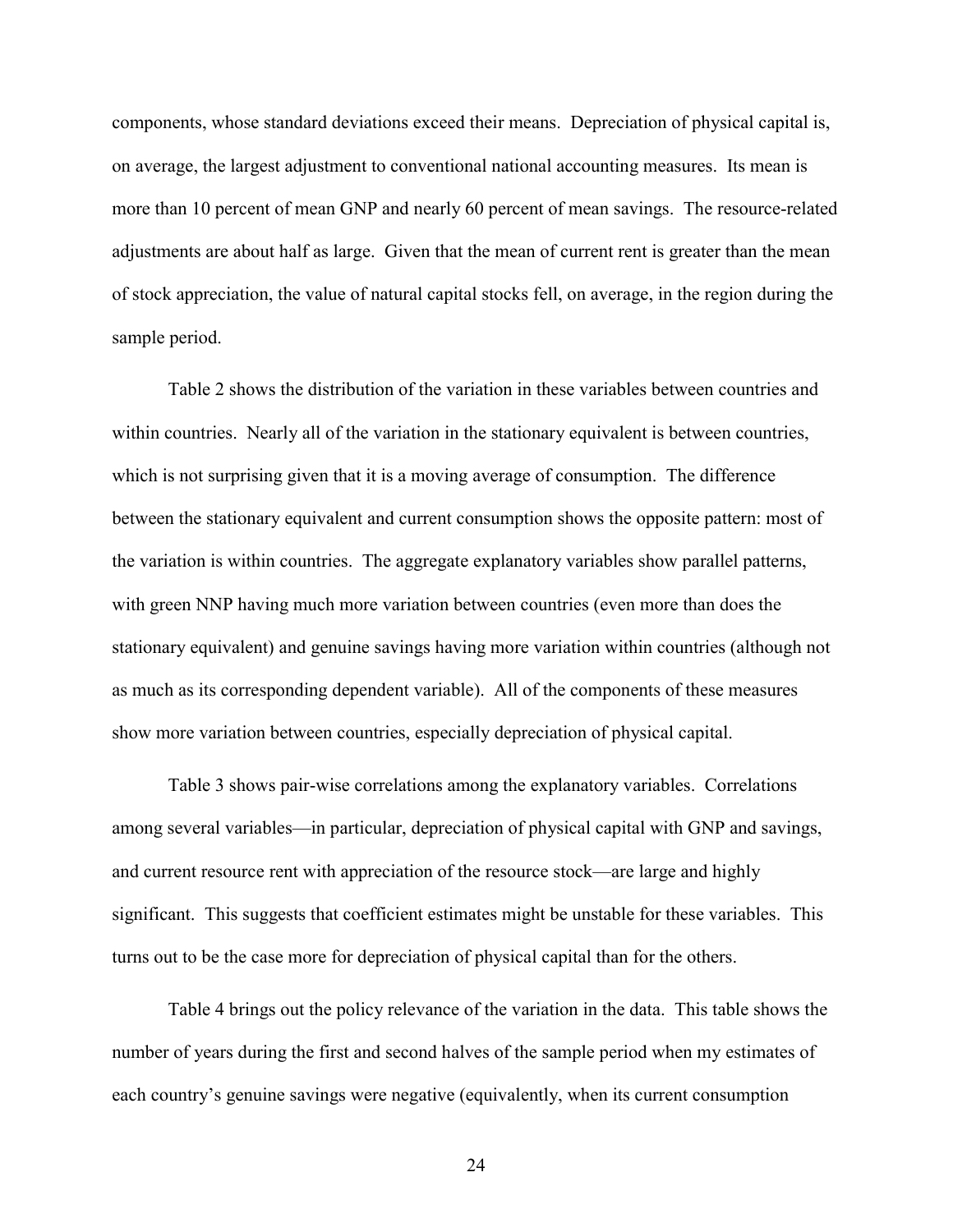exceeded its green NNP). From equation (10), we expect this to be a signal of unsustainability: future consumption will, on average, be less than current consumption. Two countries appear to have been following predominantly unsustainable paths during both halves (Brazil, Guyana), while four countries appear to have been following predominantly sustainable development paths (Argentina, Mexico, Paraguay, Venezuela).<sup>30</sup> Evidence is mixed for the seven other countries. Consumption apparently became less sustainable in nearly all countries during the second half.

These differences suggest a need to understand why particular countries have evidently tended to overconsume in particular years and, based on this understanding, to develop policy responses that would discourage overconsumption. First, however, ought to know whether we should have any confidence in the apparent signals of unsustainability: did consumption indeed tend to decline in countries with negative genuine savings? The numbers in Table 4 suggest that the Latin American data set includes the variation across countries and over time that is desirable for answering this question.

#### **IV. Analysis of Panel Data: Models with Levels of Variables**

In this section I present results from estimating (17a-b) and (20a-b) using the full panel data set.

#### A. *Green NNP*

Table 5 shows results for the aggregated model using a series of estimators that progressively relax assumptions about the covariance matrix of the error terms. Estimates of the

<u>.</u>

<sup>&</sup>lt;sup>30</sup> Using a dynamic computable general-equilibrium model, Francisco Rodríguez and Jeffrey D. Sachs (1999) forecast declining GDP per worker in Venezuela during 1994-2005. This result does not necessarily conflict with my estimates of positive genuine savings rates for this country, because there is little overlap between my sample period and their forecast period. Moreover, their forecast is for GDP, not consumption. They do not present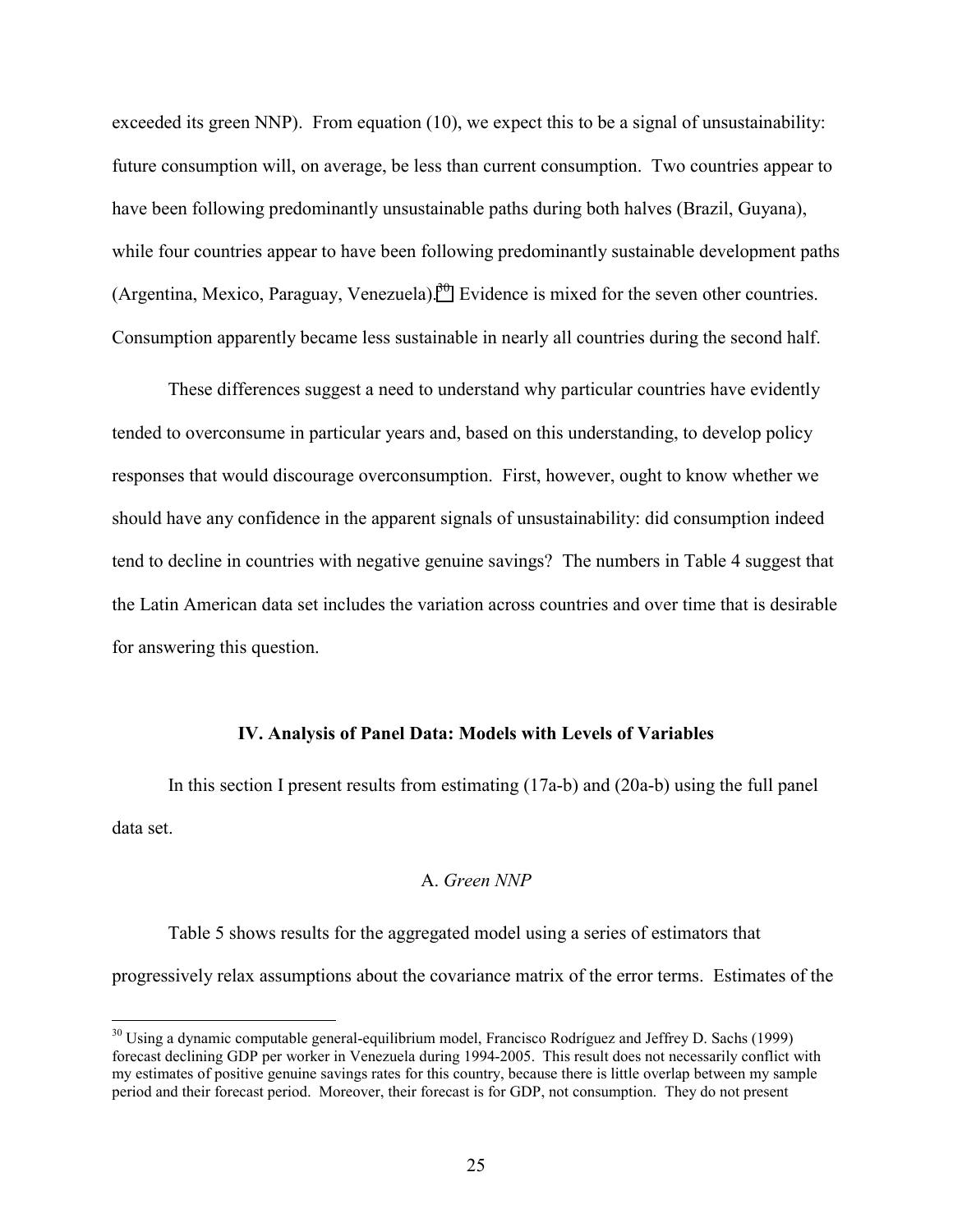coefficient on green NNP are quite similar across Models I-IV, ranging approximately from 0.6 to 0.7. All of the estimates are highly significantly different from both 0 and 1. All of the estimated intercepts are also highly significantly different from 0 and, with the exception of the intercept in Model IV, are quite similar in magnitude. The aggregated model therefore offers evidence that the stationary equivalent is systematically related to green NNP, but not in a oneto-one manner. It also has considerable explanatory power, accounting for about 90 percent of the variation in the stationary equivalent.

As the notes in Table 5 explain, statistical tests reject the null hypotheses of homoscedasticity, zero covariances, and no serial correlation. These results indicate that the GLS estimator used in Model IV provides the most efficient coefficient estimates and the least biased standard error estimates. I used this same estimator for the disaggregated models in Table 6. Model V is the same as Model IV except that it includes the four components of green NNP as separate regressors. The coefficients on three of the components—GNP and the two resourcerelated variables—have the correct signs and are highly significantly different from both 0 and 1. They are also comparable in magnitude, with absolute values ranging approximately from 0.3 to 0.4. This range is much smaller than the magnitude of the coefficient on green NNP in Model IV. The coefficient on depreciation of physical capital is also highly significantly different from 0, but it has the wrong sign. The results for Model V are thus largely, but not completely, in line with theory.

In Model VI, I investigated the incompleteness of the accounting system by adding a time trend expressed as calendar year. The coefficient on this new variable is highly significantly different from 0, suggesting that the adjustments for depreciation of physical capital and changes

forecasts of consumption, but it probably does not decline during the projection period, because the investment share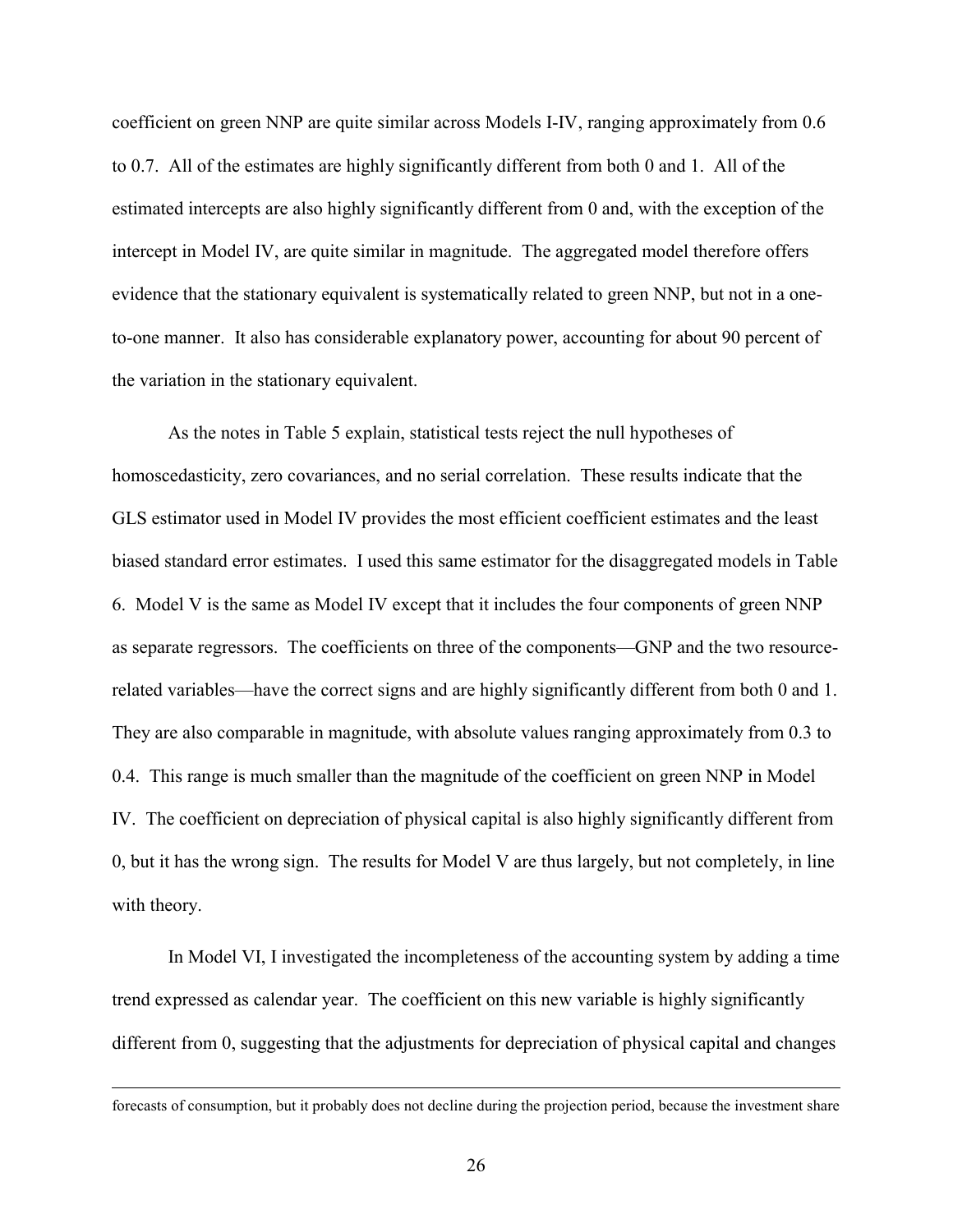in natural capital do not fully capture changes in the countries' total wealth. The addition of this variable reverses the sign on the depreciation of physical capital, so that all four variables now have the correct signs. They are also all highly significantly different from 0 and 1. The addition of the trend also increases the coefficients on GNP and the resource-related variables, which remain comparable in magnitude but are now closer to 1, ranging between approximately 0.75 and 0.85.

As a final variation, in Model VII I allowed the intercept to vary across countries by estimating a fixed-effects model.<sup>31</sup> The addition of the country-specific intercepts has an enormous impact on the results: it reverses the sign of the coefficient on current resource rent, shrinks the coefficients on GNP and appreciation of natural resource stocks to values barely above 0, and inflates the coefficient on depreciation of physical capital by a factor of six. This impact is not surprising. Recall from Table 2 that more than 90 percent of the variation in the stationary equivalent occurs between countries. The country-specific intercepts eliminate much of the variation that statistical methods need to detect a relationship between levels of dependent and independent variables.

#### B. *Genuine Savings*

Table 7 presents results for the aggregated genuine savings models. The results are broadly similar to the ones for the green NNP models in Table 5: the coefficients on genuine savings are positive, less than 1, and highly significantly different from both 0 and 1. With one

of GDP appears to declines in parallel with GDP.

<sup>&</sup>lt;sup>31</sup> I also estimated a standard random-effects version of Model VI, not allowing for heteroscedasticity, nonzero covariances, or serial correlation. As in Model VI in Table 6, the coefficients all had the correct signs and were significantly different from 0 at the 1-percent level; even better, with the exception of the coefficient on GNP, they were not significantly different from 1 at the 5-percent level. The Hausman test statistic  $(\chi^2(5) = 144)$  had a *p*-value of <0.0001, however, suggesting that the model was misspecified. The nonspherical covariance matrix is the likely cause.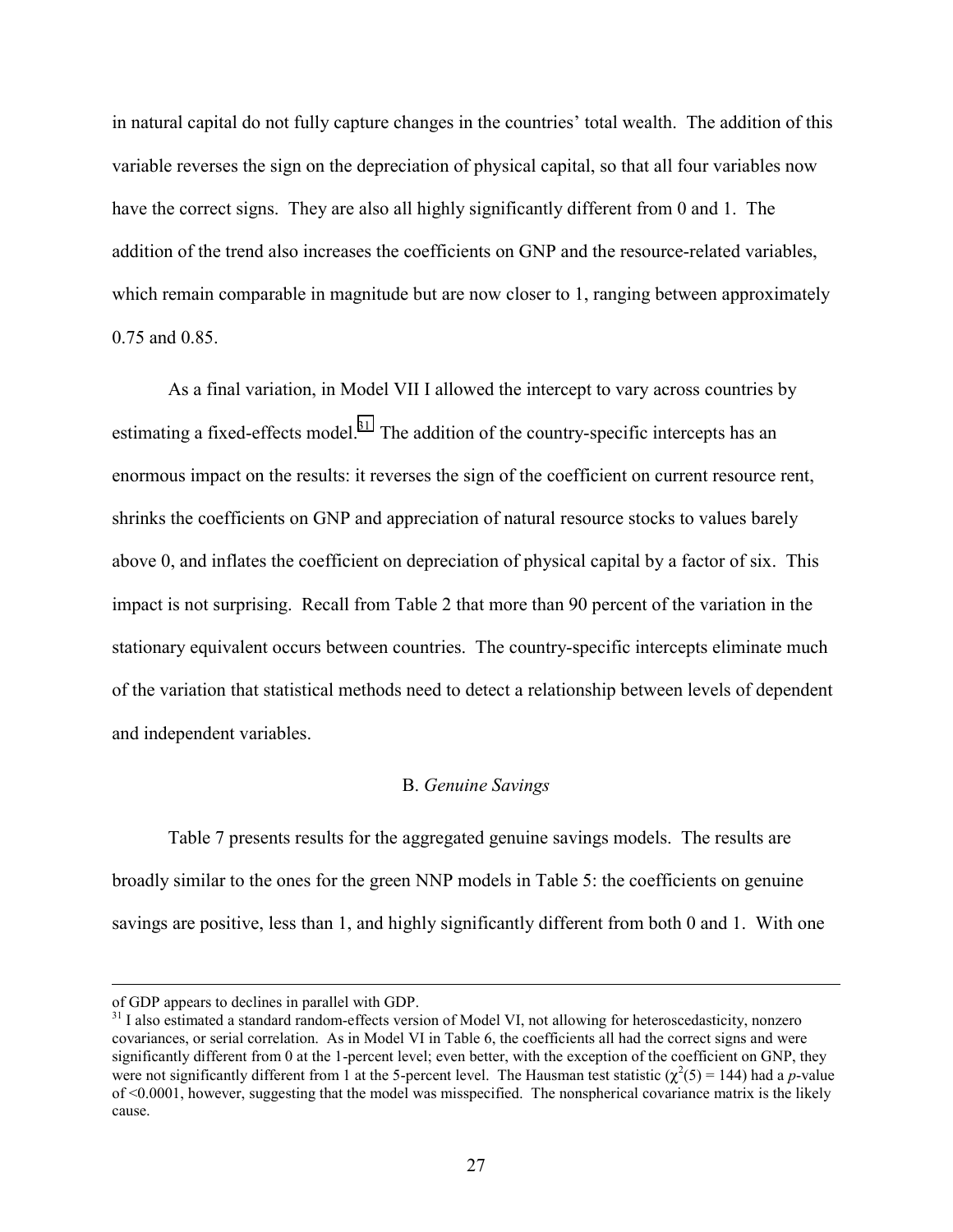exception (Model II), the intercepts are also highly significantly different from 0. The coefficients on genuine savings are, however, less stable than the coefficients on green NNP, ranging approximately from 0.2 to 0.8, and the regressions explain much less of the variation in the dependent variable, around 5-10 percent. Considering that the difference between the stationary equivalent and consumption is much more variable than the stationary equivalent (compare the means and standard deviations in Table 1), this reduced explanatory power is not surprising.

Results for the disaggregated models in Table 8 are even better. The coefficients on all four components of genuine savings have the correct signs and are highly significantly different from 0 in all three models. Although they are also highly significantly different from 1, most are closer to 1 than are the coefficients on genuine savings in Table 7. The exception is the coefficient on depreciation of physical capital, whose absolute value is much larger than 1, as in Model VII in Table 5 for the green NNP model. The results are more robust than those for green NNP in that the addition of the trend variable and the country-specific intercepts affects the coefficient estimates less.<sup>32</sup>

#### **V. Analysis of Panel Data: Models with First-Differences of Variables**

Table 9 presents estimation results for both the green NNP and genuine savings models expressed in first-differences, i.e. (21a-b) and (22a-b). I corrected for heteroscedasticity and nonzero covariances in both cases but serial correlation only in the green NNP models, as the *t*

<sup>&</sup>lt;sup>32</sup> Estimation of Model VI using a standard random-effects model yielded results similar to those for Model VI in Table 8. As in the case of green NNP (see the previous note), however, the Hausman test statistic ( $\chi^2(5) = 35.5$ ) had a *p*-value of <0.0001.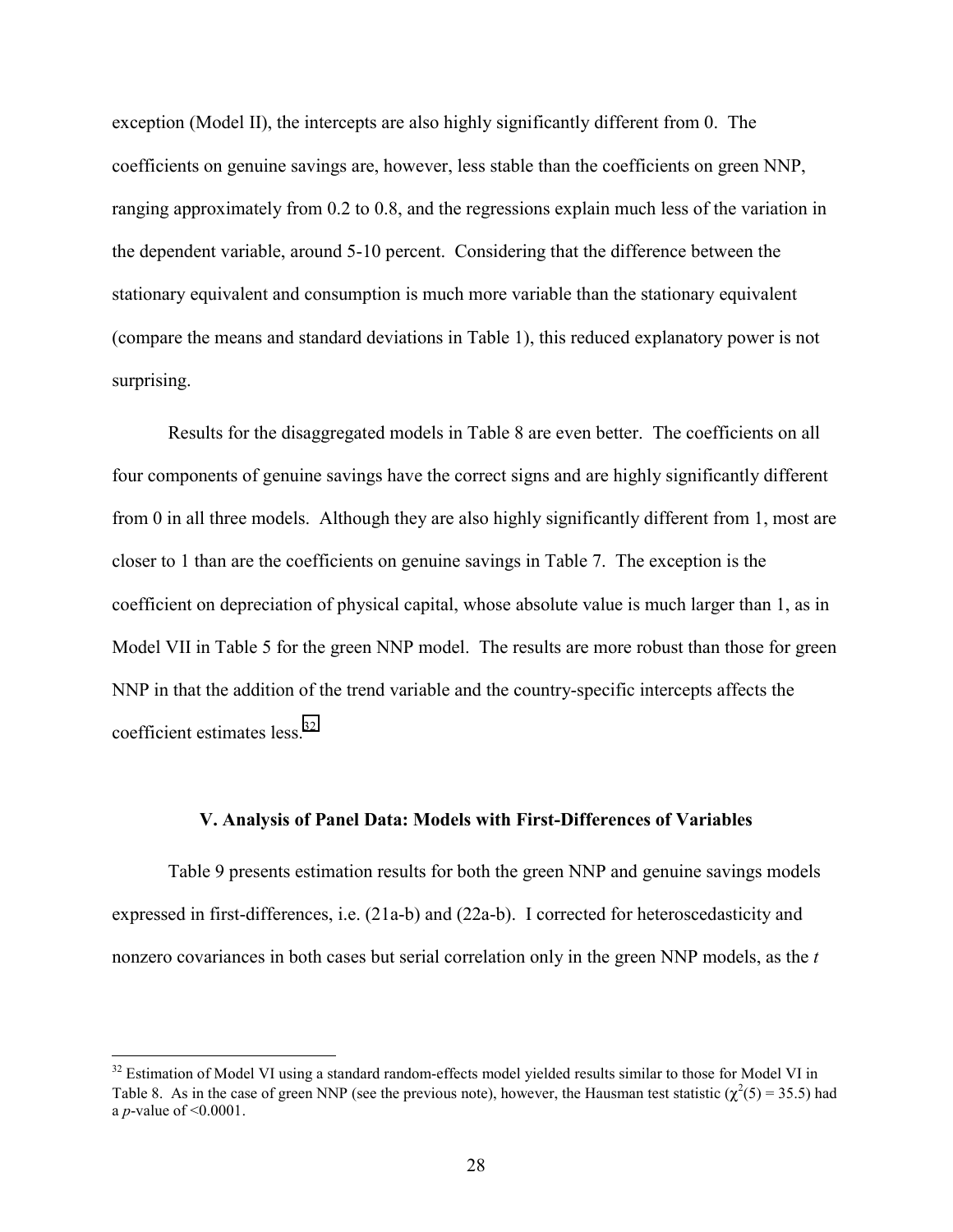statistics on the lagged error terms were not significantly different from zero in the genuine savings models.<sup>33</sup>

The coefficient estimates for both the aggregated and disaggregated models of green NNP are quite different from the results for the closest corresponding models with levels of variables, which are Model IV in Table 5 and Model VI in Table  $6<sup>34</sup>$  The coefficients on green NNP in the aggregated model and on GNP and current resource rent in the disaggregated model have the wrong signs, and the coefficient on the appreciation of the natural resource stock in the disaggregated model is very small, although it does have the right sign. Ironically, results are best for the coefficient on depreciation of physical capital, which is negative and near one.

In contrast, results for the genuine savings models are very similar to those from the earlier analyses. All the coefficients have the correct signs and are highly significantly different from 0. The 95-percent confidence intervals for the coefficients on genuine savings in the third column of Table 9 and Model IV in Table 7 overlap,  $35$  as do the coefficients on savings and current resource rent in the fourth column of Table 9 and Model VI in Table 8. The coefficient on appreciation of the natural resource stock changes, but for the better: it is now much closer to 1, and it is not significantly different from the coefficient on current resource rent. Even the intercept is statistically indistinguishable from the coefficient on the time trend in Model VI in Table 8. Only the coefficient on depreciation of physical capital continues to be problematic in that it grossly exceeds the other coefficients.

<u>.</u>

<sup>&</sup>lt;sup>33</sup> The coefficients on the explanatory variables in the genuine savings models were not affected much by the inclusion or exclusion of lagged error terms.

<sup>&</sup>lt;sup>34</sup> Model IV in Table 5 is not strictly comparable to the model in the first column of Table 10, because it does not include a time trend. The intercept in the latter is implicitly the coefficient on a trend variable.

<sup>&</sup>lt;sup>35</sup> Model IV in Table 7 and the model in the third column of Table 10 are not strictly comparable. See the previous note.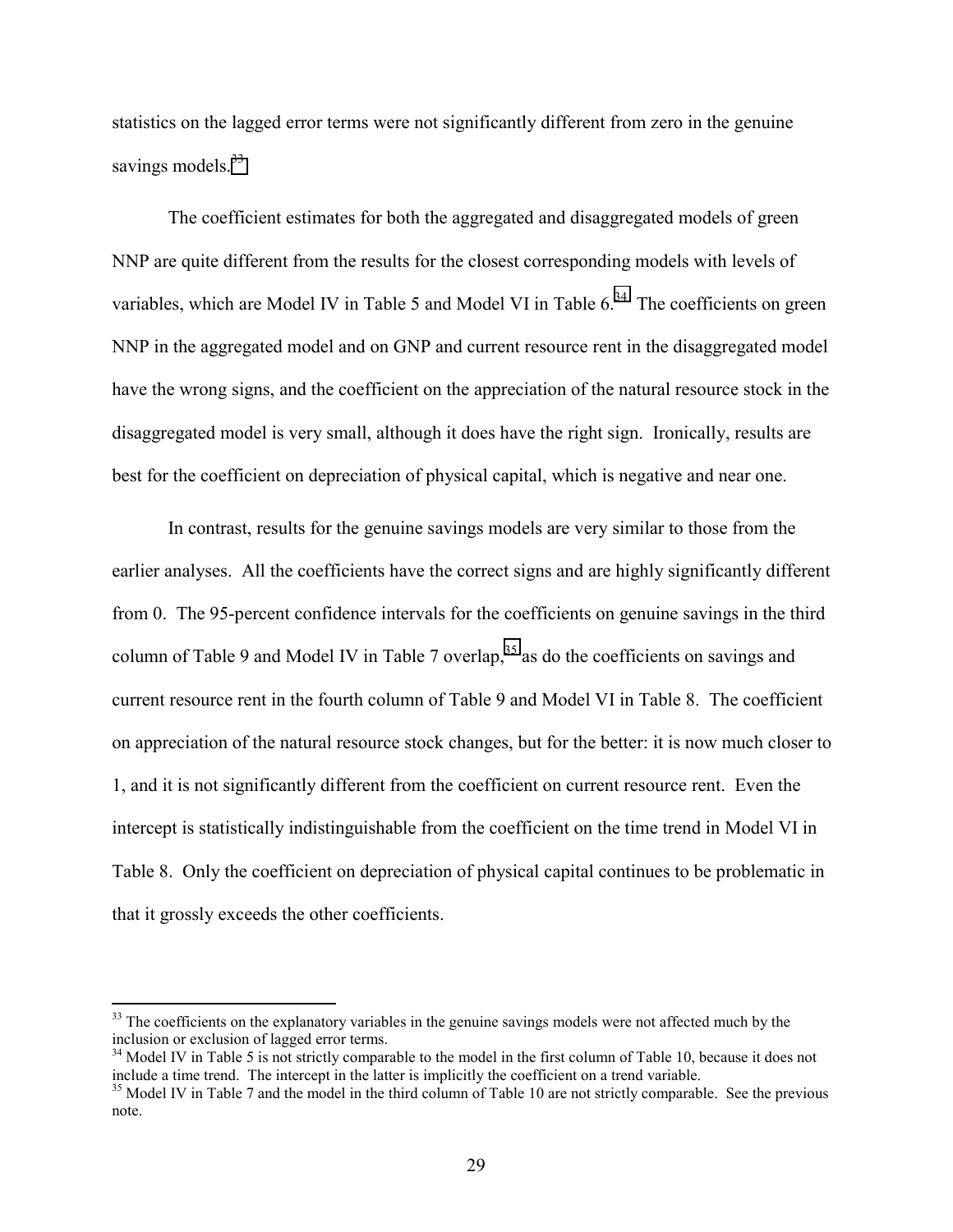In section II.C, I argued that if consumption has a unit root, then the estimation results for the models with levels and the models with first-differences should be more similar in the case of genuine savings than in the case of green NNP. My results might appear to be consistent with this expectation, but in fact they are not. If the presence of unit roots in the models with levels causes bigger problems in the case of green NNP, then we would expect the first-differencing of the data to cause the results of the green NNP and genuine savings models to become more similar. In fact, the opposite occurs. One explanation might be that first-differencing does not entirely eliminate unit roots in the stationary equivalent. The continuing presence of serial correlation in the green NNP models could be evidence of this. Another explanation might be the elimination of between-country variation in the stationary equivalent. Only about a third of the variation in the first-difference of this variable occurs between countries, compared to the more than 90 percent in the original data series. This could explain the small magnitudes of the coefficients on GNP and the resource-related variables in both the second column of Table 9 and the fixed-effects model in Table 6.

#### **VI. Analysis of Cross-Sectional Data**

The cross-sectional analyses provide additional evidence that changes in wealth affect future consumption in the expected ways, especially changes in natural capital. Tables 10a-b provide summary results for the disaggregated green NNP and genuine savings models, respectively. The coefficients on stock appreciation and current resource rent had the correct signs in 12 years and 11 years, respectively, out of the 14 years for the green NNP model, and 10 years each for the genuine savings model. Results were mixed for the other variables, with depreciation of physical capital having the correct sign more often in the genuine savings model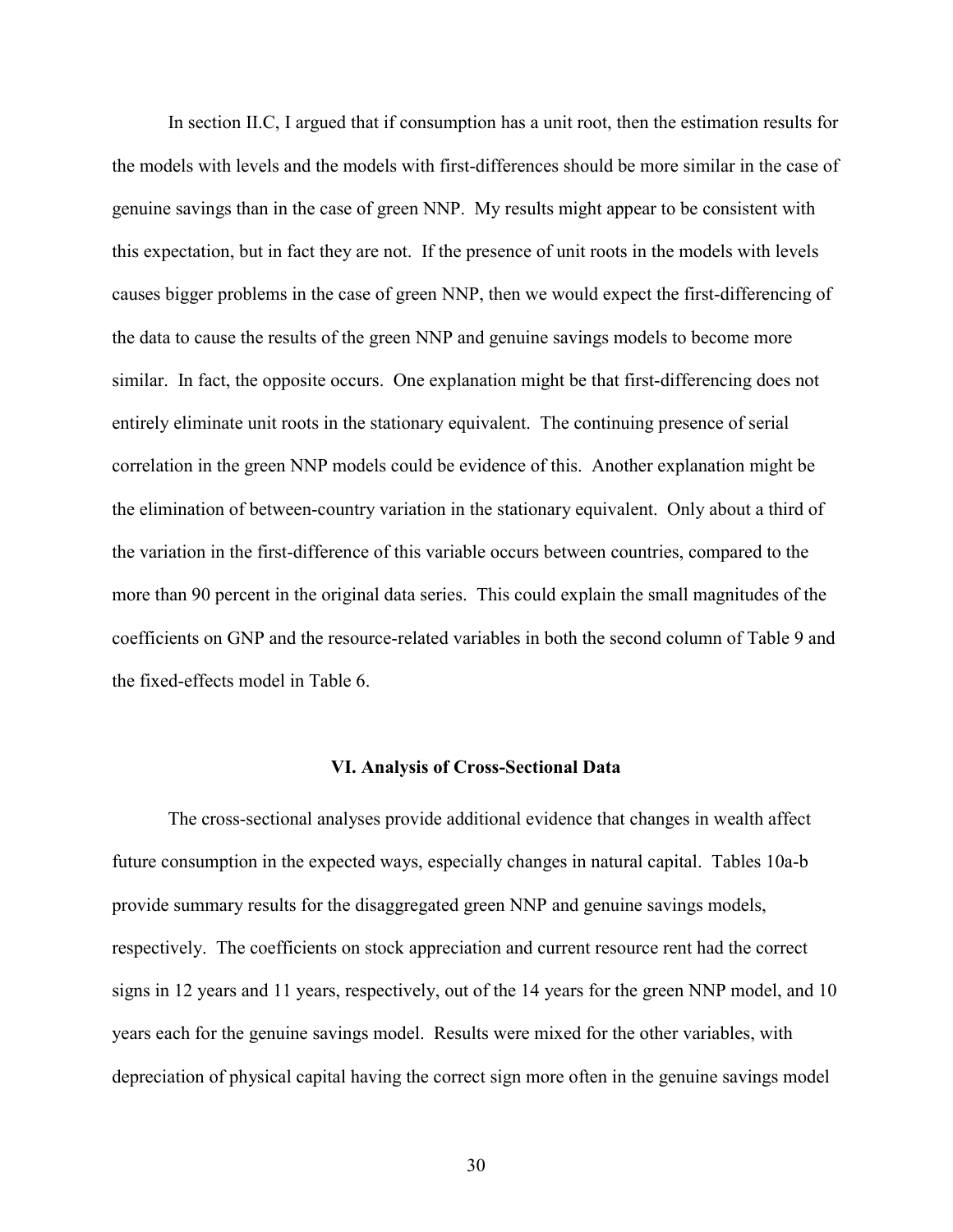(10 years vs. 3 years) and GNP having the correct sign more often than savings (14 years vs. 6 years). The weaker results for the savings variable are not surprising, given that most of the variation in this variable occurs within, not between, countries (Table 2). Because they lack a time dimension, the cross-sectional analyses include no "within" variation. In contrast, most of the variation in GNP, depreciation of physical capital, and the two resource-related variables occurs between countries, as noted in section III.F.

Although the signs of the coefficients are therefore correct in most cases for most variables, most of the coefficients are not significantly different from 0, even at a 10-percent level. The sole exception is GNP in the green NNP model. Given that each cross-section includes only 13 countries and each model includes 5 regressors (including the intercept), the power of the estimators is very low. In the case of the genuine savings model, this problem is exacerbated by the limited variation in the dependent variable. As Table 2 shows, less than 20 percent of the variation in the difference between the stationary equivalent and current consumption occurs between countries.

#### **VII. Effects of Changing the Discount Rate**

Increasing the discount rate from 2 percent to 5 percent did not substantially affect the results. None of the coefficient estimates changed sign, none of their significance levels changed, and hardly any changed in magnitude more than a few decimal places. The coefficients on the stock appreciation variable in some models were an exception to the last point. For example, in the green NNP models, the coefficient estimates for this variable in the 5-percent versions of Models V, VI, and VII were 0.703, 0.855, and 0.248, which are all larger than the corresponding estimates from the 2-percent versions in Table 6. If any coefficient were to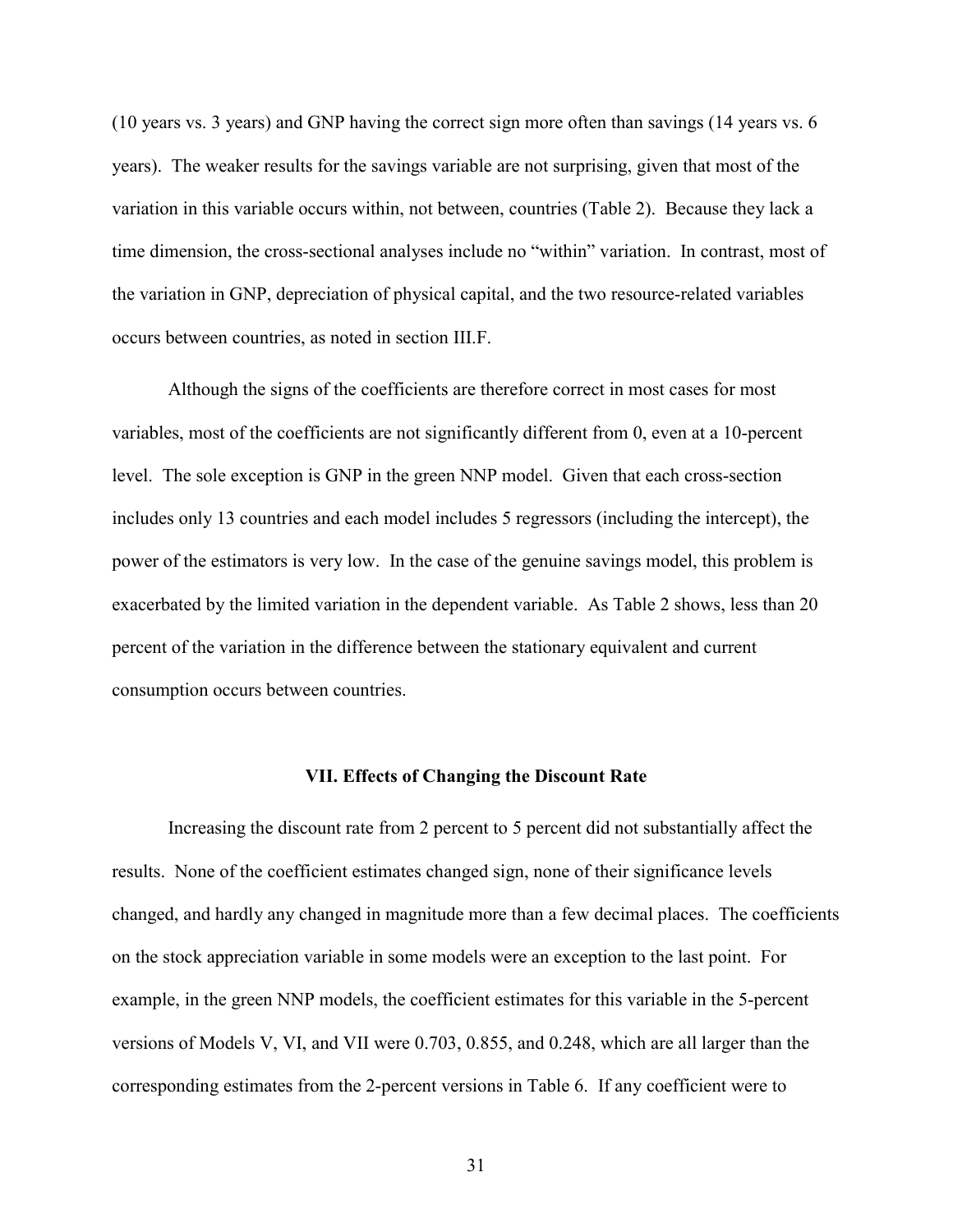change, we would expect it to be the one on this variable, which is the sole component of green NNP and genuine savings constructed using the discount rate. The discount rate also enters the construction of the stationary equivalent, but the structure of (18) suggests that the latter is unlikely to be very sensitive to the former: the discount rate occurs in both the numerator and the denominator. Indeed, the correlation coefficient between the 2-percent and 5-percent versions of the stationary equivalent is 0.9998.

#### **VIII. Conclusions**

Despite incomplete adjustments made using crude data, my estimates of genuine savings are systematically related to consumption outcomes in subsequent years in the Latin American countries. All the coefficients on the individual components of genuine savings have the correct signs and are highly statistically significant in both the models with levels of variables and the models with first-differences of variables. The coefficients on ordinary savings and the two resource-related variables are similar between the models with levels and first-differences, and most are relatively near to 1. Although few of the coefficient estimates are significantly different from 0 in the cross-sectional regressions, a result that is probably due to the few degrees of freedom, most of the estimates for the resource-related variables have the correct signs. The positive relationship between genuine savings and the difference between the stationary equivalent and current consumption is therefore not simply an artifact of macroeconomic identities or spurious correlations between nonstationary data series.

In contrast, the evidence is much more mixed for green NNP. Although the crosssectional results are better than for genuine savings, fewer of the coefficients in the panel regressions have the correct signs, especially in the model with first-differences. The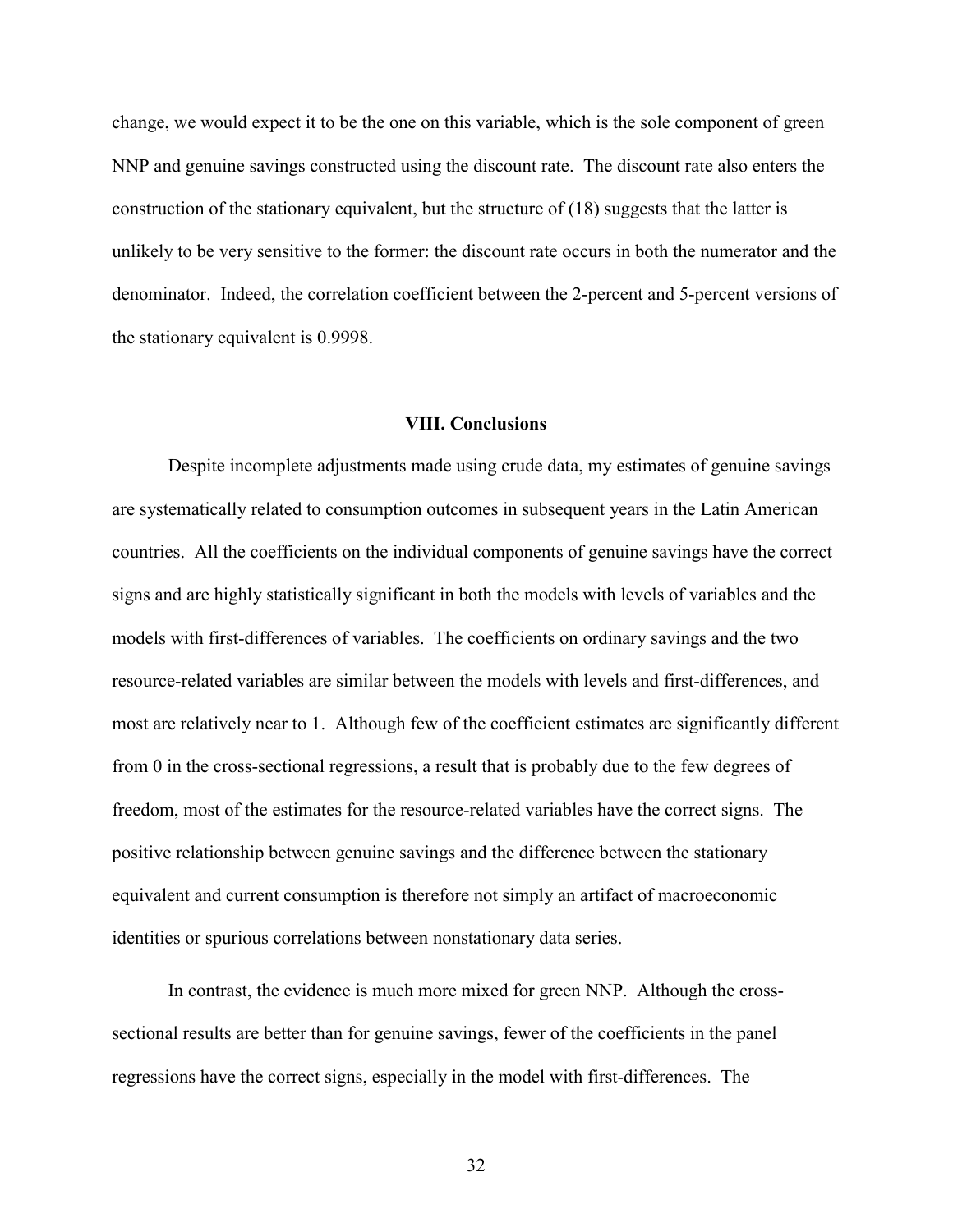coefficients on GNP and the resource-related variables are nearly 0 in that model. Until and unless more convincing evidence emerges for green NNP, genuine savings should be the preferred green accounting measure.

These findings indicate that resource-related green accounting adjustments add value to the national accounts even if natural resource data are far from perfect. National accountants in individual countries have access to more and better data than I did and so should be able to construct more accurate estimates of resource rents. They already collect data on the variable costs of resource-based industries to estimate ordinary value-added in those sectors. I did not have access to any of these data. On the other hand, national accountants constructing current estimates of genuine savings do not know, as I did in this retrospective study, what resource production levels, prices, and costs will be during the next 10 years. I was able to use *ex post* data to estimate changes in natural capital, but national accountants will need to project resource rents in order to estimate these changes. The statistically significant coefficients on both the stock appreciation variables and the current resource rent variables indicate that both components of the change in natural capital affect future consumption possibilities. Genuine savings estimates that include only the depletion-related component are wrong from a theoretical standpoint, and this mistake is empirically significant.

An irony is that my results suggest that physical capital, not natural capital, might be the greater source of data problems for green accounting. The coefficient on depreciation of physical capital in the genuine savings regressions has the correct sign and is highly significant in all the panel models and has the correct sign in most of the cross-sectional models, but its absolute value is many times larger than 1. Although collinearity with savings and other explanatory variables might be partly to blame (Table 3), mismeasurement of physical capital is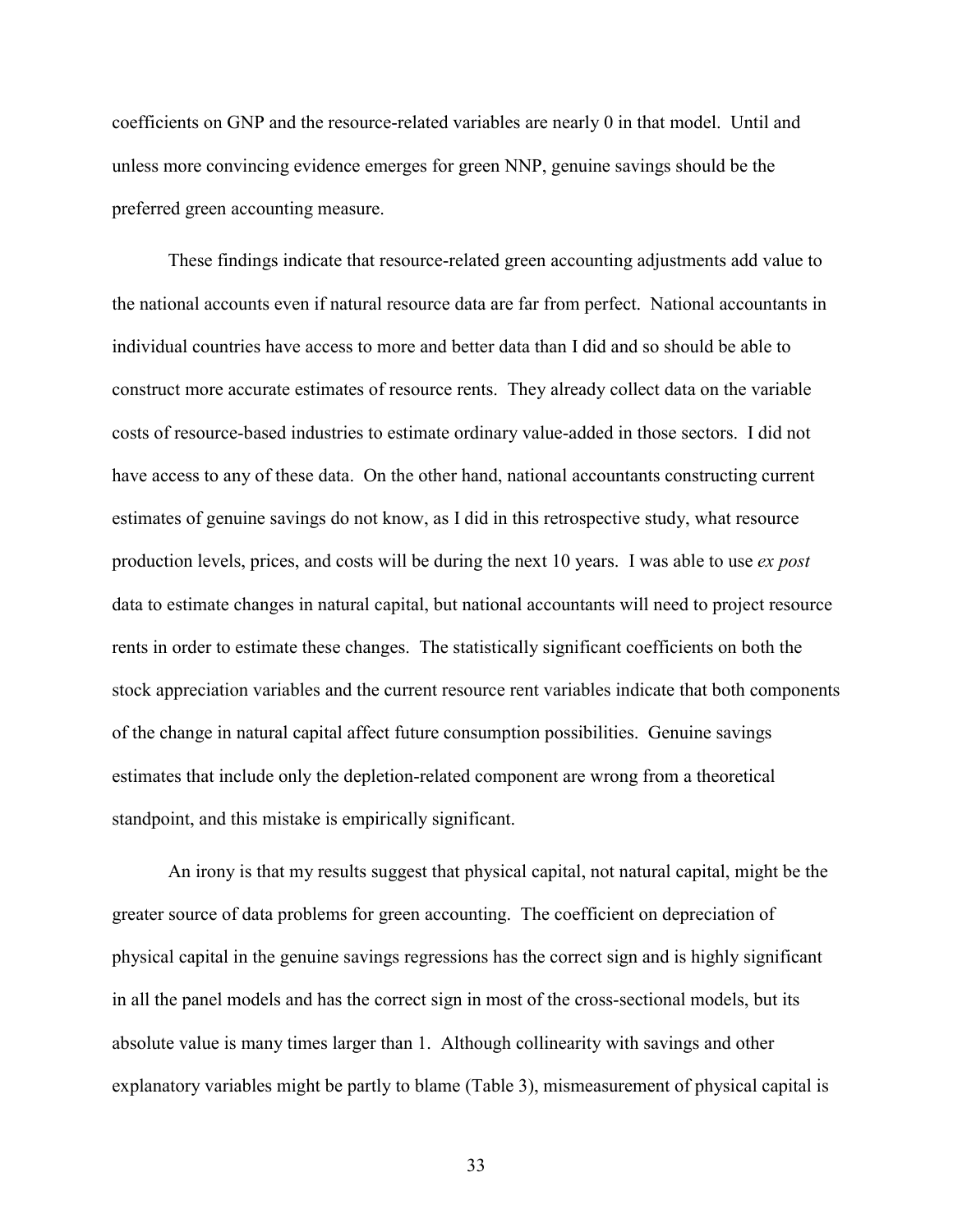probably a more fundamental cause. Pritchett (2000) estimates that the actual rate of physical capital accumulation in Latin America during 1960-90 was only three-fourths as large as the rate predicted by the perpetual inventory model if one assumes zero growth in total factor productivity (TFP). It is only a quarter as large if one assumes 1-percent TFP growth. Better estimates of physical capital might have yielded more reasonable estimates of the coefficient on the depreciation variable in the genuine savings regressions. More important, they would make genuine savings estimates more reliable.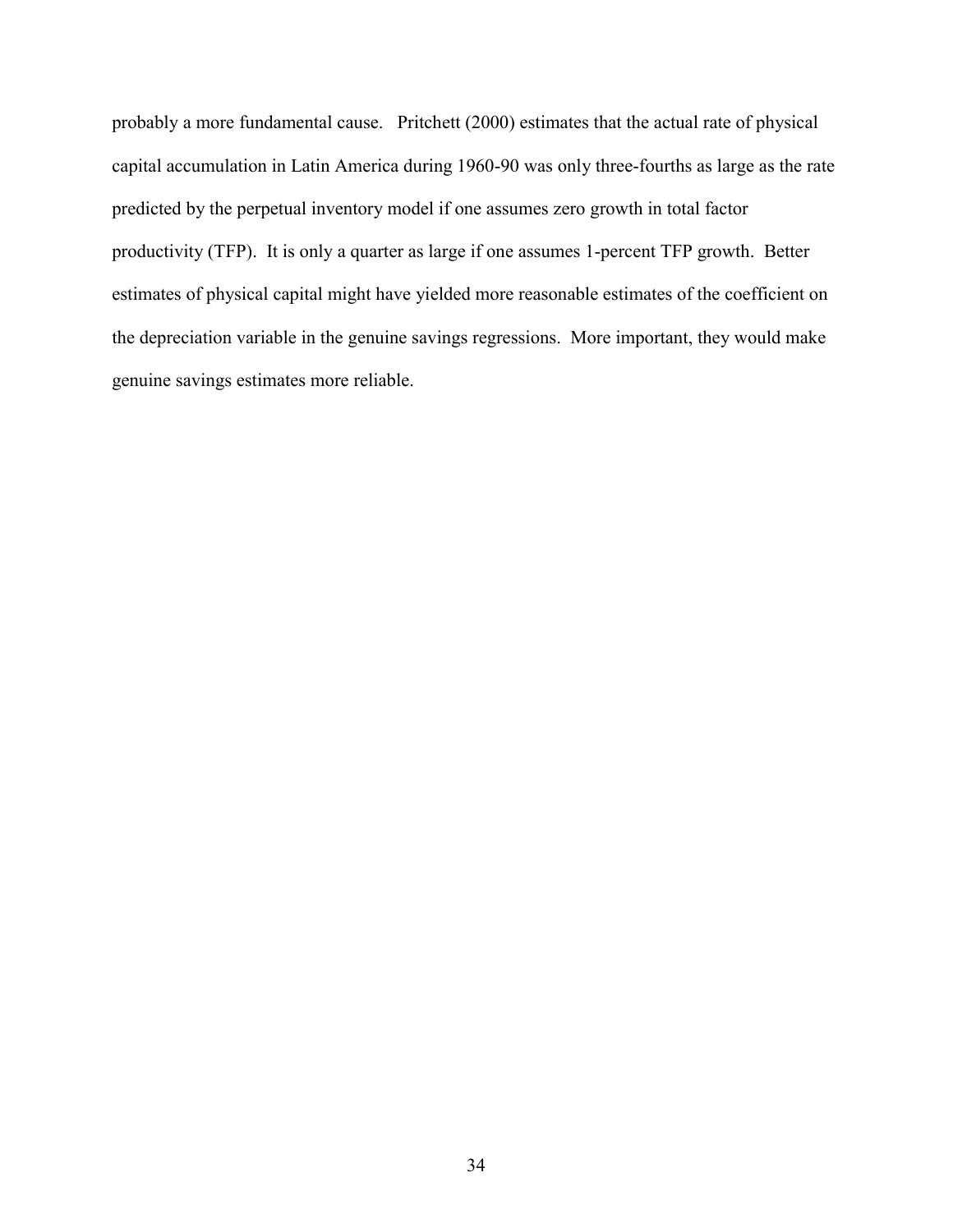#### **References**

- **Adelman, Morris A. and Shahi, Manoj**. "Oil Development-Operating Cost Estimates, 1955- 85." *Energy Economics*, January 1989, *11*(1), pp. 2-10.
- **Aronsson, Thomas; Johansson, Per-Olov and Karl-Gustaf Löfgren**. *Welfare measurement, sustainability and green national accounting*. Cheltenham, UK: Edward Elgar, 1997.
- **Banerjee, Anindya**. "Panel Data Unit Roots and Cointegration: An Overview." *Oxford Bulletin of Economics and Statistics*, special issue, November 1999, *61*(5), pp. 607-29.
- **Barreto, Paulo; Amaral, Paulo; Vidal, Edson and Uhl, Christopher**. "Costs and Benefits of Forest Management for Timber Production in Eastern Amazonia." *Forest Ecology and Management*, August 1998, *108*, pp. 9-26.
- **Canning, David and Pedroni, Peter**. "Infrastructure and Long Run Economic Growth." Harvard Institute for International Development (Cambridge, MA) Consulting Assistance on Economic Reform II Project Discussion Paper No. 57, December 1999.
- **Claude, Marcel and Pizarro, Rodrigo**. "The Chilean environmental accounts project: theoretical framework and results." Mimeo, Universidad de Chile, Santiago, Chile, undated.
- **Dasgupta, Partha S. and Heal, Geoffrey M**. *Economic theory and exhaustible resources*. Cambridge, UK: Cambridge University Press, 1979.
- **Dasgupta, Partha S. and Mäler, Karl-Göran**. "Net National Product, Wealth, and Social Well-Being." *Environment and Development Economics*, February & May 2000, *5*(1&2), pp. 69- 94.
- **Diniz, Eliezer M**. "Growth and Pollution in Brazil: Some Empirical Evidence." Faculdade de Economia, Administração e Contabilidade, Universidade de São Paulo (São Paulo, Brazil) working paper, August 2000.
- **Elliott, Graham; Rothenberg, Thomas J. and Stock, James H**. "Efficient Tests for an Autoregressive Unit Root." *Econometrica*, July 1996, *64*(4), pp. 813-36.
- **Ewing, Andrew J. and Devitt, J.G**. "Chile: Forest Industries Sub-Sector Study." World Bank (Washington, DC) Industry Department Report No. 6380-CH, August 1986.
- **Flaming, Lorene**. "An Economic Analysis of the Timber Industry in Guyana." Mimeo, Environment Department, World Bank, Washington, DC, September 1995.
- **Gelb, Alan H. and Associates**. *Oil windfalls: blessing or curse?* New York: Oxford University Press, 1988.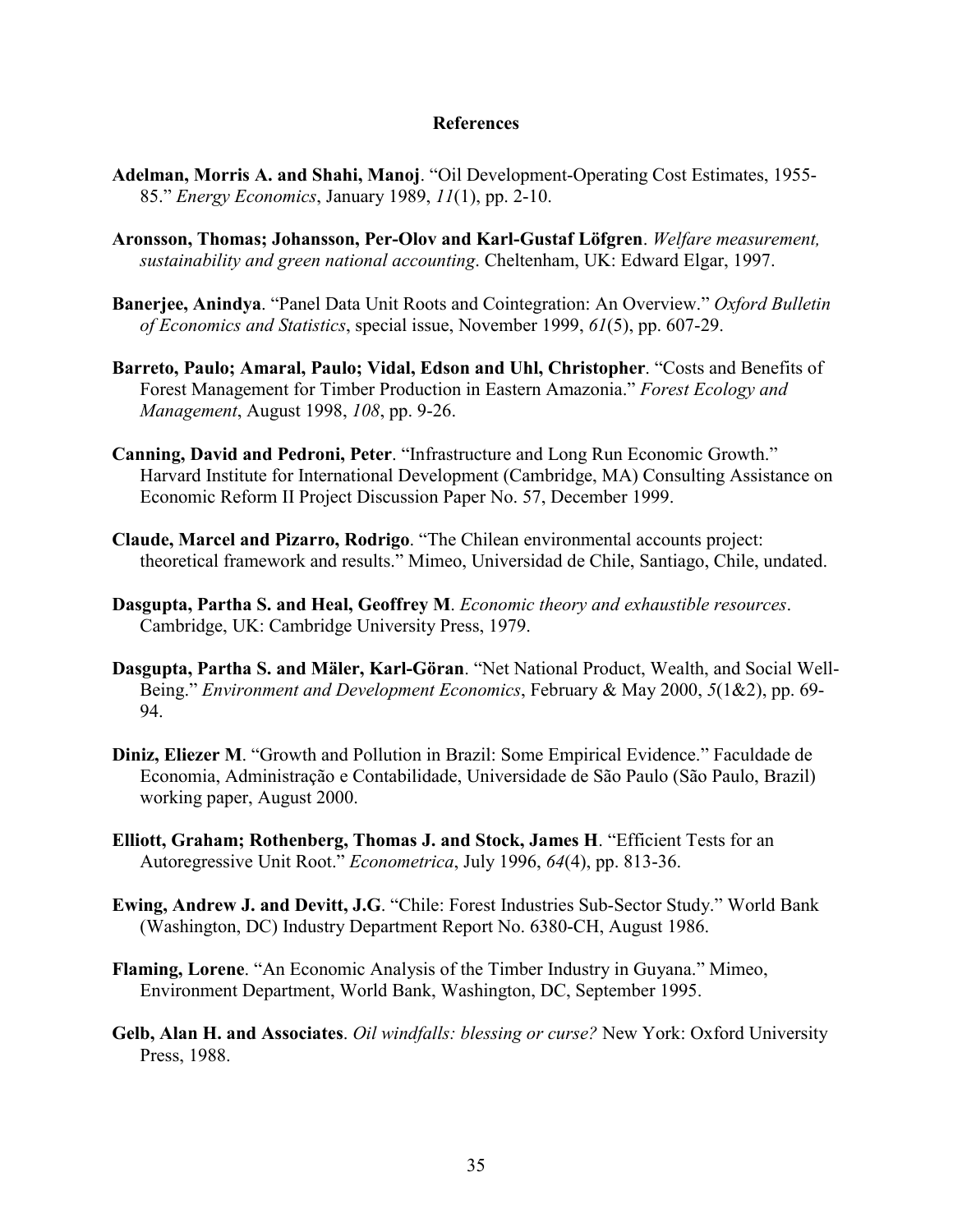- **Hartwick, John M**. "Intergenerational Equity and the Investing of Rents from Exhaustible Resources." *American Economic Review*, December 1977, *67*(5), pp. 972-74.
- **Hall, Robert E**. "Stochastic Implications of the Life Cycle-Permanent Income Hypothesis: Theory and Evidence." *Journal of Political Economy*, December 1978, *86*(6), pp. 971-87.
- **Holmes, Thomas P.; Blate, Geoffrey M.; Zweede, Johan C.; Pereira, Rodrigo, Jr.; Barreto, Paulo; Boltz, Frederick and Bauch, Roberto**. "Financial Costs and Benefits of Reduced-Impact Logging Relative to Conventional Logging in the Eastern Amazon." Mimeo, Southern Research Station, U.S. Forest Service, Raleigh, North Carolina, July 1999.
- **Hunter, L.A.J**. "The Chilean Forestry Sector." New Zealand Forestry Council (Wellington, New Zealand) Information Paper No. 2, December 1987.
- **Im, Kyung So; Pesaran, M. Hashem and Shin, Yongcheol**. "Testing for Unit Roots in Heterogeneous Panels." University of Cambridge (Cambridge, UK) Department of Applied Economics Working Paper No. 9526 (revised), December 1997.
- **Kellenberg, John V**. "Accounting for Natural Resources: Ecuador, 1971-1990." Ph.D. dissertation, Johns Hopkins University, Baltimore, MD, 1995.
- **Kunte, Arundhati; Hamilton, Kirk; Dixon, John and Clemens, Michael**. "Estimating National Wealth: Methodology and Results." World Bank (Washington, DC) Environment Department Paper No. 57, January 1988.
- **Larson, Donald F.; Butzer, Rita; Mundlak, Yair and Crego, Al**. "A Cross-Country Database for Sector Investment and Capital." *The World Bank Economic Review*, May 2000, *14*(2), pp. 371-91.
- **Maddala, G.S. and In-Moo Kim**. *Unit roots, cointegration, and structural change*. Cambridge, UK: Cambridge University Press, 1998.
- **Maddala, G.S. and Wu, Shaowen**. "A Comparative Study of Unit Root Tests With Panel Data and a New Simple Test." *Oxford Bulletin of Economics and Statistics*, special issue, November 1999, *61*(5), pp. 631-52.
- **Montenegro S., Fernando**. "Low Impact Forest Harvesting in La Mayronga." Mimeo, Fundación Forestal Juan Manuel Durini, Quito, Ecuador, October 1996.
- **Nehru, Vikram, and Dhareshwar, Ashok**. "A New Database on Physical Capital Stock: Sources, Methodology and Results." *Revista de Análisís Económico*, June 1993, *8*(1), pp. 37- 59.
- **Nelson, Charles R. and Plosser, Charles I**. "Trends and Random Walks in Macro-Economic Time Series." *Journal of Monetary Economics*, September 1982, *10*(2), pp. 139-62.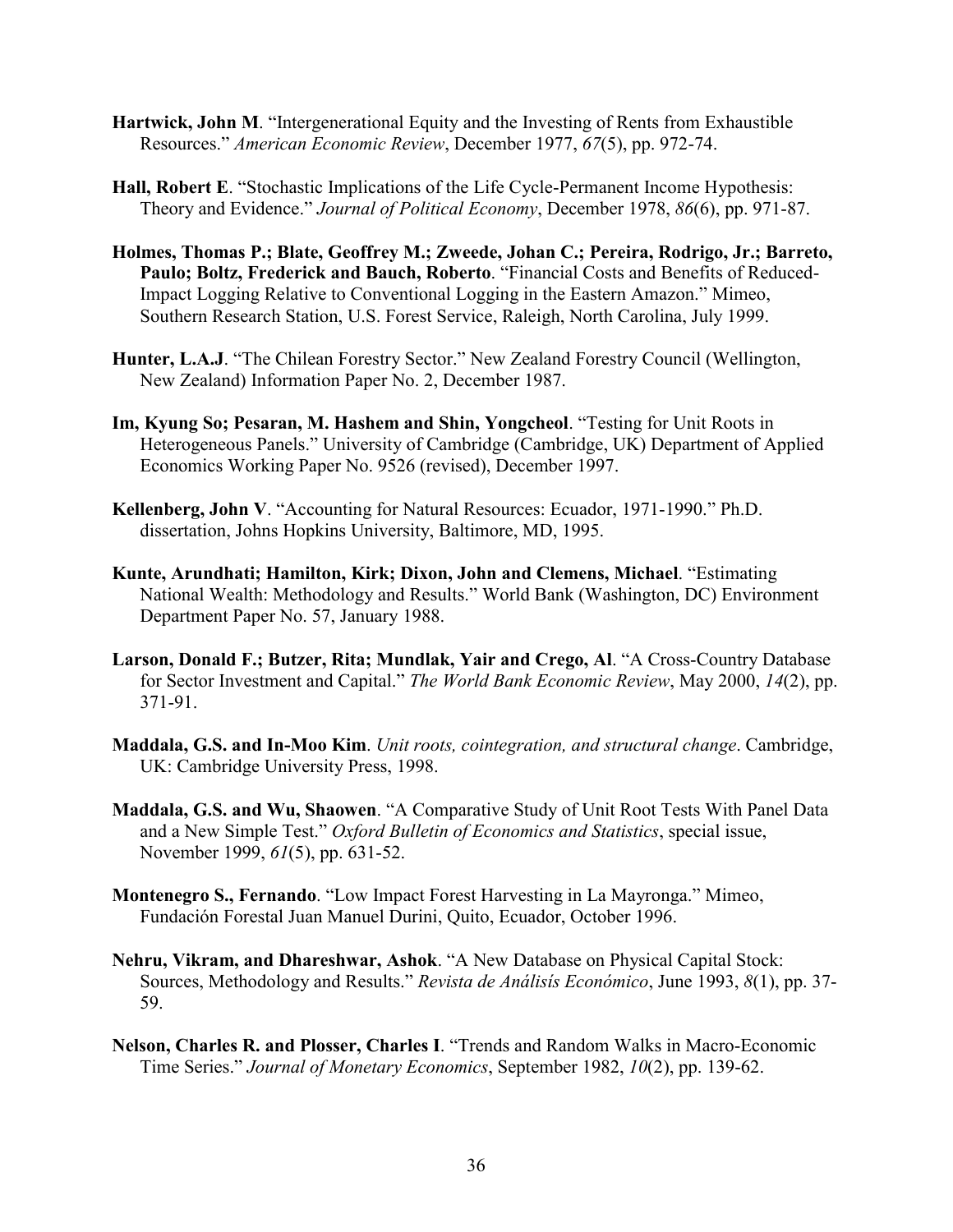- **Neumayer, Eric**. "Resource Accounting in Measures of Unsustainability." *Environmental and Resource Economics*, March 2000, *15*(3), pp. 257-78.
- **Nordhaus, William D. and Kokkelenberg, Edward C.**, eds. *Nature's numbers: expanding the national economic accounts to include the environment.* Washington, DC: National Academy Press, 1999.
- **Perron, Pierre**. "The Great Crash, the Oil Price Shock, and the Unit Root Hypothesis." *Econometrica*, November 1989, *57*(6), pp. 1361-1401.
- **Peters, Charles M.; Gentry, Alwyn H. and Mendelsohn, Robert O**. "Valuation of an Amazonian Rainforest." *Nature*, June 1989, 339(6227), pp. 655-656.
- **Picozzi B., Aldo**. "Costos de Operacion de la Industria del Cobre Mundo Occidental." Mimeo, Comision Chilena del Cobre, Santiago, Chile, December 1996.
- **Pritchett, Lant**. "The Tyranny of Concepts: CUDIE (Cumulated, Depreciated, Investment Effort) is *Not* Capital." *Journal of Economic Growth*, December 2000, *5*(4), pp. 361-84.
- **Repetto, Robert; Magrath, William; Wells, Michael; Beer, Christine and Rossini, Fabrizio**. *Wasting Assets: Natural Resources in the National Income Accounts*. Washington, DC: World Resources Institute, 1989.
- **Rodríguez, Francisco and Sachs, Jeffrey D.** "Why Do Resource-Abundant Economies Grow More Slowly?" *Journal of Economic Growth*, September 1999, *4*(3), pp. 277-303.
- **Sachs, Jeffrey D. and Warner, Andrew**. "Natural Resource Abundance and Economic Growth." National Bureau of Economic Research (Cambridge, MA) Working Paper No. 5398, December 1995.
- **Sizer, Nigel and Rice, Richard**. *Backs to the wall in Suriname: forest policy in a country in crisis.* Washington, DC: World Resources Institute, 1995.
- **Southgate, Douglas; Stewart, Rigoberto; Molinas, Vicente Molinas; Guerrón, Fernando and Kernan, Bruce**. "Improving Incentives for Sustainable Forest Management: An Ecuadorian Case Study." Mimeo, Instituto de Estrategias Agropecuarias (IDEA) and Corporación de Desarrollo para el Sector Forestal y Maderero del Ecuador (CORMADERA), Quito, Ecuador, May 1993.
- **Stewart, Rigoberto; Claure, Hector and Gibson, David**. "The Effects of Trade and Concession Policies in Bolivia's Forest Sector: A Methodological Framework for Analysis." Mimeo, LAC TECH Project, USAID Bureau for Latin America and the Caribbean, Washington, DC, undated.
- **Stone, Steven W**. "Economic Trends in the Timber Industry of Amazônia: Survey Results from Pará State, 1990-1995." *The Journal of Developing Areas*, Fall 1997, *32*(1), pp. 97-122.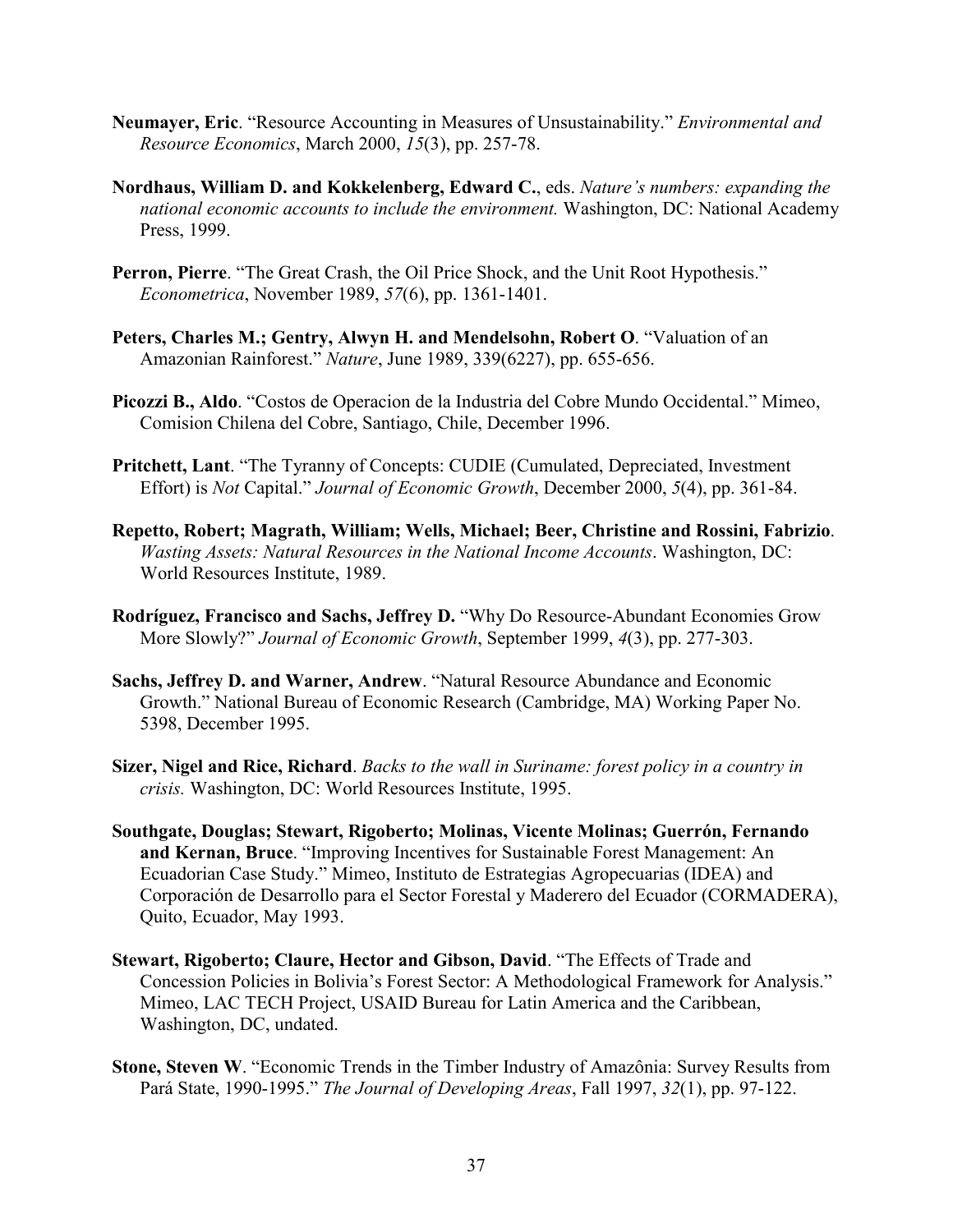\_\_\_\_\_\_\_\_\_\_. "Evolution of the Timber Industry Along an Aging Frontier: The Case of Paragominas (1990-95)." *World Development*, March 1998, *26*(3), pp. 433-48.

- **United Nations**, Department for Economic and Social Information and Policy Analysis, Statistical Division. *Integrated Environmental and Economic Accounting: Interim Version*. New York: United Nations, 1993.
- **van Tongeren, Jan; Schweinfest, Stefan; Lutz, Ernst; Luna, Maria Gomez and Martin, Guillen**. "Integrated Environmental and Economic Accounting: A Case Study for Mexico," in Ernst Lutz, ed., *Toward improved accounting for the environment*. Washington, DC: World Bank, 1993, pp. 85-107.
- **Veríssimo, Adalbérto; Barreto, Paulo; Mattos, Marli; Tarifo, Ricardo and Uhl, Christopher**. "Logging Impact and Prospects for Sustainable Forest Management in an Old Amazonian Frontier: The Case of Paragominas." *Forest Ecology and Management*, December 1992, *55*, pp. 169-199.
- **Weitzman, Martin L**. "Aggregation and Disaggregation in the Pure Theory of Capital and Growth: A New Parable." Cowles Foundation for Research in Economics at Yale University (New Haven, CT) Discussion Paper No. 292, April 1970.

\_\_\_\_\_\_\_\_\_\_. "On the Welfare Significance of National Product in a Dynamic Economy." *Quarterly Journal of Economics*, February 1976, *90*(1), pp. 156-162.

\_\_\_\_\_\_\_\_\_\_. "The linearized Hamiltonian as comprehensive NDP." *Environment and Development Economics*, February & May 2000, *5*(1&2), pp. 55-68.

**Whiteman, Adrian**. "Economic Data and Information about the Forest Sector in Suriname." Mimeo, Project GCP/SUR/001/NET ('Forestry Advisory Assistance to the Ministry of Natural Resources in Suriname'), United Nations Food and Agriculture Organization, Rome, July 1999a.

\_\_\_\_\_\_\_\_\_\_. "Economic Rent from Forest Operations in Suriname and a Proposal for Revising Surinam's [sic] Forest Revenue System." Mimeo, Project GCP/SUR/001/NET ('Forestry Advisory Assistance to the Ministry of Natural Resources in Suriname'), United Nations Food and Agriculture Organization, Rome, December 1999b.

**World Bank**. *Expanding the measure of wealth: indicators of environmentally sustainable development.* Washington, DC: World Bank, 1997.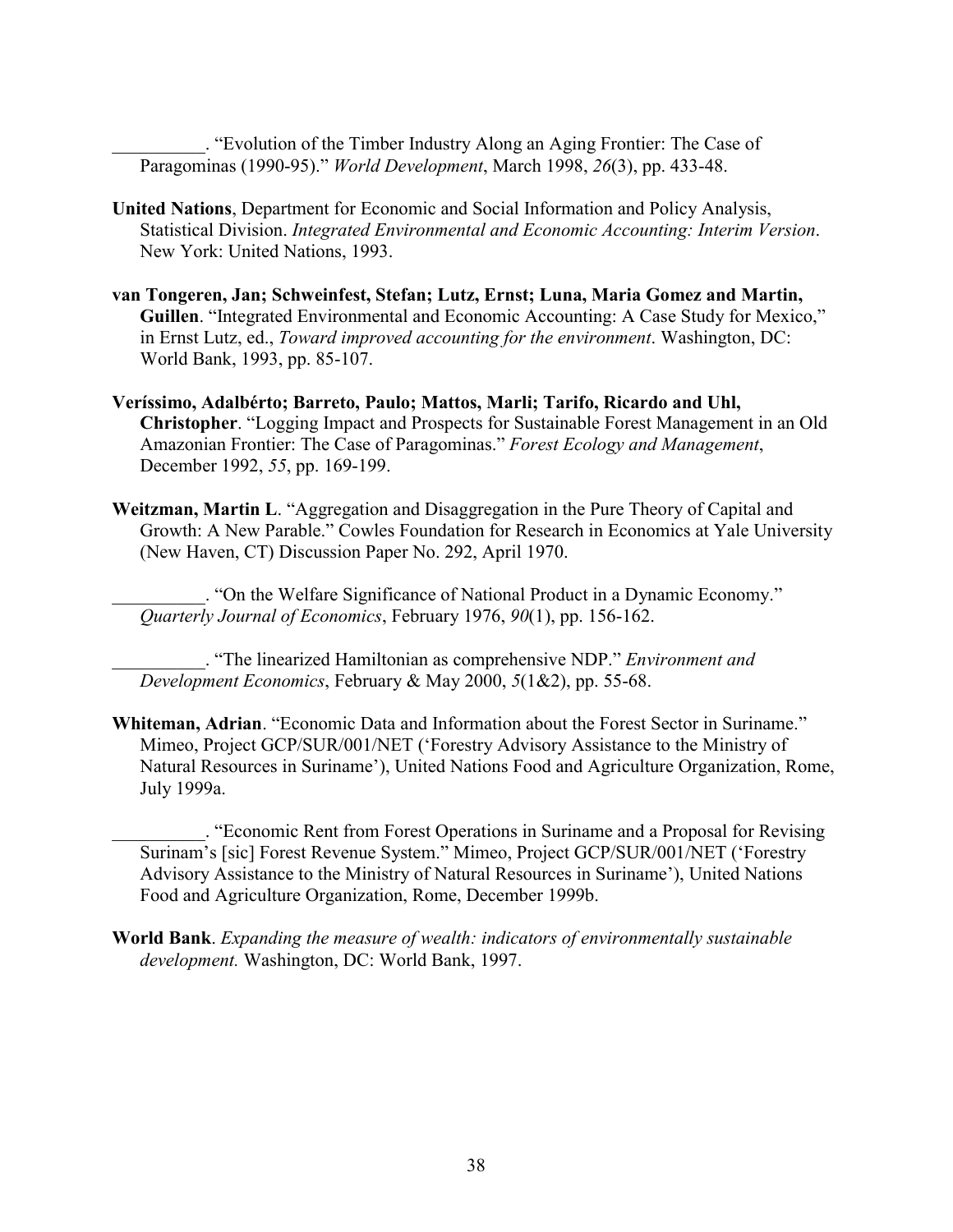

**Figure 1. Scatter plot: Stationary equivalent of consumption vs. Green NNP (panel data: 13 countries, 1973-86; per capita values at 1987 prices)**

**Figure 2. Scatter plot: Stationary equivalent** *minus* **current consumption vs. Genuine savings (panel data: 13 countries, 1973-86; per capita values at 1987 prices)**



**Genuine savings**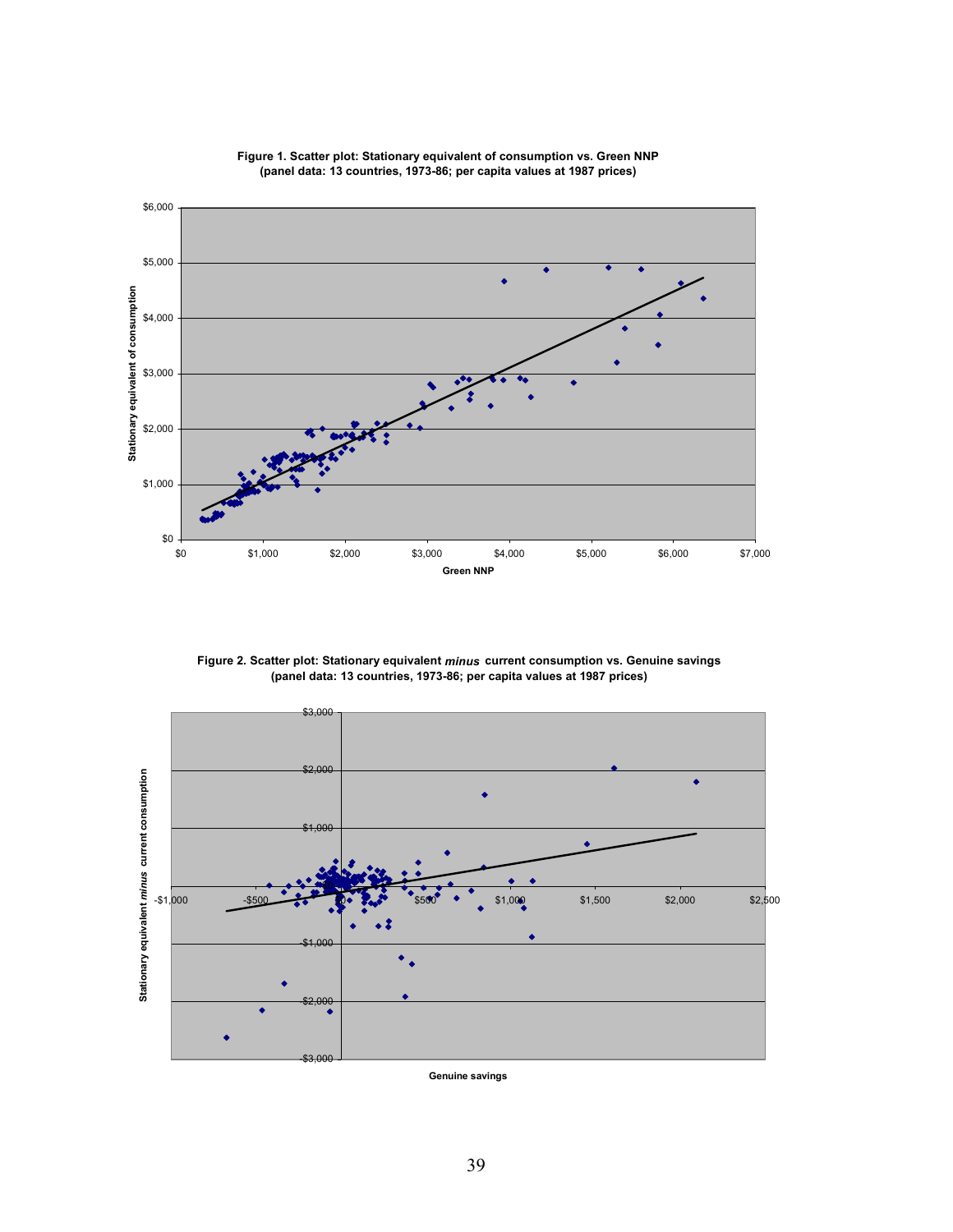**Table 1. Basic characteristics of the data.** Note: in this tables and Tables 2-3, data are pooled across 13 countries for the period 1973-86 and are expressed in U.S. dollars at 1987 prices and exchange rates and in per capita terms.

| Variable                           | Mean  | <b>Standard deviation</b> | <b>Minimum</b> | <b>Maximum</b> |
|------------------------------------|-------|---------------------------|----------------|----------------|
| Dependent variables:               |       |                           |                |                |
| Stationary equivalent<br>$\bullet$ | 1520  | 936                       | 349            | 4917           |
| Stationary equivalent<br>$\bullet$ | $-41$ | 495                       | $-2622$        | 2035           |
| minus                              |       |                           |                |                |
| Current consumption                |       |                           |                |                |
|                                    |       |                           |                |                |
| <b>Explanatory variables</b>       |       |                           |                |                |
| (aggregated):                      |       |                           |                |                |
| Green NNP                          | 1696  | 1292                      | 259            | 6367           |
| Genuine savings                    | 135   | 348                       | $-673$         | 2096           |
|                                    |       |                           |                |                |
| <b>Explanatory variables</b>       |       |                           |                |                |
| (disaggregated):                   |       |                           |                |                |
| <b>GNP</b>                         | 1977  | 1463                      | 367            | 7218           |
| Savings<br>$\bullet$               | 415   | 456                       | $-54$          | 2845           |
| Physical capital:<br>$\bullet$     | 244   | 171                       | 45             | 724            |
| Depreciation                       |       |                           |                |                |
| Natural resource:<br>$\bullet$     | 102   | 120                       | $\overline{2}$ | 722            |
| Stock appreciation                 |       |                           |                |                |
| Natural resource:<br>$\bullet$     | 138   | 188                       | 6              | 1113           |
| Current rent                       |       |                           |                |                |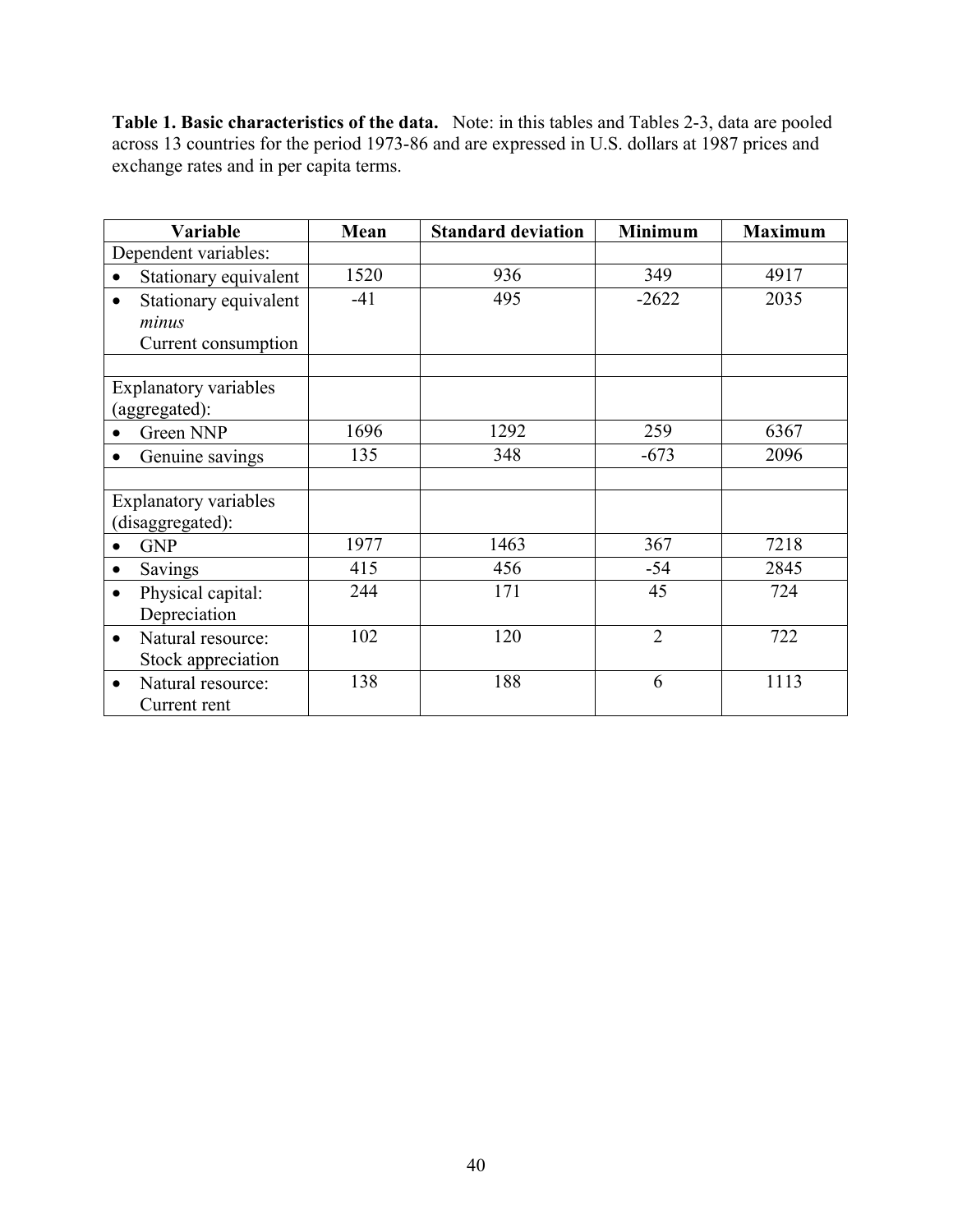# **Table 2. Analysis of variance.**

| <b>Variable</b>                                       |                          | <b>Sum of squares</b>   |               |  |  |  |  |
|-------------------------------------------------------|--------------------------|-------------------------|---------------|--|--|--|--|
|                                                       | <b>Between countries</b> | <b>Within countries</b> | <b>Total</b>  |  |  |  |  |
| Dependent variables:                                  |                          |                         |               |  |  |  |  |
| Stationary equivalent                                 | 144,447,228              | 14,106,059              | 158, 553, 287 |  |  |  |  |
| Stationary equivalent<br>minus<br>Current consumption | 7,955,299                | 36,480,077              | 44, 435, 376  |  |  |  |  |
| <b>Explanatory variables</b><br>(aggregated):         |                          |                         |               |  |  |  |  |
| Green NNP                                             | 284,013,982              | 18,126,291              | 302,140,273   |  |  |  |  |
| Genuine savings                                       | 9,048,451                | 12,864,459              | 21,912,911    |  |  |  |  |
| <b>Explanatory variables</b><br>(disaggregated):      |                          |                         |               |  |  |  |  |
| <b>GNP</b>                                            | 365,867,839              | 21,393,544              | 387, 261, 383 |  |  |  |  |
| Savings<br>$\bullet$                                  | 26,242,705               | 11,440,354              | 37,683,059    |  |  |  |  |
| Physical capital:<br>$\bullet$<br>depreciation        | 4,906,675                | 371,638                 | 5,278,313     |  |  |  |  |
| Natural resource:<br>$\bullet$<br>stock appreciation  | 2,037,448                | 578,116                 | 2,615,564     |  |  |  |  |
| Natural resource:<br>$\bullet$<br>current rent        | 5,306,851                | 1,116,495               | 6,423,346     |  |  |  |  |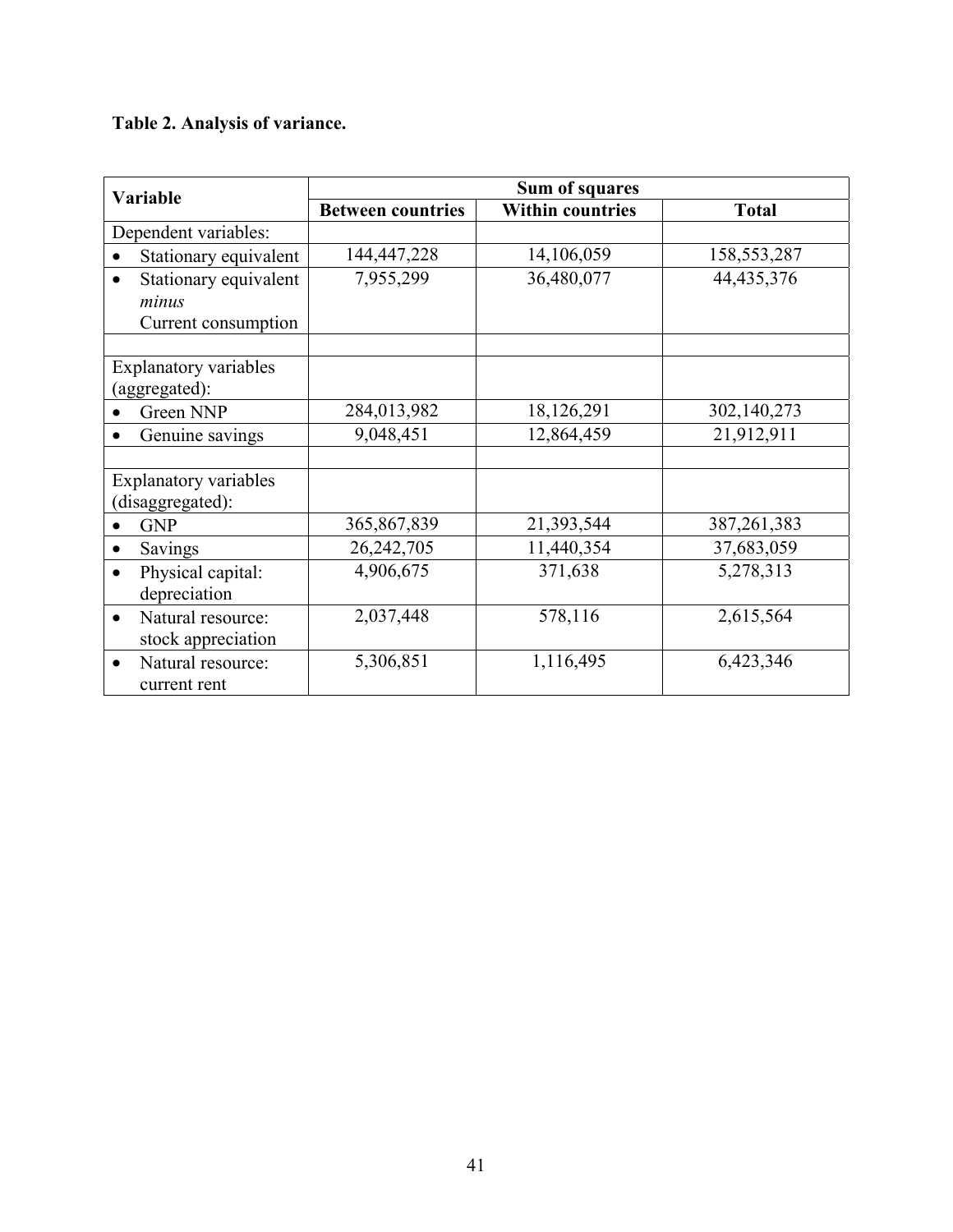# **Table 3. Correlations among explanatory variables.**

| ິ                  | <b>GNP</b> | Physical capital: | Natural resource:  | Natural resource: |
|--------------------|------------|-------------------|--------------------|-------------------|
|                    |            | depreciation      | stock appreciation | current rent      |
|                    |            |                   |                    |                   |
| <b>GNP</b>         |            |                   |                    |                   |
| Physical capital:  | $0.793***$ |                   |                    |                   |
| depreciation       |            |                   |                    |                   |
| Natural resource:  | $0.185***$ | $0.162$ **        |                    |                   |
| stock appreciation |            |                   |                    |                   |
| Natural resource:  | $0.363***$ | $0.304***$        | $0.696***$         |                   |
| current rent<br>.  |            |                   |                    |                   |

*a. Disaggregated green NNP model.*

\*, \*\*\*, \*\*\* Significantly different from 0 for  $p \le 0.10, 0.05, 0.01$ .

*b. Disaggregated genuine savings NNP model.*

|                    | Savings    | Physical capital: | Natural resource:        | Natural resource: |
|--------------------|------------|-------------------|--------------------------|-------------------|
|                    |            | depreciation      | stock appreciation       | current rent      |
| Savings            |            |                   |                          |                   |
| Physical capital:  | $0.590***$ |                   |                          |                   |
| depreciation       |            |                   |                          |                   |
| Natural resource:  | $0.300***$ | $0.162$ **        |                          |                   |
| stock appreciation |            |                   |                          |                   |
| Natural resource:  | $0.515***$ | 0.304             | ***<br>$0.696^{\degree}$ |                   |
| current rent       |            |                   |                          |                   |

\*, \*\*, \*\*\* Significantly different from 0 for  $p \le 0.10, 0.05, 0.01$ .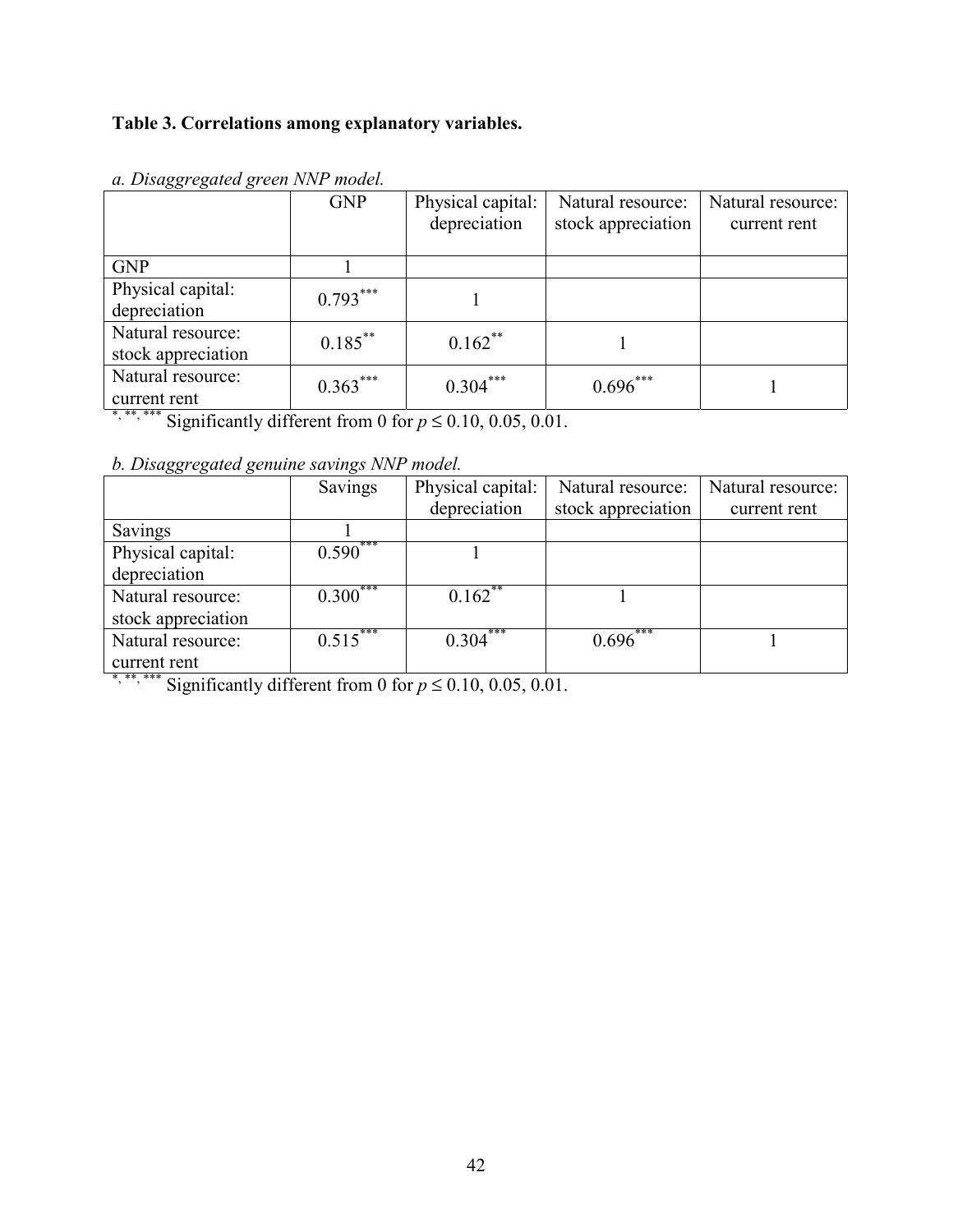|               | <b>Time period</b> |         |  |  |  |
|---------------|--------------------|---------|--|--|--|
| Country       | 1973-79            | 1980-86 |  |  |  |
| Argentina     |                    |         |  |  |  |
| Bolivia       | $\mathfrak{D}$     |         |  |  |  |
| <b>Brazil</b> | 6                  |         |  |  |  |
| Chile         | 2                  |         |  |  |  |
| Colombia      | 3                  |         |  |  |  |
| Ecuador       |                    |         |  |  |  |
| Guyana        | 5                  |         |  |  |  |
| Mexico        |                    |         |  |  |  |
| Paraguay      |                    |         |  |  |  |
| Peru          |                    |         |  |  |  |
| Suriname      |                    |         |  |  |  |
| Uruguay       |                    |         |  |  |  |
| Venezuela     |                    |         |  |  |  |

**Table 4. Number of years that each country's per capita genuine savings was negative.**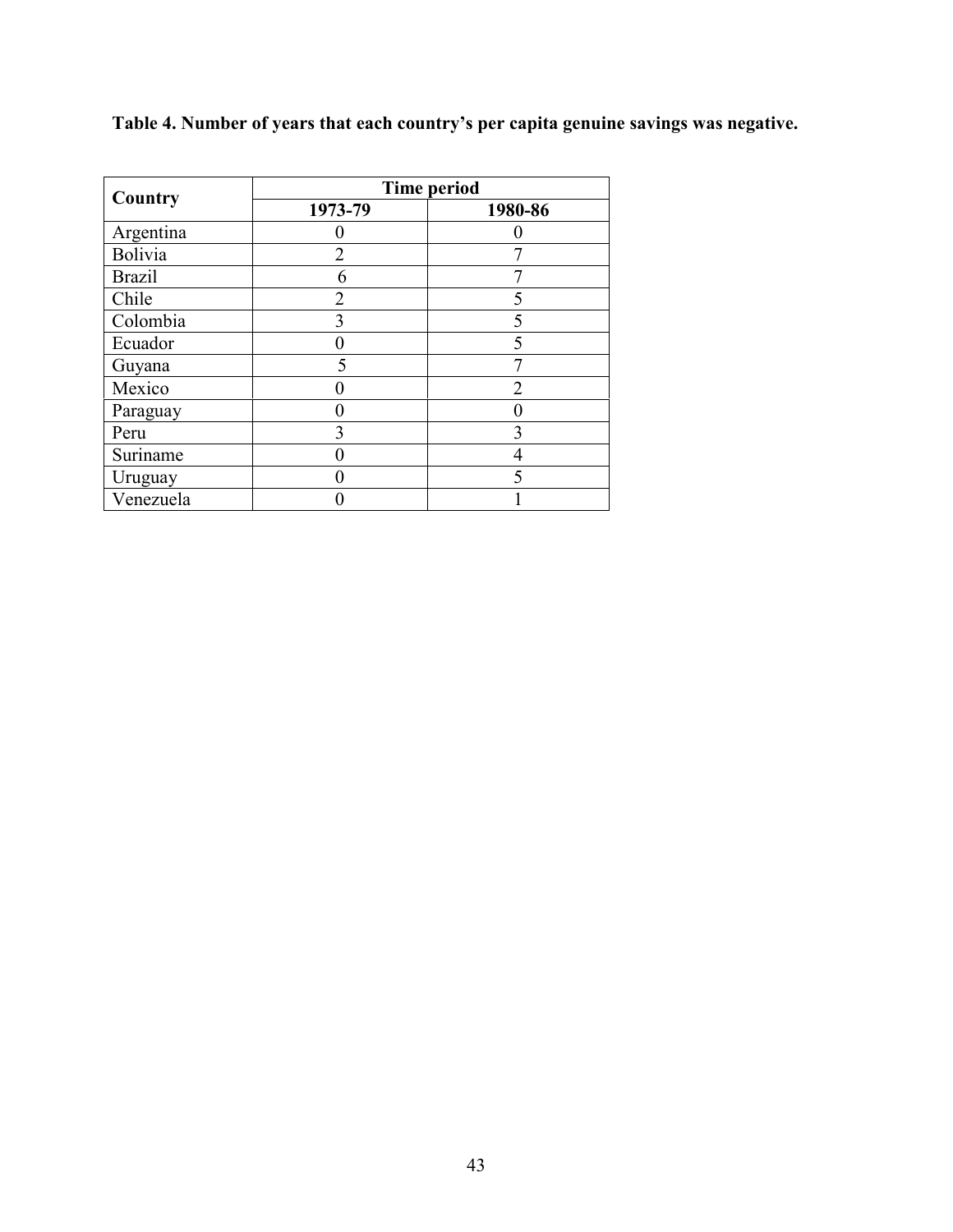|                                   |                                                     | $\mathbf{I}$       | III                 | IV                  |
|-----------------------------------|-----------------------------------------------------|--------------------|---------------------|---------------------|
| Estimator                         | <b>OLS</b>                                          | <b>GLS</b>         | <b>GLS</b>          | <b>GLS</b>          |
|                                   |                                                     |                    |                     |                     |
| Variance matrix                   |                                                     |                    |                     |                     |
| Heteroscedastic?                  | No                                                  | Yes <sup>a</sup>   | Yes                 | Yes                 |
| Nonzero covariances?<br>$\bullet$ | N <sub>0</sub>                                      | N <sub>o</sub>     | $Yes^b$             | Yes                 |
| Serial correlation?               | N <sub>o</sub>                                      | N <sub>o</sub>     | N <sub>0</sub>      | Yes <sup>c</sup>    |
|                                   |                                                     |                    |                     |                     |
| Explanatory variables:            |                                                     |                    |                     |                     |
| Green NNP                         | 0.688                                               | 0.708              | 0.688               | 0.609               |
|                                   | $(0.0168)$ ***,†††                                  | $(0.0140)$ ***,††† | $(0.00126)$ ***,††† | $(0.00891)$ ***,††† |
| Intercept                         | 353                                                 | 310                | 353                 | 558                 |
|                                   | $\left( \underline{35.8}\right) ^{\ast \ast \ast }$ | ***<br>(17.0)      | ***<br>(2.31)       | $(27.7)$ ***        |
|                                   |                                                     |                    |                     |                     |
| $R^2$                             | 0.903                                               | 0.902              | 0.903               | 0.886               |

**Table 5. Green NNP: panel data, aggregated models, levels of variables.**

\*, \*\*\* Significantly different from 0 for  $p \le 0.10, 0.05, 0.01$ .

†, ††, ††† For coefficient on green NNP: significantly different from 1 for *p* ≤ 0.10, 0.05, 0.01.

<sup>a</sup> Cook-Weisberg test of hypothesis that variance is identical across countries in Model I:  $\chi^2(12)$  $= 367$  ( $p < 0.0001$ ).

<sup>b</sup> Breusch-Pagan test of hypothesis that covariances equal zero across countries in Model II:  $\chi^2(78) = 278 \; (p \leq 0.0001).$ 

 $\epsilon$  *t* tests of hypothesis that coefficients on lagged error term equal zero: reject hypothesis for  $p <$ 0.01 in 12 countries and  $p < 0.05$  in the remaining country.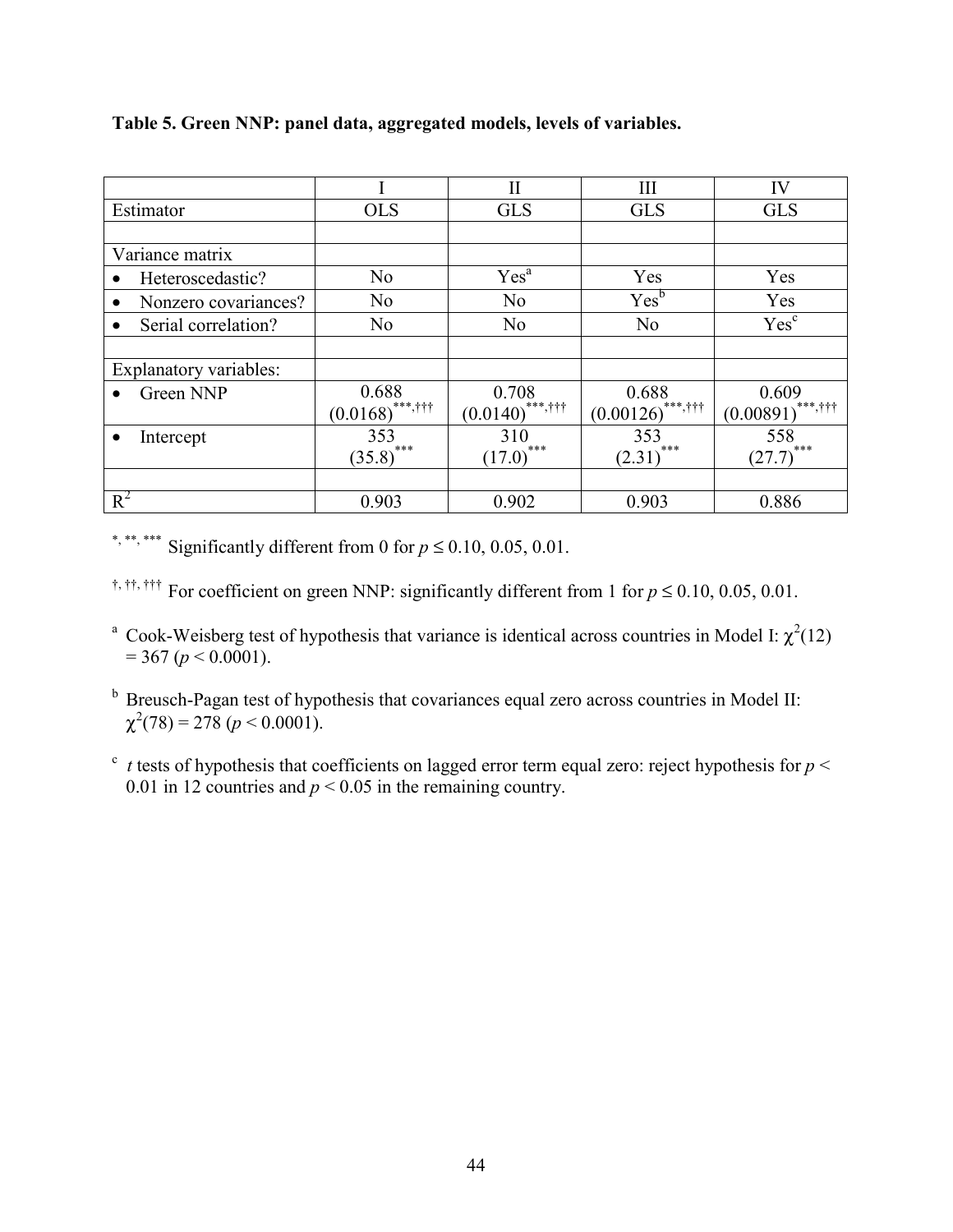|                                | V                             | VI                              | VII                             |
|--------------------------------|-------------------------------|---------------------------------|---------------------------------|
| Estimator                      | <b>GLS</b>                    | <b>GLS</b>                      | <b>GLS</b>                      |
|                                |                               |                                 |                                 |
| Explanatory variables:         |                               |                                 |                                 |
| <b>GNP</b>                     | 0.429                         | 0.751                           | 0.140                           |
|                                | $(0.00883)$ ***, †††          | $(0.00357)$ <sup>***, †††</sup> | $(0.00646)$ <sup>***, †††</sup> |
| Physical capital:              | 1.09                          | $-0.425$                        | $-2.43$                         |
| depreciation                   | $(0.0472)^{***}$ , †          | $(0.0292)$ ***, †††             | $(0.0837)$ ***, †††             |
| Natural resource:              | 0.309                         | 0.775                           | 0.0793                          |
| stock appreciation             | $(0.0186)$ ***, †††           | $(0.00578)$ ***, †††            | $(0.0223)$ ***, †††             |
| Natural resource:<br>$\bullet$ | $-0.367$                      | $-0.871$                        | 0.0461                          |
| current rent                   | $(0.0166)$ <sup>***,†††</sup> | $(0.00671)$ <sup>***, †††</sup> | $(0.00996)$ ***, †††            |
| Year                           |                               | $-15.5$                         | 4.99                            |
|                                |                               | $(0.868)$ ***                   | $(0.389)$ ***                   |
| Intercept                      | 592                           | 30,800                          | $(Country-specific)^a$          |
|                                | $(12.2)$ ***                  | $(1710)$ ***                    |                                 |
|                                |                               |                                 |                                 |
| $R^2$                          | 0.823                         | 0.889                           | 0.617                           |

**Table 6. Green NNP: panel data, disaggregated models, levels of variables.** Note: in all cases, variance differs across countries (heteroscedasticity), covariances between countries are nonzero, and errors are serially correlated.

\*, \*\*\*, \*\*\* Significantly different from 0 for  $p \le 0.10, 0.05, 0.01$ .

†, ††, ††† For coefficients on variables other than constant and year that are significantly different from 0: significantly different from 1 for  $p \le 0.10, 0.05, 0.01$ .

<sup>a</sup> Test of hypothesis that dummy variables for individual countries (except Argentina) are identical:  $\chi^2(11) = 7280 (p < 0.0001)$ .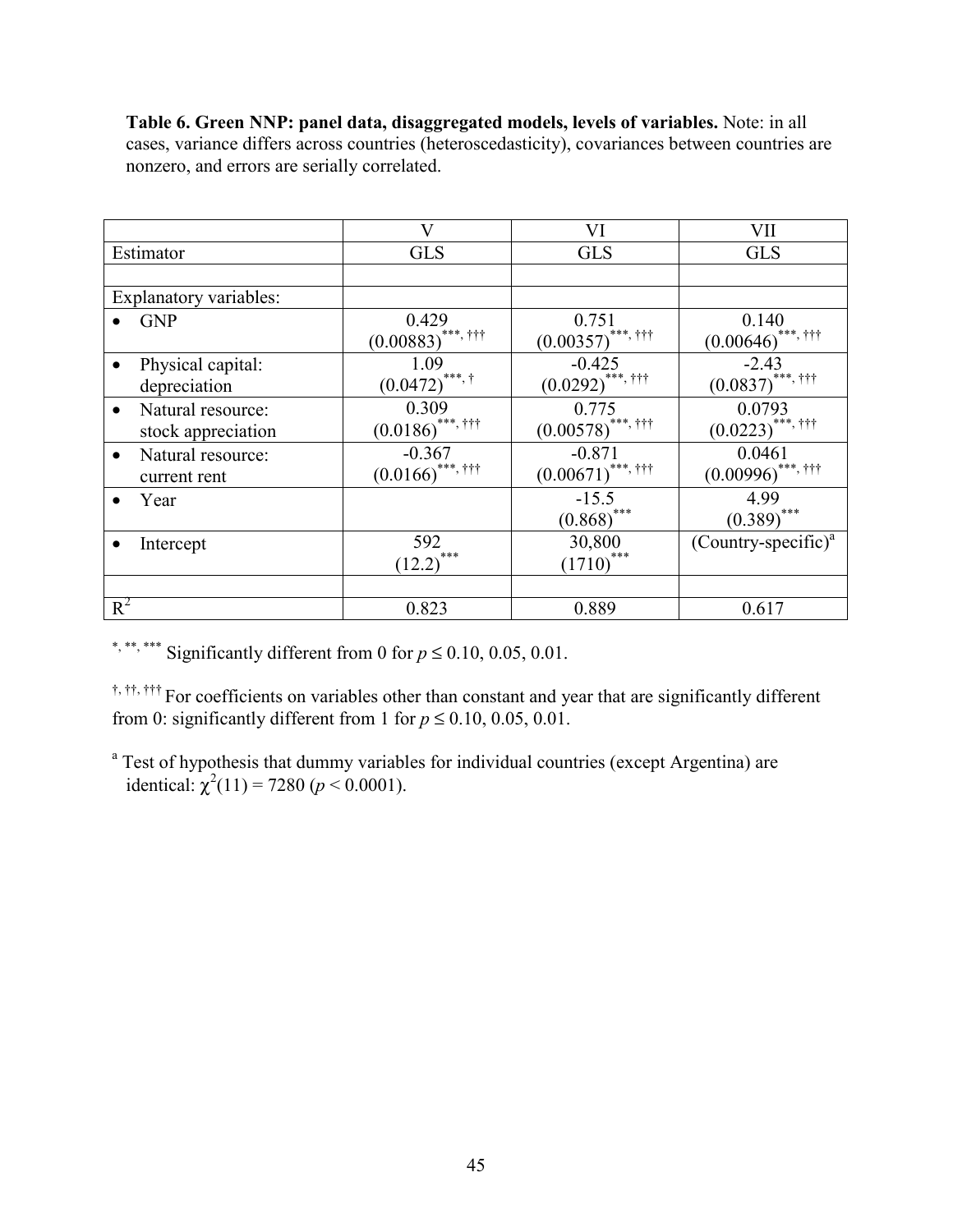|                                   |                    | Н                 | Ш                  | IV                 |
|-----------------------------------|--------------------|-------------------|--------------------|--------------------|
| Estimator                         | <b>OLS</b>         | <b>GLS</b>        | <b>GLS</b>         | <b>GLS</b>         |
|                                   |                    |                   |                    |                    |
| Variance matrix                   |                    |                   |                    |                    |
| Heteroscedastic?                  | No                 | Yes <sup>a</sup>  | Yes                | Yes                |
| Nonzero covariances?<br>$\bullet$ | N <sub>0</sub>     | N <sub>o</sub>    | Yes <sup>b</sup>   | Yes                |
| Serial correlation?               | N <sub>0</sub>     | N <sub>0</sub>    | N <sub>o</sub>     | Yes <sup>c</sup>   |
|                                   |                    |                   |                    |                    |
| Explanatory variables:            |                    |                   |                    |                    |
| Genuine savings                   | 0.492              | 0.204             | 0.494              | 0.830              |
|                                   | $(0.0990)$ ***,††† | $(0.0820)$ **,††† | $(0.0113)$ ***,††† | $(0.0345)$ ***,††† |
| Intercept                         | $-108$             | 5.49              | $-107$             | $-193$             |
|                                   | ***<br>(37.0)      | (15.2)            | ***<br>(1.81)      | $(22.8)$ ***       |
|                                   |                    |                   |                    |                    |
| $R^2$                             | 0.120              | 0.0566            | 0.121              | 0.0571             |

**Table 7. Genuine savings: panel data, aggregated models, levels of variables.**

\*, \*\*\*, \*\*\* Significantly different from 0 for  $p \le 0.10, 0.05, 0.01$ .

†, ††, ††† For coefficient on green NNP: significantly different from 1 for *p* ≤ 0.10, 0.05, 0.01.

<sup>a</sup> Cook-Weisberg test of hypothesis that variance is identical across countries in Model I:  $\chi^2(12)$  $= 576$  ( $p < 0.0001$ ).

<sup>b</sup> Breusch-Pagan test of hypothesis that covariances equal zero across countries in Model II:  $\chi^2(78) = 490 \; (p \leq 0.0001).$ 

 $\epsilon$  *t* tests of hypothesis that coefficients on lagged error term equal zero: reject hypothesis for  $p <$ 0.01 in all 13 countries.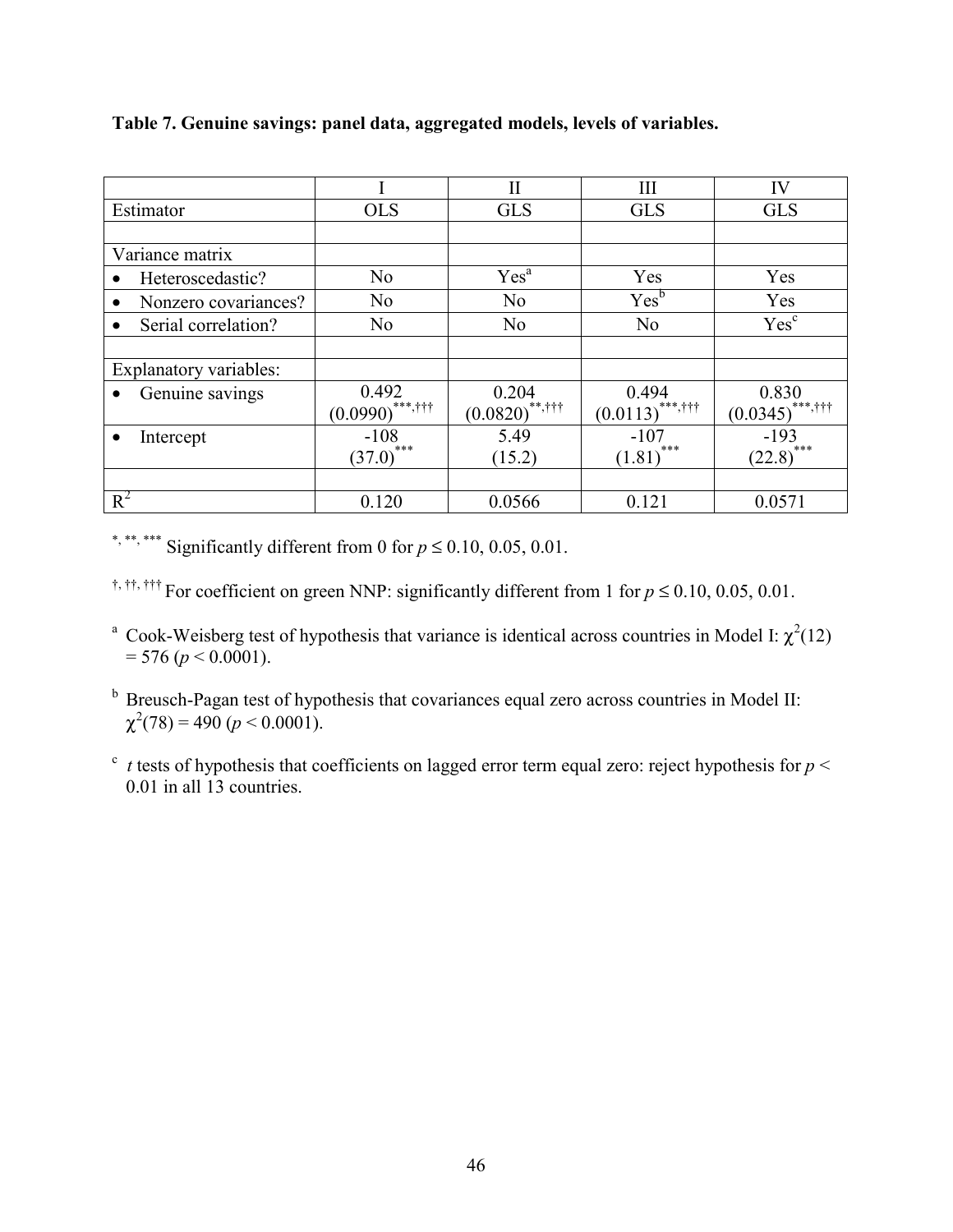**Table 8. Genuine savings: panel data, disaggregated models, levels of variables.** Note: in all cases, variance differs across countries (heteroscedasticity), covariances between countries are nonzero, and errors are serially correlated.

|                                                      | $\overline{\text{V}}$                    | VI                             | VII                                      |
|------------------------------------------------------|------------------------------------------|--------------------------------|------------------------------------------|
| Estimator                                            | <b>GLS</b>                               | <b>GLS</b>                     | <b>GLS</b>                               |
|                                                      |                                          |                                |                                          |
| Explanatory variables:                               |                                          |                                |                                          |
| Savings                                              | 1.12<br>$(0.0118)$ ***, †††              | 0.899<br>$(0.0196)$ ***, †††   | 0.849<br>$(0.0204)$ ***, †††             |
| Physical capital:<br>depreciation                    | $-2.62$<br>$(0.0680)$ ***, †††           | $-3.20$<br>$(0.0757)$ ***, ††† | $-7.17$<br>$(0.416)$ <sup>***, †††</sup> |
| Natural resource:<br>$\bullet$<br>stock appreciation | 1.77<br>$(0.0169)$ ***, †††              | 1.65<br>$(0.0349)$ ***, †††    | 1.09<br>$(0.0285)$ ***, †††              |
| Natural resource:<br>$\bullet$<br>current rent       | $-1.17$<br>$(0.0168)$ <sup>***,†††</sup> | $-1.06$<br>$(0.0260)$ ***, ††  | $-0.909$<br>$(0.0245)$ ***, †††          |
| Year                                                 |                                          | 18.6<br>$(0.420)$ ***          | 36.0<br>$(2.70)$ ***                     |
| Intercept                                            | 299<br>$(2.16)$ ***                      | $-36,500$<br>$(832)$ ***       | $(Country-specific)^{a}$                 |
|                                                      |                                          |                                |                                          |
| $R^2$                                                | 0.0842                                   | 0.257                          | 0.723                                    |

\*, \*\*\*, \*\*\* Significantly different from 0 for  $p \le 0.10, 0.05, 0.01$ .

†, ††, ††† For coefficients on variables other than constant and year that are significantly different from 0: significantly different from 1 for  $p \le 0.10, 0.05, 0.01$ .

<sup>a</sup> Test of hypothesis that dummy variables for individual countries (except Argentina) are identical:  $\chi^2(11) = 361$  ( $p < 0.0001$ ).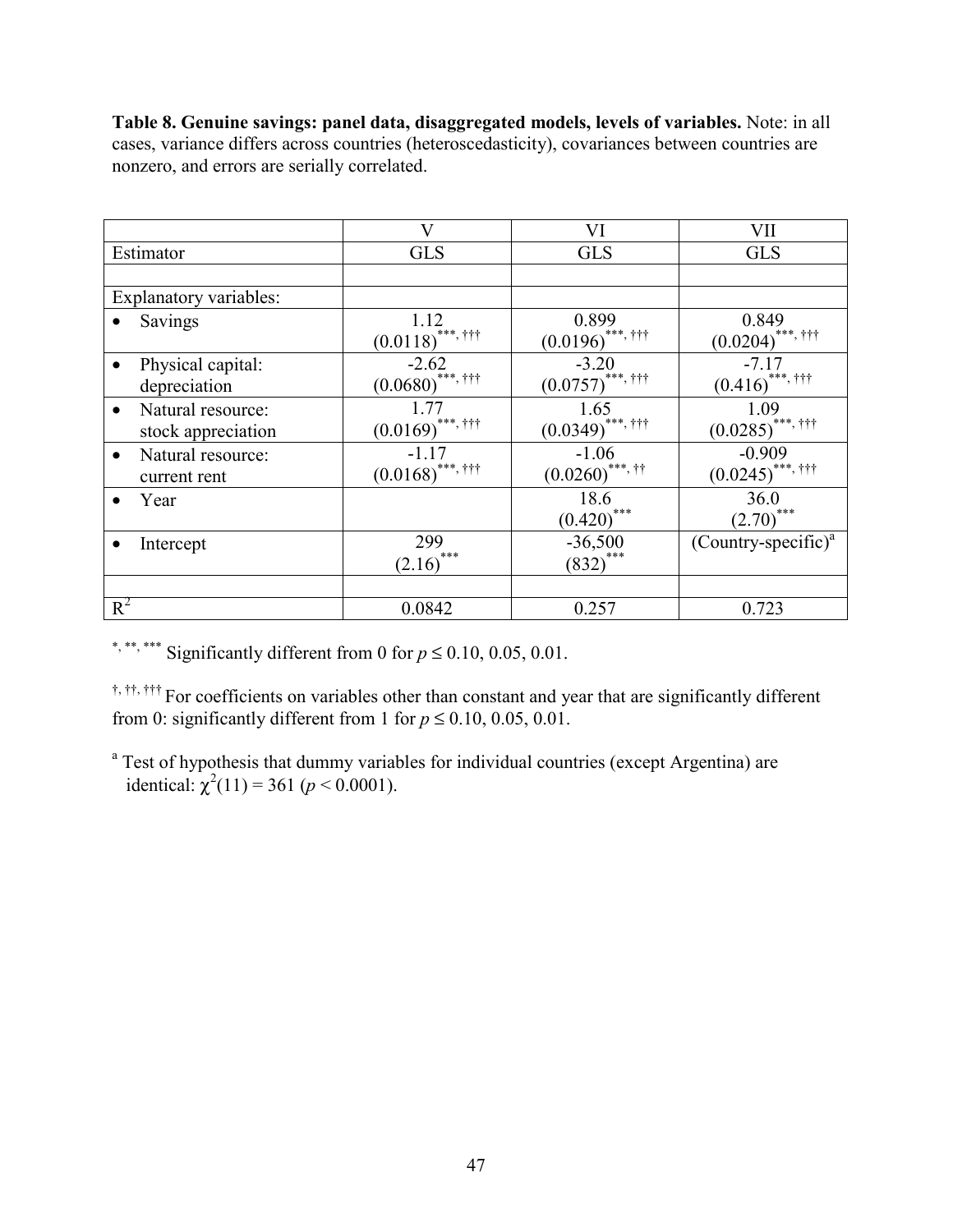**Table 9. Green NNP and genuine savings: panel data, aggregated and disaggregated models, first-differences of variables.** Note: in all models, variance differs across countries (heteroscedasticity) and covariances between countries are nonzero. Errors are serially correlated in the green NNP models.

|                                            | Model                             |                                    |                             |                                           |  |
|--------------------------------------------|-----------------------------------|------------------------------------|-----------------------------|-------------------------------------------|--|
|                                            | Green NNP <sup>a</sup>            |                                    |                             | Genuine savings <sup>b</sup>              |  |
|                                            | Aggregated                        | Disaggregated                      | Aggregated                  | Disaggregated                             |  |
| Estimator                                  | <b>GLS</b>                        | <b>GLS</b>                         | <b>GLS</b>                  | <b>GLS</b>                                |  |
|                                            |                                   |                                    |                             |                                           |  |
| Explanatory variables:                     |                                   |                                    |                             |                                           |  |
| $\Delta$ Green NNP                         | $-0.0493$<br>$(0.000481)$ ***,††† |                                    |                             |                                           |  |
| $\Delta$ GNP                               |                                   | $-0.0393$<br>$(0.00229)$ ***,†††   |                             |                                           |  |
| $\Delta$ Genuine savings                   |                                   |                                    | 0.693<br>$(0.0452)$ ***,††† |                                           |  |
| $\Delta$ Savings                           |                                   |                                    |                             | 0.806<br>$(0.0342)$ ***,†††               |  |
| $\Delta$ Physical capital:<br>depreciation |                                   | $-0.719$<br>$(0.105)$ ***,††       |                             | $-4.92$<br>$(0.528)$ <sup>******†††</sup> |  |
| ΔNatural resource:<br>stock appreciation   |                                   | 0.0552<br>$(0.00648)$ ***,†††      |                             | 0.800<br>$(0.0561)$ ***,†††               |  |
| ΔNatural resource:<br>current rent         |                                   | 0.0569<br>$(0.00434)$ ***,†††      |                             | $-0.936$<br>$(0.0499)$ ***                |  |
| Intercept                                  | 18.1<br>$(0.457)$ ***             | $-7.18$<br>$(1.72)$ <sup>***</sup> | $-6.97$<br>(4.67)           | 16.0<br>$(1.70)$ ***                      |  |

<sup>a</sup> Dependent variable =  $\Delta$ (Stationary equivalent).

b Dependent variable = ∆(Stationary equivalent *minus* Consumption).